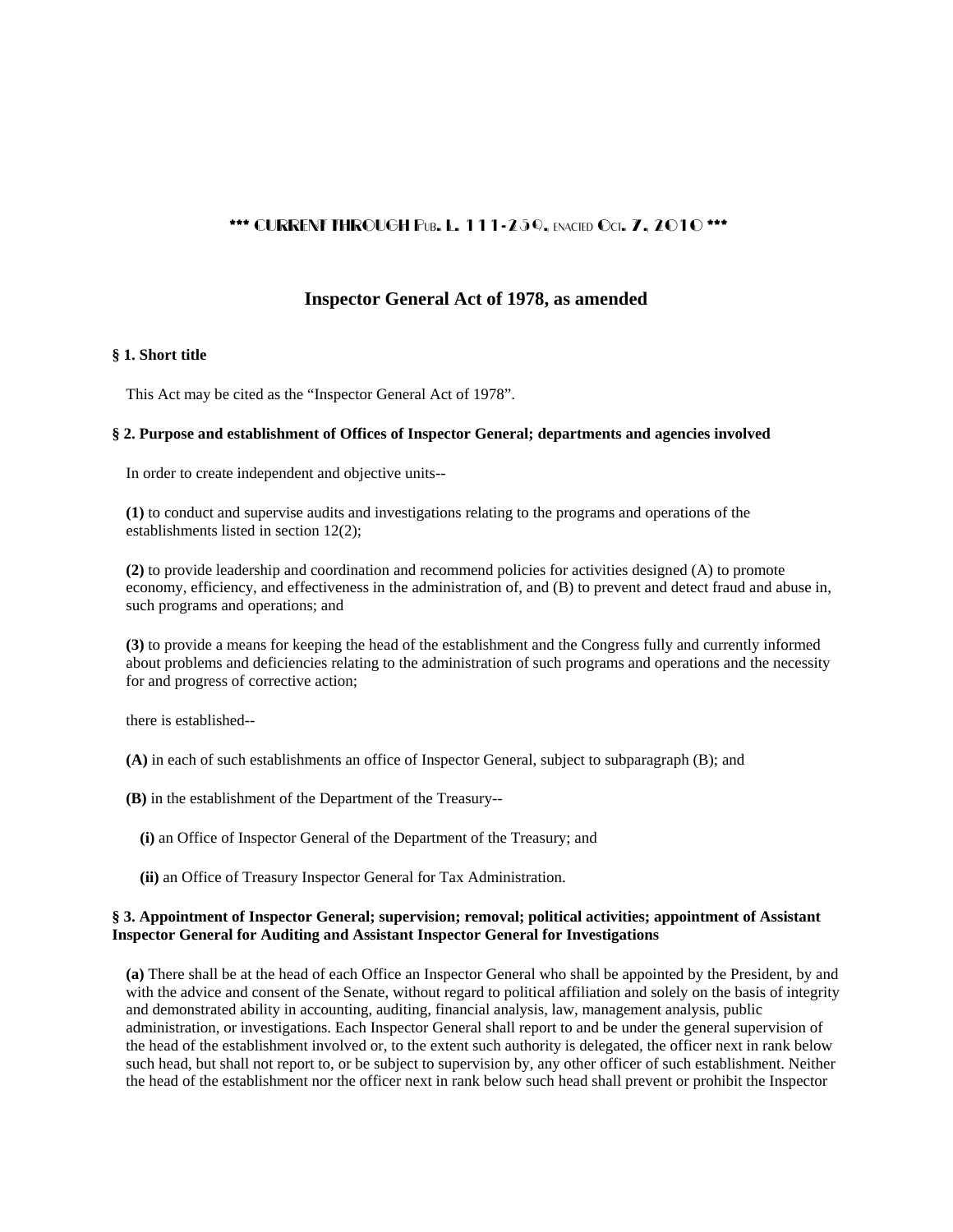General from initiating, carrying out, or completing any audit or investigation, or from issuing any subpena during the course of any audit or investigation.

**(b)** An Inspector General may be removed from office by the President. If an Inspector General is removed from office or is transferred to another position or location within an establishment, the President shall communicate in writing the reasons for any such removal or transfer to both Houses of Congress, not later than 30 days before the removal or transfer. Nothing in this subsection shall prohibit a personnel action otherwise authorized by law, other than transfer or removal.

**(c)** For the purposes of section 7324 of Title 5, United States Code, no Inspector General shall be considered to be an employee who determines policies to be pursued by the United States in the nationwide administration of Federal laws.

**(d)** Each Inspector General shall, in accordance with applicable laws and regulations governing the civil service--

**(1)** appoint an Assistant Inspector General for Auditing who shall have the responsibility for supervising the performance of auditing activities relating to programs and operations of the establishment, and

**(2)** appoint an Assistant Inspector General for Investigations who shall have the responsibility for supervising the performance of investigative activities relating to such programs and operations.

**(e)** The annual rate of basic pay for an Inspector General (as defined under section 12(3)) shall be the rate payable for level III of the Executive Schedule under section 5314 of title 5, United States Code, plus 3 percent.

**(f)** An Inspector General (as defined under section 8G(a)(6) or 12(3)) may not receive any cash award or cash bonus, including any cash award under chapter 45 of title 5, United States Code.

**(g)** Each Inspector General shall, in accordance with applicable laws and regulations governing the civil service, obtain legal advice from a counsel either reporting directly to the Inspector General or another Inspector General.

#### **§ 4. Duties and responsibilities; report of criminal violations to Attorney General**

**(a)** It shall be the duty and responsibility of each Inspector General, with respect to the establishment within which his Office is established--

**(1)** to provide policy direction for and to conduct, supervise, and coordinate audits and investigations relating to the programs and operations of such establishment;

**(2)** to review existing and proposed legislation and regulations relating to programs and operations of such establishment and to make recommendations in the semiannual reports required by section 5(a) concerning the impact of such legislation or regulations on the economy and efficiency in the administration of programs and operations administered or financed by such establishment or the prevention and detection of fraud and abuse in such programs and operations;

**(3)** to recommend policies for, and to conduct, supervise, or coordinate other activities carried out or financed by such establishment for the purpose of promoting economy and efficiency in the administration of, or preventing and detecting fraud and abuse in, its programs and operations;

**(4)** to recommend policies for, and to conduct, supervise, or coordinate relationships between such establishment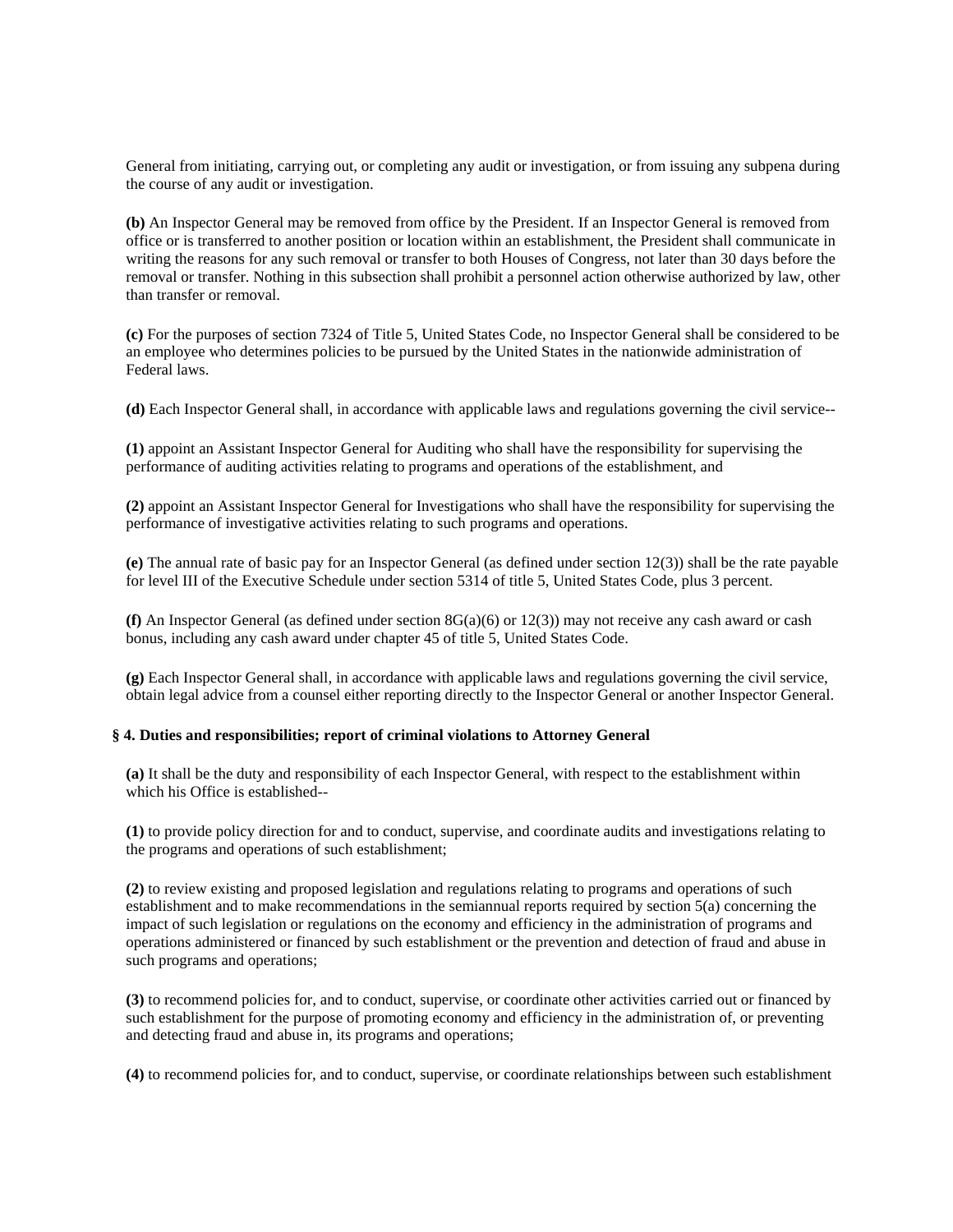and other Federal agencies, State and local governmental agencies, and nongovernmental entities with respect to (A) all matters relating to the promotion of economy and efficiency in the administration of, or the prevention and detection of fraud and abuse in, programs and operations administered or financed by such establishment, or (B) the identification and prosecution of participants in such fraud or abuse; and

**(5)** to keep the head of such establishment and the Congress fully and currently informed, by means of the reports required by section 5 and otherwise, concerning fraud and other serious problems, abuses, and deficiencies relating to the administration of programs and operations administered or financed by such establishment, to recommend corrective action concerning such problems, abuses, and deficiencies, and to report on the progress made in implementing such corrective action.

**(b)(1)** In carrying out the responsibilities specified in subsection (a)(1), each Inspector General shall--

**(A)** comply with standards established by the Comptroller General of the United States for audits of Federal establishments, organizations, programs, activities, and functions;

**(B)** establish guidelines for determining when it shall be appropriate to use non-Federal auditors; and

**(C)** take appropriate steps to assure that any work performed by non-Federal auditors complies with the standards established by the Comptroller General as described in paragraph (1).

**(2)** For purposes of determining compliance with paragraph (1)(A) with respect to whether internal quality controls are in place and operating and whether established audit standards, policies, and procedures are being followed by Offices of Inspector General of establishments defined under section 12(2), Offices of Inspector General of designated Federal entities defined under section  $8F(a)(2)$ , and any audit office established within a Federal entity defined under section  $8F(a)(1)$ , reviews shall be performed exclusively by an audit entity in the Federal Government, including the Government Accountability Office or the Office of Inspector General of each establishment defined under section 12(2), or the Office of Inspector General of each designated Federal entity defined under section 8F(a)(2).

**(c)** In carrying out the duties and responsibilities established under this Act, each Inspector General shall give particular regard to the activities of the Comptroller General of the United States with a view toward avoiding duplication and insuring effective coordination and cooperation.

**(d)** In carrying out the duties and responsibilities established under this Act, each Inspector General shall report expeditiously to the Attorney General whenever the Inspector General has reasonable grounds to believe there has been a violation of Federal criminal law.

## **§ 5. Semiannual reports; transmittal to Congress; availability to public; immediate report on serious or flagrant problems; disclosure of information; definitions.**

**(a)** Each Inspector General shall, not later than April 30 and October 31 of each year, prepare semiannual reports summarizing the activities of the Office during the immediately preceding six-month periods ending March 31 and September 30. Such reports shall include, but need not be limited to--

**(1)** a description of significant problems, abuses, and deficiencies relating to the administration of programs and operations of such establishment disclosed by such activities during the reporting period;

**(2)** a description of the recommendations for corrective action made by the Office during the reporting period with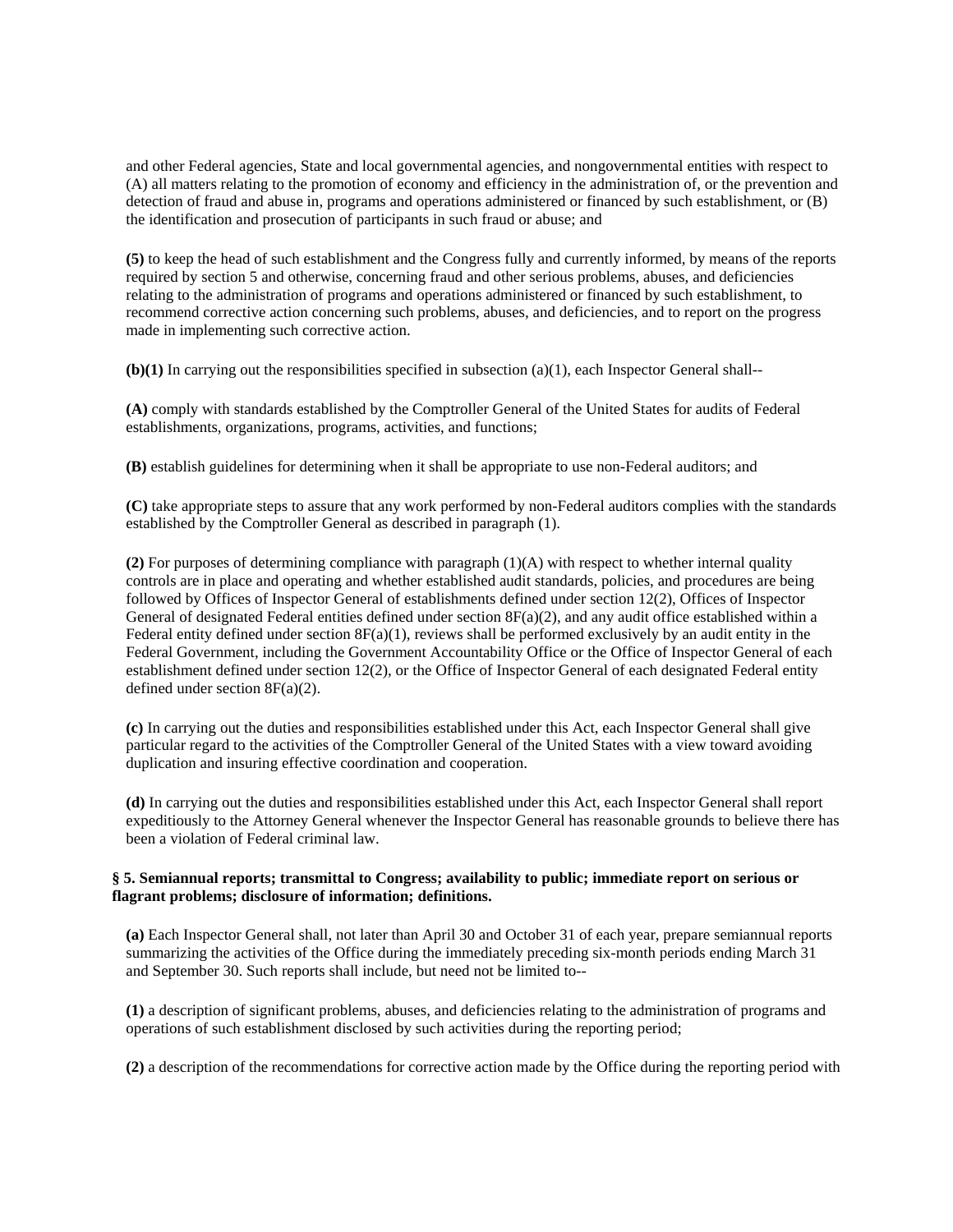respect to significant problems, abuses, or deficiencies identified pursuant to paragraph (1);

**(3)** an identification of each significant recommendation described in previous semiannual reports on which corrective action has not been completed;

**(4)** a summary of matters referred to prosecutive authorities and the prosecutions and convictions which have resulted;

**(5)** a summary of each report made to the head of the establishment under section 6(b)(2) during the reporting period;

**(6)** a listing, subdivided according to subject matter, of each audit report issued by the Office during the reporting period and for each report, where applicable, the total dollar value of questioned costs (including a separate category for the dollar value of unsupported costs) and the dollar value of recommendations that funds be put to better use;

**(7)** a summary of each particularly significant report;

**(8)** statistical tables showing the total number of audit reports, inspection reports, and evaluation reports and the total dollar value of questioned costs (including a separate category for the dollar value of unsupported costs), for reports--

- **(A)** for which no management decision had been made by the commencement of the reporting period;
- **(B)** which were issued during the reporting period;
- **(C)** for which a management decision was made during the reporting period, including--
	- **(i)** the dollar value of disallowed costs; and
	- **(ii)** the dollar value of costs not disallowed; and
- **(D)** for which no management decision has been made by the end of the reporting period;

**(9)** statistical tables showing the total number of audit reports, inspection reports, and evaluation reports and the dollar value of recommendations that funds be put to better use by management, for reports--

**(A)** for which no management decision had been made by the commencement of the reporting period;

- **(B)** which were issued during the reporting period;
- **(C)** for which a management decision was made during the reporting period, including--
	- **(i)** the dollar value of recommendations that were agreed to by management; and
	- **(ii)** the dollar value of recommendations that were not agreed to by management; and
- **(D)** for which no management decision has been made by the end of the reporting period;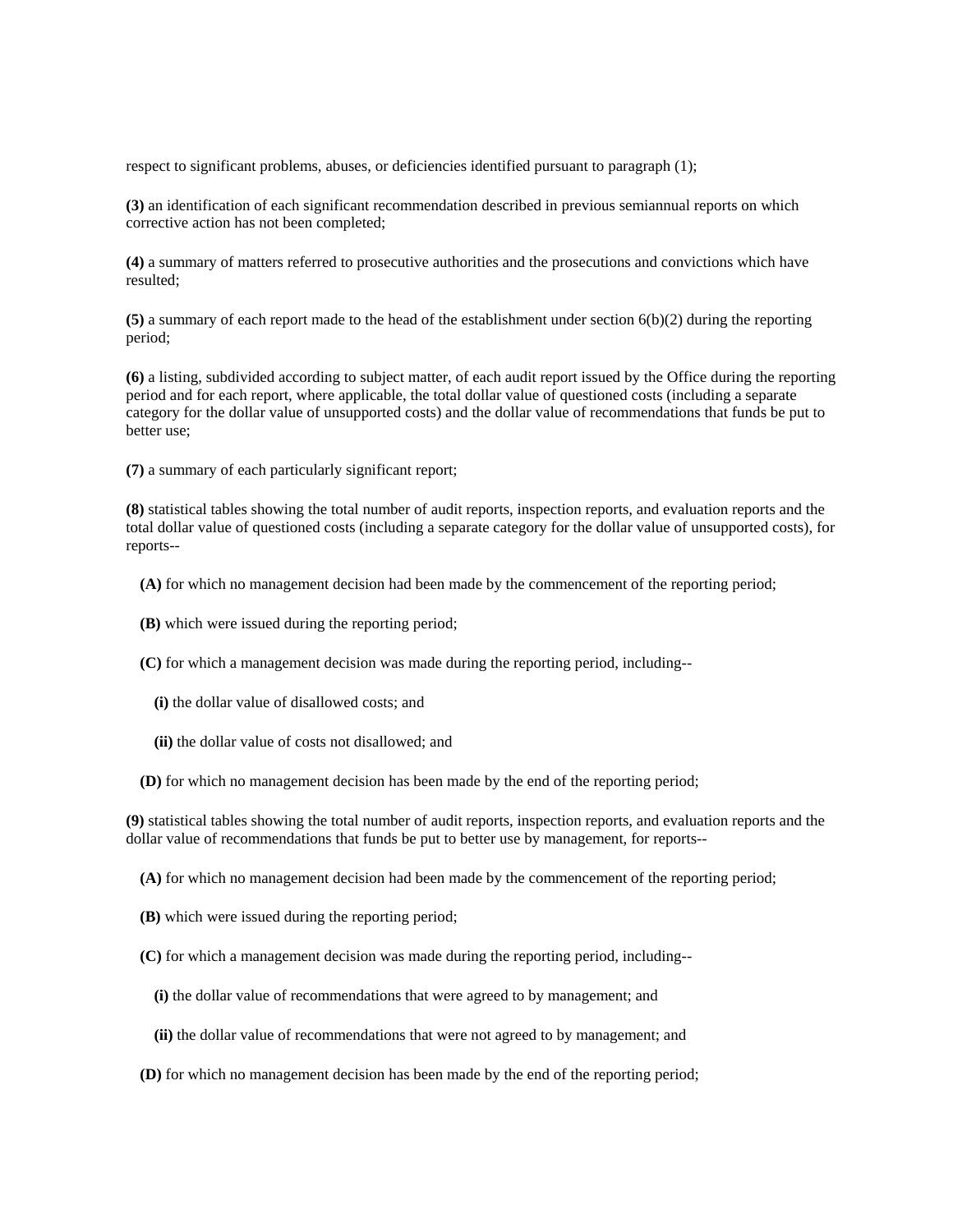**(10)** a summary of each audit report issued before the commencement of the reporting period for which no management decision has been made by the end of the reporting period (including the date and title of each such report), an explanation of the reasons such management decision has not been made, and a statement concerning the desired timetable for achieving a management decision on each such report;

**(11)** a description and explanation of the reasons for any significant revised management decision made during the reporting period;

**(12)** information concerning any significant management decision with which the Inspector General is in disagreement;

**(13)** the information described under section 05(b) of the Federal Financial Management Improvement Act of 1996;

**(14)(A)** an appendix containing the results of any peer review conducted by another Office of Inspector General during the reporting period; or

**(B)** if no peer review was conducted within that reporting period, a statement identifying the date of the last peer review conducted by another Office of Inspector General;

**(15)** a list of any outstanding recommendations from any peer review conducted by another Office of Inspector General that have not been fully implemented, including a statement describing the status of the implementation and why implementation is not complete; and

**(16)** a list of any peer reviews conducted by the Inspector General of another Office of the Inspector General during the reporting period, including a list of any outstanding recommendations made from any previous peer review (including any peer review conducted before the reporting period) that remain outstanding or have not been fully implemented.

**(b)** Semiannual reports of each Inspector General shall be furnished to the head of the establishment involved not later than April 30 and October 31 of each year and shall be transmitted by such head to the appropriate committees or subcommittees of the Congress within thirty days after receipt of the report, together with a report by the head of the establishment containing--

**(1)** any comments such head determines appropriate;

**(2)** statistical tables showing the total number of audit reports, inspection reports, and evaluation reports and the dollar value of disallowed costs, for reports--

**(A)** for which final action had not been taken by the commencement of the reporting period;

**(B)** on which management decisions were made during the reporting period;

**(C)** for which final action was taken during the reporting period, including--

**(i)** the dollar value of disallowed costs that were recovered by management through collection, offset, property in lieu of cash, or otherwise; and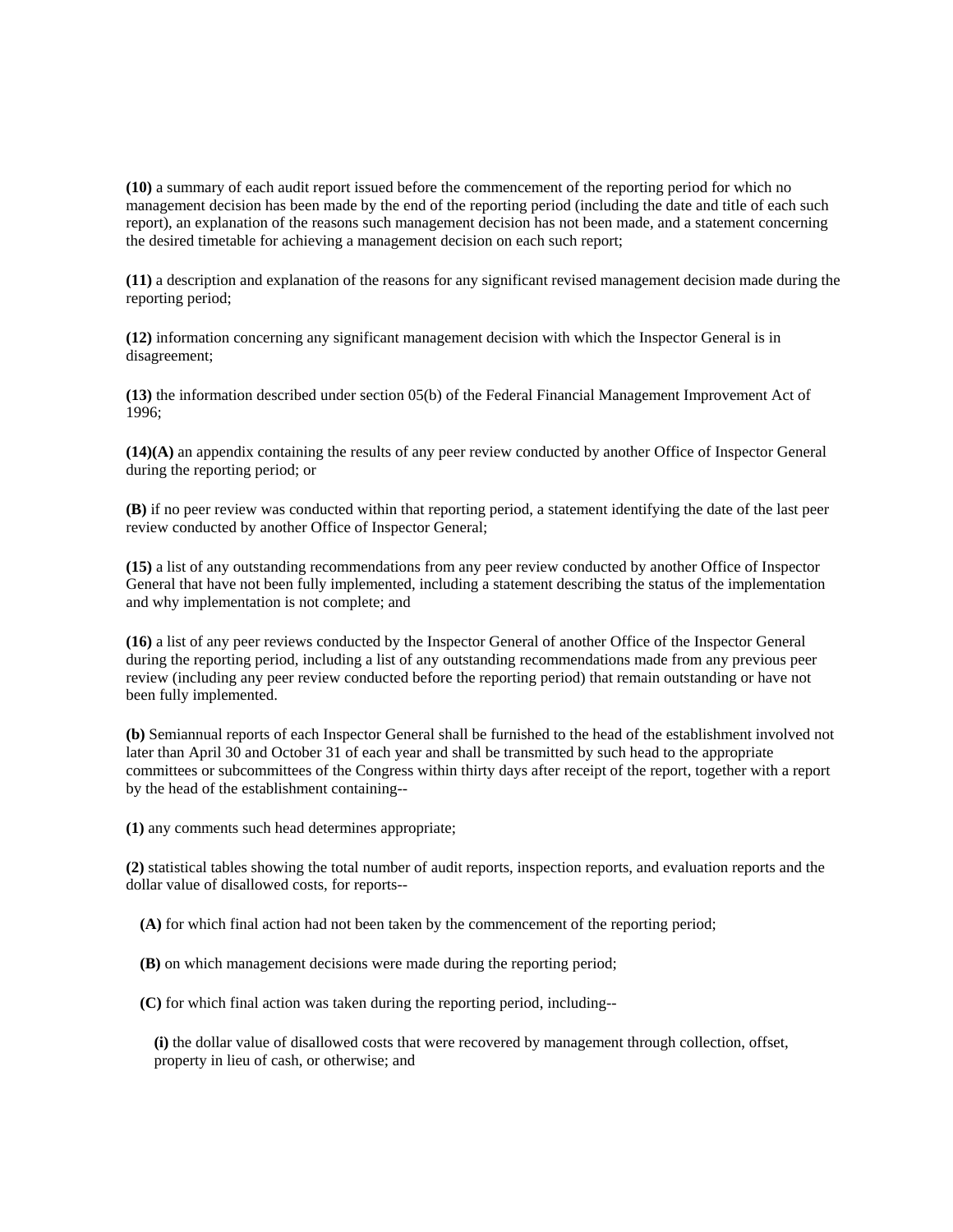**(ii)** the dollar value of disallowed costs that were written off by management; and

**(D)** for which no final action has been taken by the end of the reporting period;

**(3)** statistical tables showing the total number of audit reports, inspection reports, and evaluation reports and the dollar value of recommendations that funds be put to better use by management agreed to in a management decision, for reports--

**(A)** for which final action had not been taken by the commencement of the reporting period;

**(B)** on which management decisions were made during the reporting period;

**(C)** for which final action was taken during the reporting period, including--

**(i)** the dollar value of recommendations that were actually completed; and

**(ii)** the dollar value of recommendations that management has subsequently concluded should not or could not be implemented or completed; and

**(D)** for which no final action has been taken by the end of the reporting period; and

**(4)** a statement with respect to audit reports on which management decisions have been made but final action has not been taken, other than audit reports on which a management decision was made within the preceding year, containing--

**(A)** a list of such audit reports and the date each such report was issued;

**(B)** the dollar value of disallowed costs for each report;

**(C)** the dollar value of recommendations that funds be put to better use agreed to by management for each report; and

**(D)** an explanation of the reasons final action has not been taken with respect to each such audit report, except that such statement may exclude such audit reports that are under formal administrative or judicial appeal or upon which management of an establishment has agreed to pursue a legislative solution, but shall identify the number of reports in each category so excluded.

**(c)** Within sixty days of the transmission of the semiannual reports of each Inspector General to the Congress, the head of each establishment shall make copies of such report available to the public upon request and at a reasonable cost. Within 60 days after the transmission of the semiannual reports of each establishment head to the Congress, the head of each establishment shall make copies of such report available to the public upon request and at a reasonable cost.

**(d)** Each Inspector General shall report immediately to the head of the establishment involved whenever the Inspector General becomes aware of particularly serious or flagrant problems, abuses, or deficiencies relating to the administration of programs and operations of such establishment. The head of the establishment shall transmit any such report to the appropriate committees or subcommittees of Congress within seven calendar days, together with a report by the head of the establishment containing any comments such head deems appropriate.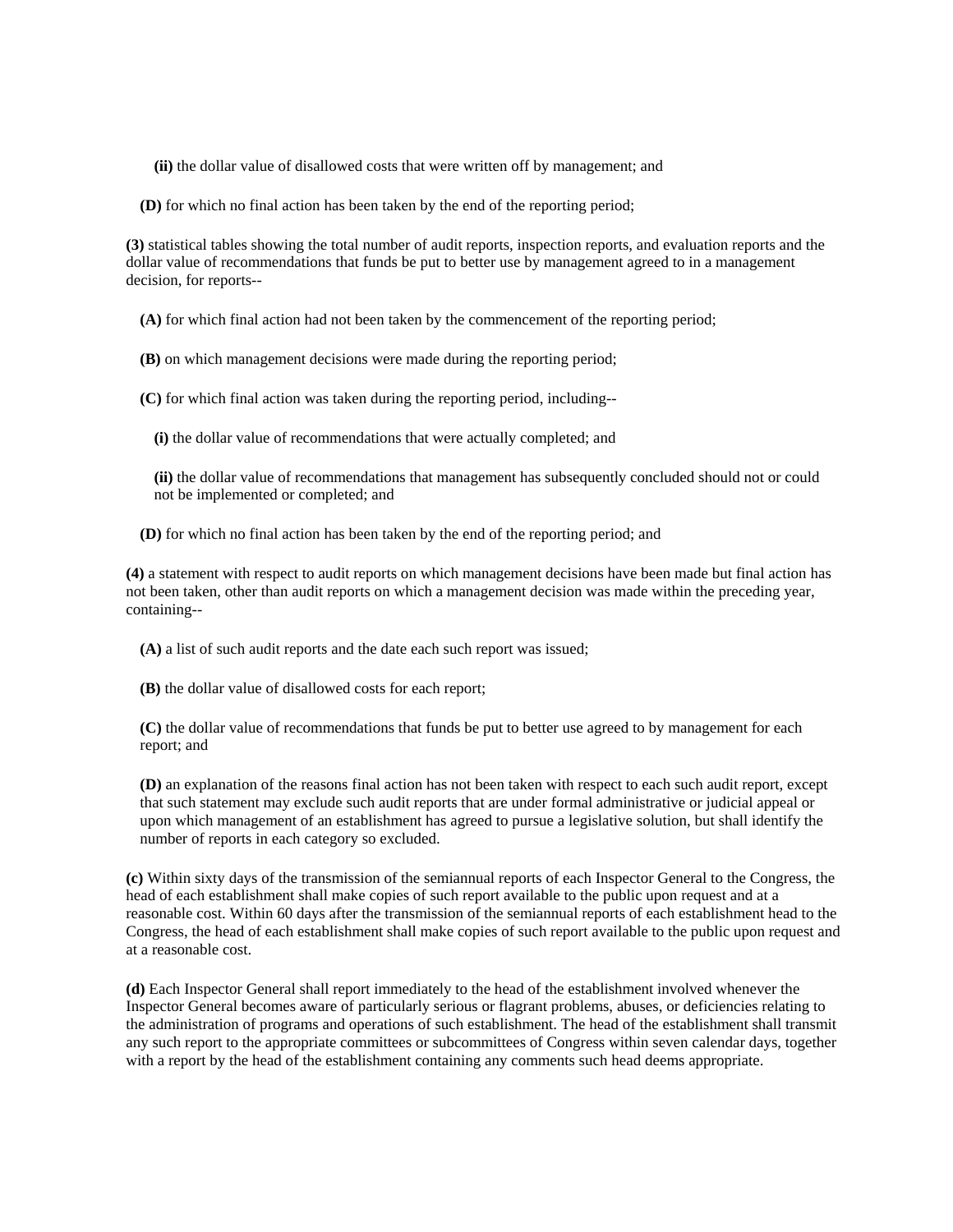**(e)(1)** Nothing in this section shall be construed to authorize the public disclosure of information which is--

**(A)** specifically prohibited from disclosure by any other provision of law;

**(B)** specifically required by Executive order to be protected from disclosure in the interest of national defense or national security or in the conduct of foreign affairs; or

**(C)** a part of an ongoing criminal investigation.

**(2)** Notwithstanding paragraph (1)(C), any report under this section may be disclosed to the public in a form which includes information with respect to a part of an ongoing criminal investigation if such information has been included in a public record.

**(3)** Except to the extent and in the manner provided under section 6103(f) of the Internal Revenue Code of 1986 [26 U.S.C. § 6103(f)], nothing in this section or in any other provision of this Act shall be construed to authorize or permit the withholding of information from the Congress, or from any committee or subcommittee thereof.

**(f)** As used in this section--

**(1)** the term "questioned cost" means a cost that is questioned by the Office because of--

**(A)** an alleged violation of a provision of a law, regulation, contract, grant, cooperative agreement, or other agreement or document governing the expenditure of funds;

**(B)** a finding that, at the time of the audit, such cost is not supported by adequate documentation; or

**(C)** a finding that the expenditure of funds for the intended purpose is unnecessary or unreasonable;

**(2)** the term "unsupported cost" means a cost that is questioned by the Office because the Office found that, at the time of the audit, such cost is not supported by adequate documentation;

**(3)** the term "disallowed cost" means a questioned cost that management, in a management decision, has sustained or agreed should not be charged to the Government;

**(4)** the term "recommendation that funds be put to better use" means a recommendation by the Office that funds could be used more efficiently if management of an establishment took actions to implement and complete the recommendation, including--

**(A)** reductions in outlays;

**(B)** deobligation of funds from programs or operations;

**(C)** withdrawal of interest subsidy costs on loans or loan guarantees, insurance, or bonds;

**(D)** costs not incurred by implementing recommended improvements related to the operations of the establishment, a contractor or grantee;

**(E)** avoidance of unnecessary expenditures noted in preaward reviews of contract or grant agreements; or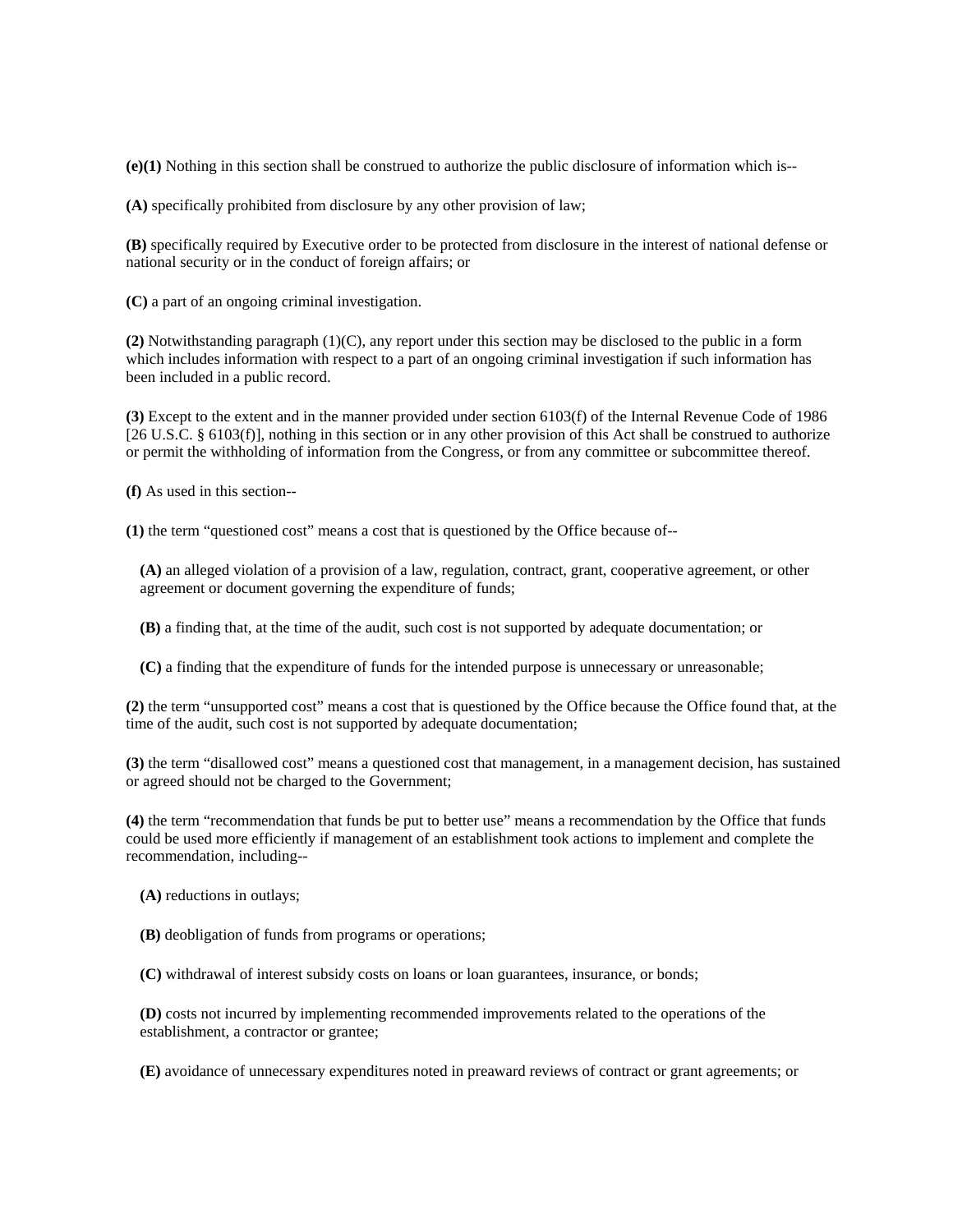**(F)** any other savings which are specifically identified;

**(5)** the term "management decision" means the evaluation by the management of an establishment of the findings and recommendations included in an audit report and the issuance of a final decision by management concerning its response to such findings and recommendations, including actions concluded to be necessary; and

**(6)** the term "final action" means--

**(A)** the completion of all actions that the management of an establishment has concluded, in its management decision, are necessary with respect to the findings and recommendations included in an audit report; and

**(B)** in the event that the management of an establishment concludes no action is necessary, final action occurs when a management decision has been made.

#### **§ 6. Authority of Inspector General; information and assistance from Federal agencies; unreasonable refusal; office space and equipment**

**(a)** In addition to the authority otherwise provided by this Act, each Inspector General, in carrying out the provisions of this Act, is authorized--

**(1)** to have access to all records, reports, audits, reviews, documents, papers, recommendations, or other material available to the applicable establishment which relate to programs and operations with respect to which that Inspector General has responsibilities under this Act;

**(2)** to make such investigations and reports relating to the administration of the programs and operations of the applicable establishment as are, in the judgment of the Inspector General, necessary or desirable;

**(3)** to request such information or assistance as may be necessary for carrying out the duties and responsibilities provided by this Act from any Federal, State, or local governmental agency or unit thereof;

**(4)** to require by subpoena the production of all information, documents, reports, answers, records, accounts, papers, and other data in any medium (including electronically stored information, as well as any tangible thing) and documentary evidence necessary in the performance of the functions assigned by this Act, which subpoena, in the case of contumacy or refusal to obey, shall be enforceable by order of any appropriate United States district court: *Provided*, That procedures other than subpenas shall be used by the Inspector General to obtain documents and information from Federal agencies;

**(5)** to administer to or take from any person an oath, affirmation, or affidavit, whenever necessary in the performance of the functions assigned by this Act, which oath, affirmation, or affidavit when administered or taken by or before an employee of an Office of Inspector General designated by the Inspector General shall have the same force and effect as if administered or taken by or before an officer having a seal;

**(6)** to have direct and prompt access to the head of the establishment involved when necessary for any purpose pertaining to the performance of functions and responsibilities under this Act;

**(7)** to select, appoint, and employ such officers and employees as may be necessary for carrying out the functions, powers, and duties of the Office subject to the provisions of Title 5, United States Code, governing appointments in the competitive service, and the provisions of chapter 51 and subchapter III of chapter 53 of such title relating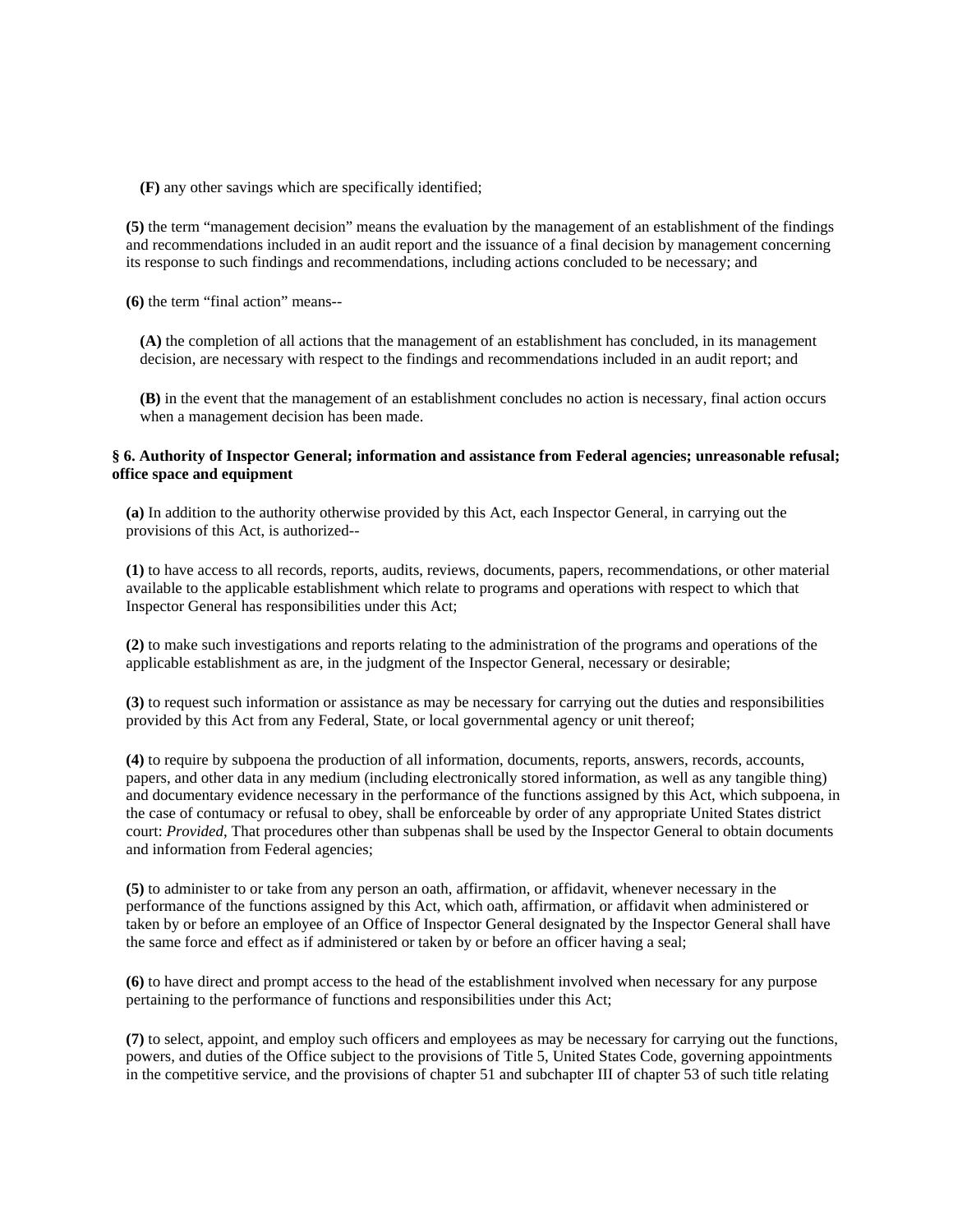to classification and General Schedule pay rates;

**(8)** to obtain services as authorized by section 3109 of Title 5, United States Code, at daily rates not to exceed the equivalent rate prescribed for grade GS-18 of the General Schedule by section 5332 of Title 5, United States Code; and

**(9)** to the extent and in such amounts as may be provided in advance by appropriations Acts, to enter into contracts and other arrangements for audits, studies, analyses, and other services with public agencies and with private persons, and to make such payments as may be necessary to carry out the provisions of this Act.

**(b)(1)** Upon request of an Inspector General for information or assistance under subsection (a)(3), the head of any Federal agency involved shall, insofar as is practicable and not in contravention of any existing statutory restriction or regulation of the Federal agency from which the information is requested, furnish to such Inspector General, or to an authorized designee, such information or assistance.

**(2)** Whenever information or assistance requested under subsection (a)(1) or (a)(3) is, in the judgment of an Inspector General, unreasonably refused or not provided, the Inspector General shall report the circumstances to the head of the establishment involved without delay.

**(c)** Each head of an establishment shall provide the Office within such establishment with appropriate and adequate office space at central and field office locations of such establishment, together with such equipment, office supplies, and communications facilities and services as may be necessary for the operation of such offices, and shall provide necessary maintenance services for such offices and the equipment and facilities located therein.

**(d)(1)(A)** For purposes of applying the provisions of law identified in subparagraph (B)--

**(i)** each Office of Inspector General shall be considered to be a separate agency; and

**(ii)** the Inspector General who is the head of an office referred to in clause (i) shall, with respect to such office, have the functions, powers, and duties of an agency head or appointing authority under such provisions.

**(B)** This paragraph applies with respect to the following provisions of title 5, United States Code:

**(i)** Subchapter II of chapter 35.

**(ii)** Sections 8335(b), 8336, 8344, 8414, 8468, and 8425(b).

**(iii)** All provisions relating to the Senior Executive Service (as determined by the Office of Personnel Management), subject to paragraph (2).

**(2)** For purposes of applying section 4507(b) of title 5, United States Code, paragraph (1)(A)(ii) shall be applied by substituting "the Council of the Inspectors General on Integrity and Efficiency (established by section 11 of the Inspector General Act) shall" for "the Inspector General who is the head of an office referred to in clause (i) shall, with respect to such office,".

**(e)(1)** In addition to the authority otherwise provided by this Act, each Inspector General, any Assistant Inspector General for Investigations under such an Inspector General, and any special agent supervised by such an Assistant Inspector General may be authorized by the Attorney General to--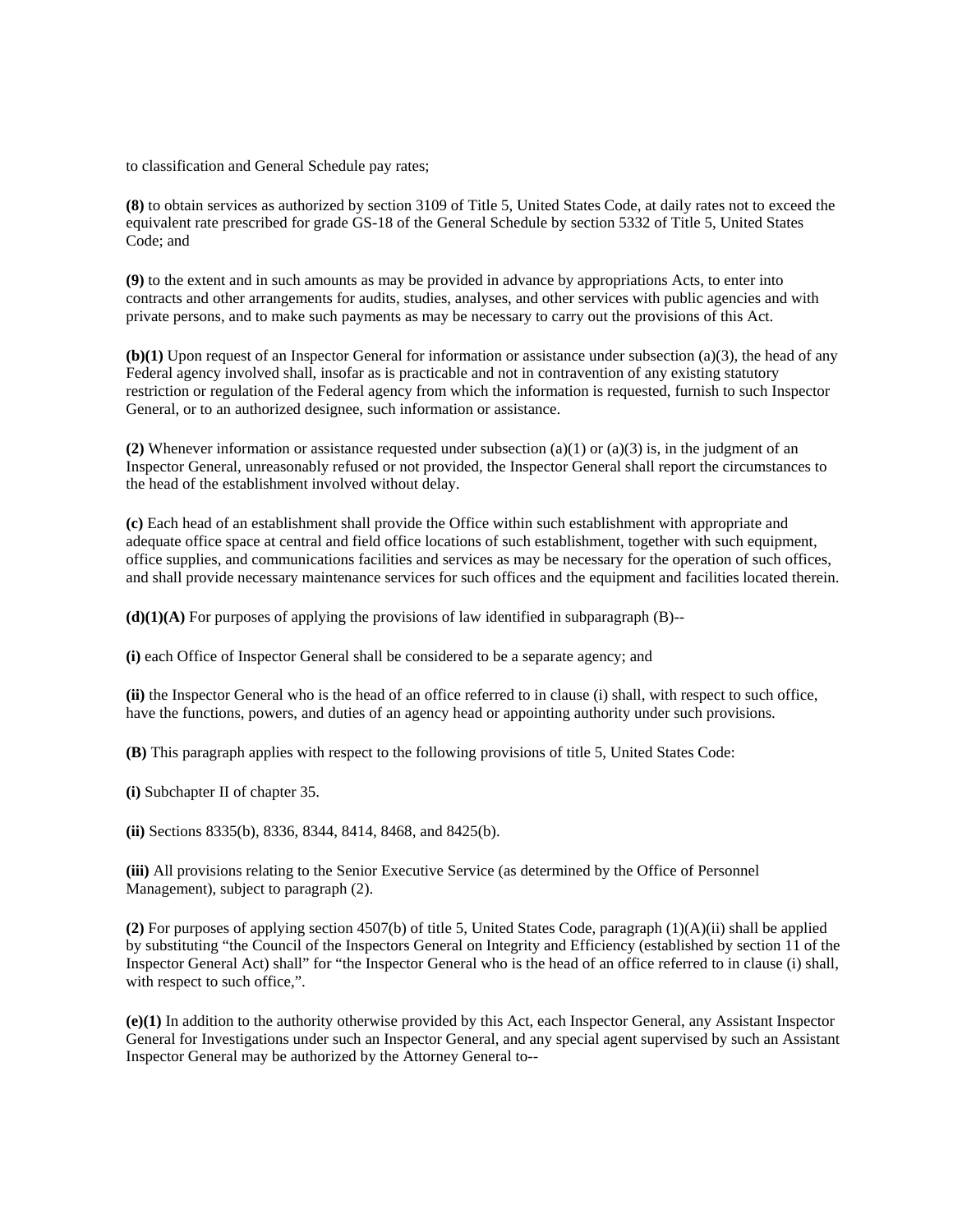**(A)** carry a firearm while engaged in official duties as authorized under this Act or other statute, or as expressly authorized by the Attorney General;

**(B)** make an arrest without a warrant while engaged in official duties as authorized under this Act or other statute, or as expressly authorized by the Attorney General, for any offense against the United States committed in the presence of such Inspector General, Assistant Inspector General, or agent, or for any felony cognizable under the laws of the United States if such Inspector General, Assistant Inspector General, or agent has reasonable grounds to believe that the person to be arrested has committed or is committing such felony; and

**(C)** seek and execute warrants for arrest, search of a premises, or seizure of evidence issued under the authority of the United States upon probable cause to believe that a violation has been committed.

**(2)** The Attorney General may authorize exercise of the powers under this subsection only upon an initial determination that--

**(A)** the affected Office of Inspector General is significantly hampered in the performance of responsibilities established by this Act as a result of the lack of such powers;

**(B)** available assistance from other law enforcement agencies is insufficient to meet the need for such powers; and

**(C)** adequate internal safeguards and management procedures exist to ensure proper exercise of such powers.

**(3)** The Inspector General offices of the Department of Commerce, Department of Education, Department of Energy, Department of Health and Human Services, Department of Homeland Security, Department of Housing and Urban Development, Department of the Interior, Department of Justice, Department of Labor, Department of State, Department of Transportation, Department of the Treasury, Department of Veterans Affairs, Agency for International Development, Environmental Protection Agency, Federal Deposit Insurance Corporation, Federal Emergency Management Agency, General Services Administration, National Aeronautics and Space Administration, Nuclear Regulatory Commission, Office of Personnel Management, Railroad Retirement Board, Small Business Administration, Social Security Administration, and the Tennessee Valley Authority are exempt from the requirement of paragraph (2) of an initial determination of eligibility by the Attorney General.

**(4)** The Attorney General shall promulgate, and revise as appropriate, guidelines which shall govern the exercise of the law enforcement powers established under paragraph (1).

**(5)(A)** Powers authorized for an Office of Inspector General under paragraph (1) may be rescinded or suspended upon a determination by the Attorney General that any of the requirements under paragraph (2) is no longer satisfied or that the exercise of authorized powers by that Office of Inspector General has not complied with the guidelines promulgated by the Attorney General under paragraph (4).

**(B)** Powers authorized to be exercised by any individual under paragraph (1) may be rescinded or suspended with respect to that individual upon a determination by the Attorney General that such individual has not complied with guidelines promulgated by the Attorney General under paragraph (4).

**(6)** A determination by the Attorney General under paragraph (2) or (5) shall not be reviewable in or by any court.

**(7)** To ensure the proper exercise of the law enforcement powers authorized by this subsection, the Offices of Inspector General described under paragraph (3) shall, not later than 180 days after the date of enactment of this subsection, collectively enter into a memorandum of understanding to establish an external review process for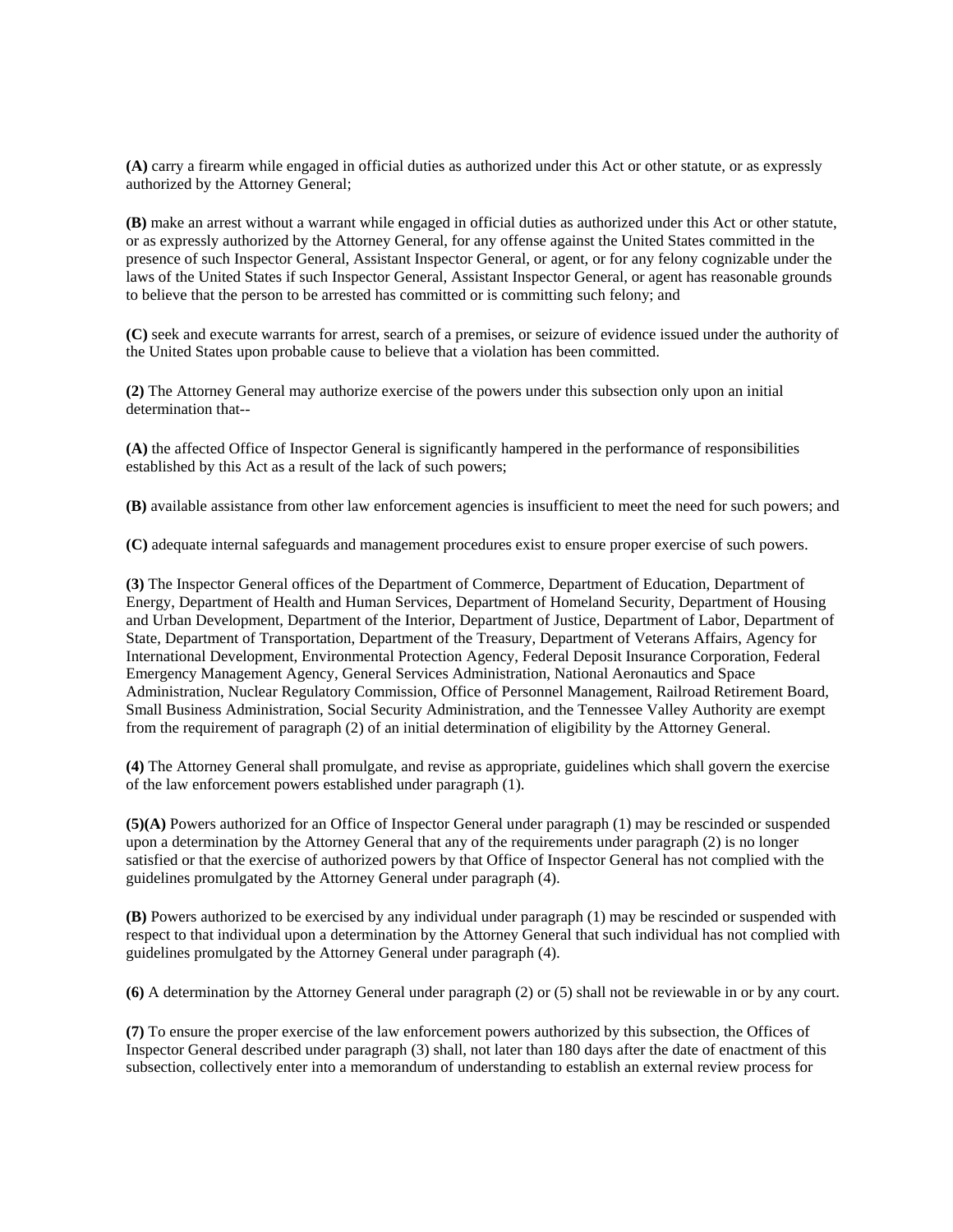ensuring that adequate internal safeguards and management procedures continue to exist within each Office and within any Office that later receives an authorization under paragraph (2). The review process shall be established in consultation with the Attorney General, who shall be provided with a copy of the memorandum of understanding that establishes the review process. Under the review process, the exercise of the law enforcement powers by each Office of Inspector General shall be reviewed periodically by another Office of Inspector General or by a committee of Inspectors General. The results of each review shall be communicated in writing to the applicable Inspector General and to the Attorney General.

**(8)** No provision of this subsection shall limit the exercise of law enforcement powers established under any other statutory authority, including United States Marshals Service special deputation.

**(9)** In this subsection, the term "Inspector General" means an Inspector General appointed under section 3 or an Inspector General appointed under section 8G.

**(f)(1)** For each fiscal year, an Inspector General shall transmit a budget estimate and request to the head of the establishment or designated Federal entity to which the Inspector General reports. The budget request shall specify the aggregate amount of funds requested for such fiscal year for the operations of that Inspector General and shall specify the amount requested for all training needs, including a certification from the Inspector General that the amount requested satisfies all training requirements for the Inspector General's office for that fiscal year, and any resources necessary to support the Council of the Inspectors General on Integrity and Efficiency. Resources necessary to support the Council of the Inspectors General on Integrity and Efficiency shall be specifically identified and justified in the budget request.

**(2)** In transmitting a proposed budget to the President for approval, the head of each establishment or designated Federal entity shall include--

- **(A)** an aggregate request for the Inspector General;
- **(B)** amounts for Inspector General training;
- **(C)** amounts for support of the Council of the Inspectors General on Integrity and Efficiency; and
- **(D)** any comments of the affected Inspector General with respect to the proposal.
- **(3)** The President shall include in each budget of the United States Government submitted to Congress--
- **(A)** a separate statement of the budget estimate prepared in accordance with paragraph (1);
- **(B)** the amount requested by the President for each Inspector General;

**(C)** the amount requested by the President for training of Inspectors General;

**(D)** the amount requested by the President for support for the Council of the Inspectors General on Integrity and Efficiency; and

**(E)** any comments of the affected Inspector General with respect to the proposal if the Inspector General concludes that the budget submitted by the President would substantially inhibit the Inspector General from performing the duties of the office.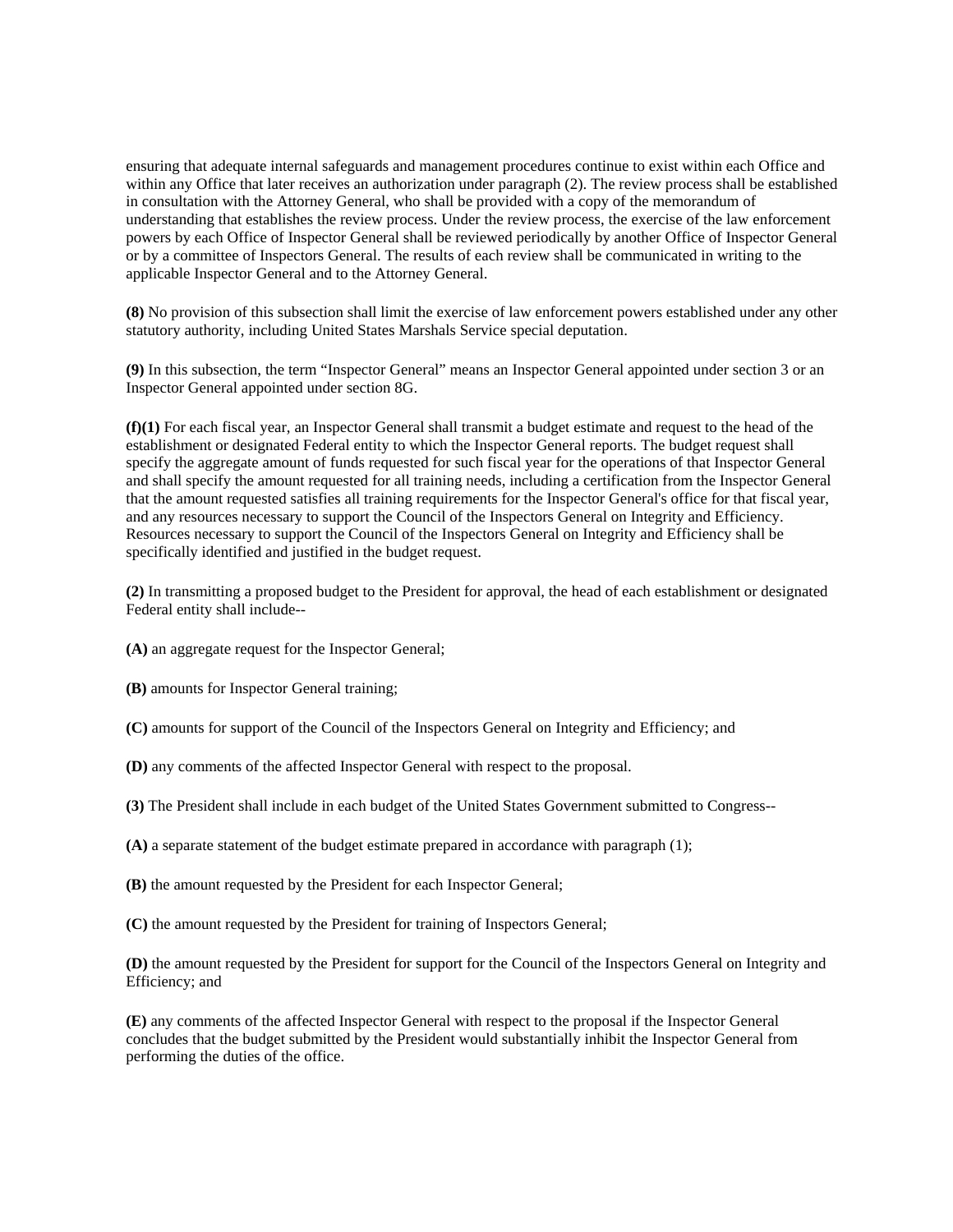## **§ 7. Complaints by employees; disclosure of identity; reprisals**

**(a)** The Inspector General may receive and investigate complaints or information from an employee of the establishment concerning the possible existence of an activity constituting a violation of law, rules, or regulations, or mismanagement, gross waste of funds, abuse of authority or a substantial and specific danger to the public health and safety.

**(b)** The Inspector General shall not, after receipt of a complaint or information from an employee, disclose the identity of the employee without the consent of the employee, unless the Inspector General determines such disclosure is unavoidable during the course of the investigation.

**(c)** Any employee who has authority to take, direct others to take, recommend, or approve any personnel action, shall not, with respect to such authority, take or threaten to take any action against any employee as a reprisal for making a complaint or disclosing information to an Inspector General, unless the complaint was made or the information disclosed with the knowledge that it was false or with willful disregard for its truth or falsity.

## **§ 8. Additional provisions with respect to the Inspector General of the Department of Defense**

**(a)** No member of the Armed Forces, active or reserve, shall be appointed Inspector General of the Department of Defense.

**(b)(1)** Notwithstanding the last two sentences of section 3(a), the Inspector General shall be under the authority, direction, and control of the Secretary of Defense with respect to audits or investigations, or the issuance of subpoenas, which require access to information concerning--

**(A)** sensitive operational plans;

**(B)** intelligence matters;

**(C)** counterintelligence matters;

**(D)** ongoing criminal investigations by other administrative units of the Department of Defense related to national security; or

**(E)** other matters the disclosure of which would constitute a serious threat to national security.

**(2)** With respect to the information described in paragraph (1) the Secretary of Defense may prohibit the Inspector General from initiating, carrying out, or completing any audit or investigation, or from issuing any subpoena, after the Inspector General has decided to initiate, carry out or complete such audit or investigation or to issue such subpoena, if the Secretary determines that such prohibition is necessary to preserve the national security interests of the United States.

**(3)** If the Secretary of Defense exercises any power under paragraph (1) or (2), the Inspector General shall submit a statement concerning such exercise within thirty days to the Committees on Armed Services and Governmental Affairs of the Senate and the Committee on Armed Services and the Committee on Government Reform and Oversight of the House of Representatives and to other appropriate committees or subcommittees of the Congress.

**(4)** The Secretary shall, within thirty days after submission of a statement under paragraph (3), transmit a statement of the reasons for the exercise of power under paragraph (1) or (2) to the congressional committees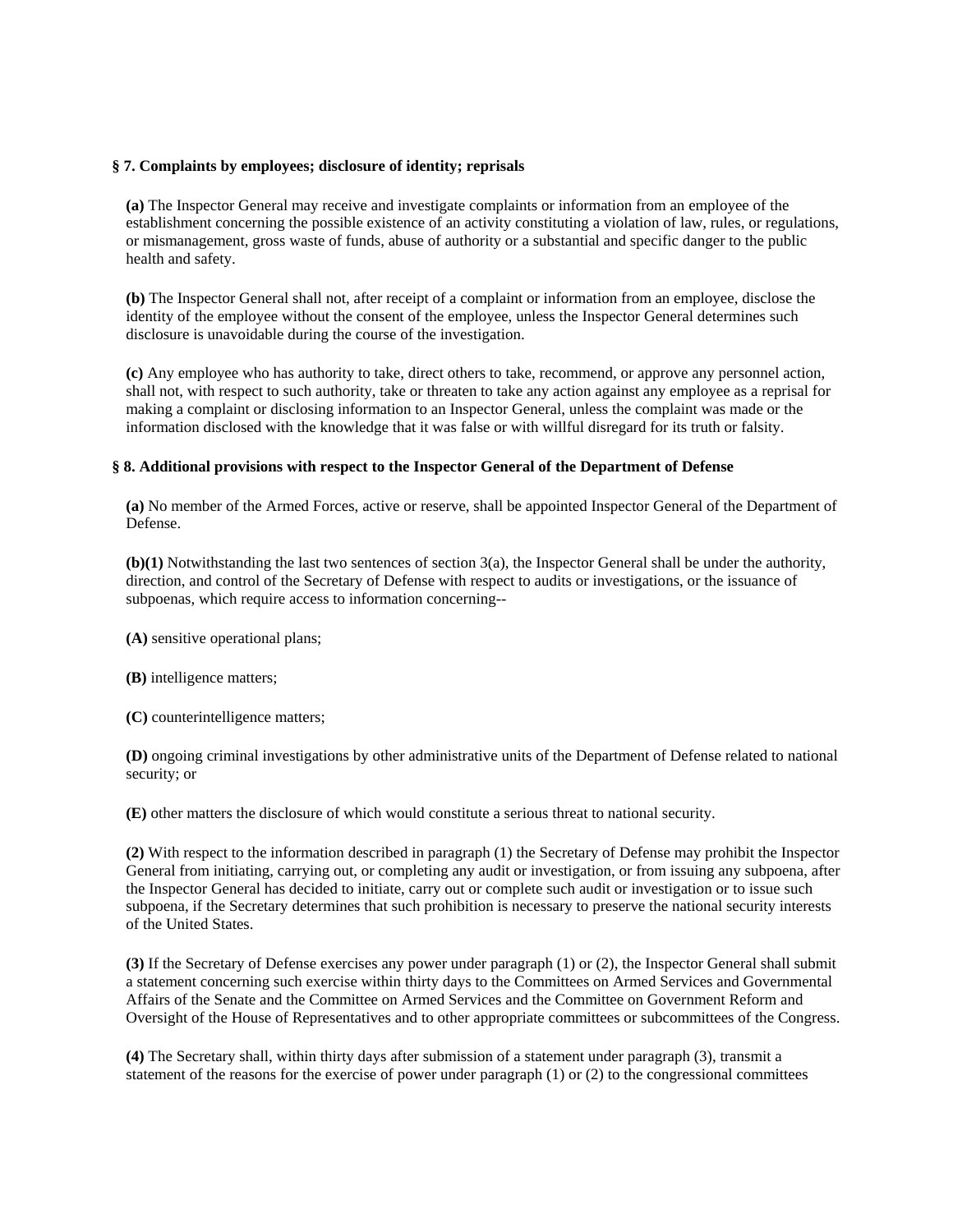specified in paragraph (3) and to other appropriate committees or subcommittees.

**(c)** In addition to the other duties and responsibilities specified in this Act, the Inspector General of the Department of Defense shall--

**(1)** be the principal adviser to the Secretary of Defense for matters relating to the prevention and detection of fraud, waste, and abuse in the programs and operations of the Department;

**(2)** initiate, conduct, and supervise such audits and investigations in the Department of Defense (including the military departments) as the Inspector General considers appropriate;

**(3)** provide policy direction for audits and investigations relating to fraud, waste, and abuse and program effectiveness;

**(4)** investigate fraud, waste, and abuse uncovered as a result of other contract and internal audits, as the Inspector General considers appropriate;

**(5)** develop policy, monitor and evaluate program performance, and provide guidance with respect to all Department activities relating to criminal investigation programs;

**(6)** monitor and evaluate the adherence of Department auditors to internal audit, contract audit, and internal review principles, policies, and procedures;

**(7)** develop policy, evaluate program performance, and monitor actions taken by all components of the Department in response to contract audits, internal audits, internal review reports, and audits conducted by the Comptroller General of the United States;

**(8)** request assistance as needed from other audit, inspection, and investigative units of the Department of Defense (including military departments); and

**(9)** give particular regard to the activities of the internal audit, inspection, and investigative units of the military departments with a view toward avoiding duplication and insuring effective coordination and cooperation.

**(d)** Notwithstanding section 4(d), the Inspector General of the Department of Defense shall expeditiously report suspected or alleged violations of chapter 47 of title 10, United States Code (Uniform Code of Military Justice), to the Secretary of the military department concerned or the Secretary of Defense.

**(e)** For the purposes of section 7, a member of the Armed Forces shall be deemed to be an employee of the Department of Defense, except that, when the Coast Guard operates as a service of another department or agency of the Federal Government, a member of the Coast Guard shall be deemed to be an employee of such department or agency.

**(f)(1)** Each semiannual report prepared by the Inspector General of the Department of Defense under section 5(a) shall include information concerning the numbers and types of contract audits conducted by the Department during the reporting period. Each such report shall be transmitted by the Secretary of Defense to the Committees on Armed Services and Governmental Affairs of the Senate and the Committee on Armed Services and the Committee on Government Reform and Oversight of the House of Representatives and to other appropriate committees or subcommittees of the Congress.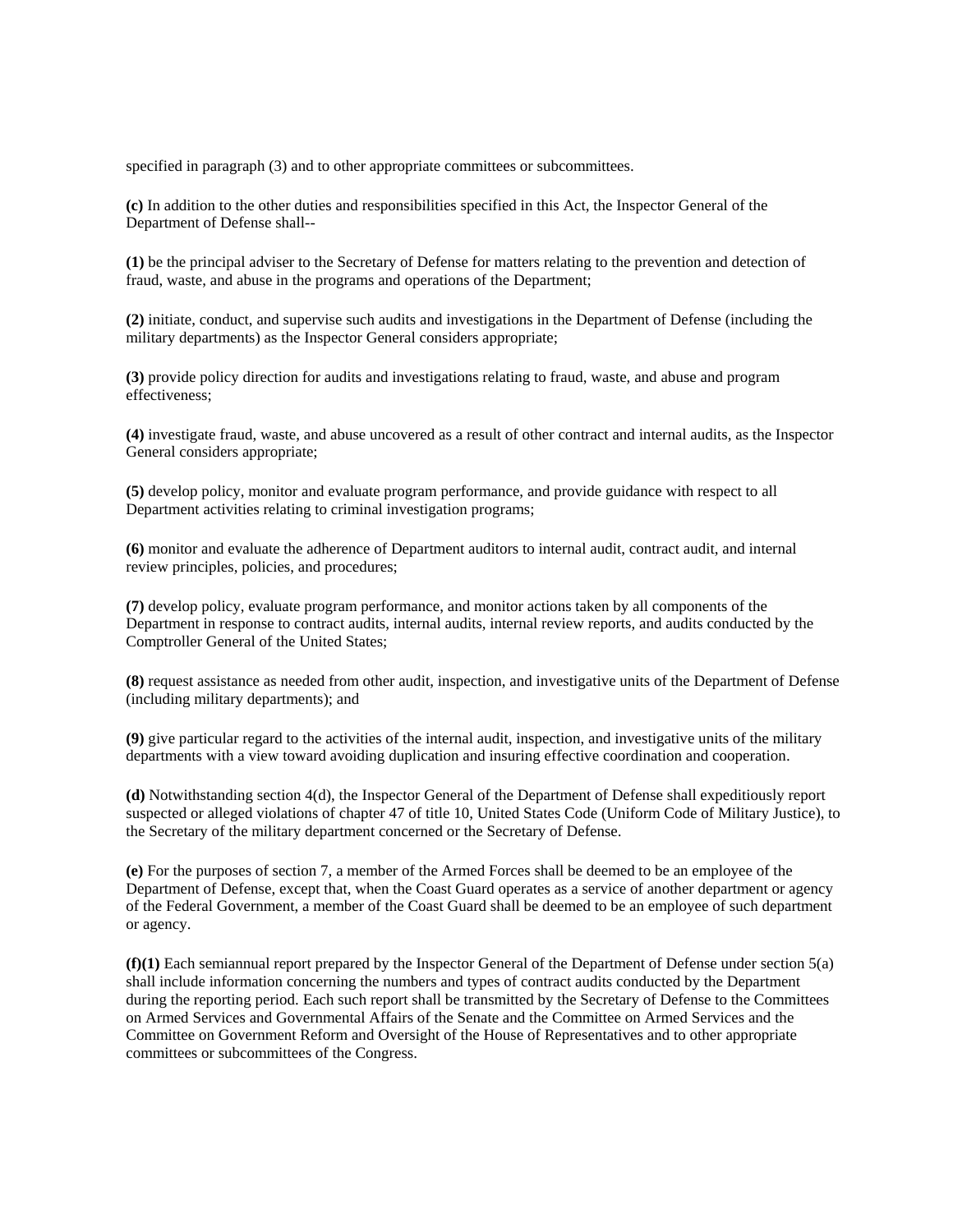**(2)** Any report required to be transmitted by the Secretary of Defense to the appropriate committees or subcommittees of the Congress under section 5(d) shall also be transmitted, within the seven-day period specified in such section, to the congressional committees specified in paragraph (1).

**(g)** The provisions of section 1385 of title 18, United States Code, shall not apply to audits and investigations conducted by, under the direction of, or at the request of the Inspector General of the Department of Defense to carry out the purposes of this Act.

**(h)(1)** There is a General Counsel to the Inspector General of the Department of Defense, who shall be appointed by the Inspector General of the Department of Defense.

**(2)(A)** Notwithstanding section 140(b) of Title 10, the General Counsel is the chief legal officer of the Office of the Inspector General.

**(B)** The Inspector General is the exclusive legal client of the General Counsel.

**(C)** The General Counsel shall perform such functions as the Inspector General may prescribe.

**(D)** The General Counsel shall serve at the discretion of the Inspector General.

**(3)** There is an Office of the General Counsel to the Inspector General of the Department of Defense. The Inspector General may appoint to the Office to serve as staff of the General Counsel such legal counsel as the Inspector General considers appropriate.

**(i)(1)** The Inspector General of the Department of Defense is authorized to require by subpoena the attendance and testimony of witnesses as necessary in the performance of functions assigned to the Inspector General by this Act, except that the Inspector General shall use procedures other than subpoenas to obtain attendance and testimony from Federal employees.

**(2)** A subpoena issued under this subsection, in the case of contumacy or refusal to obey, shall be enforceable by order of any appropriate United States district court.

**(3)** The Inspector General shall notify the Attorney General 7 days before issuing any subpoena under this section.

### **§ 8A. Special provisions relating to the Agency for International Development**

**(a)** In addition to the other duties and responsibilities specified in this Act, the Inspector General of the Agency for International Development shall supervise, direct, and control all security activities relating to the programs and operations of that Agency, subject to the supervision of the Administrator of that Agency.

**(b)** In addition to the Assistant Inspector Generals provided for in section 3(d) of this Act, the Inspector General of the Agency for International Development shall, in accordance with applicable laws and regulations governing the civil service, appoint an Assistant Inspector General for Security who shall have the responsibility for supervising the performance of security activities relating to programs and operations of the Agency for International Development.

**(c)** In addition to the officers and employees provided for in section 6(a)(6) of this Act, members of the Foreign Service may, at the request of the Inspector General of the Agency for International Development, be assigned as employees of the Inspector General. Members of the Foreign Service so assigned shall be responsible solely to the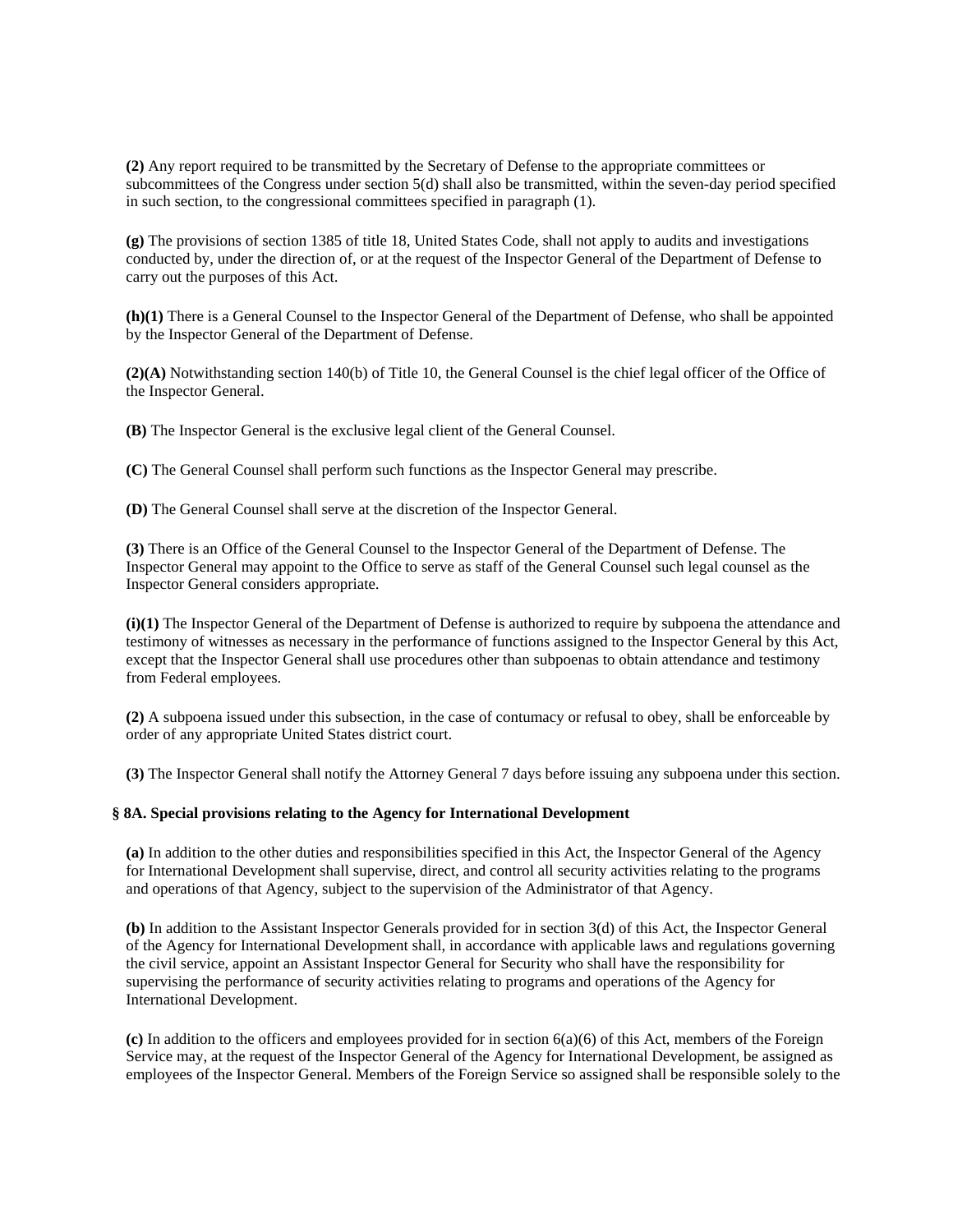Inspector General, and the Inspector General (or his or her designee) shall prepare the performance evaluation reports for such members.

**(d)** In establishing and staffing field offices pursuant to section 6(c) of this Act, the Administrator of the Agency for International Development shall not be bound by overseas personnel ceilings established under the Monitoring Overseas Direct Employment policy.

**(e)** The Inspector General of the Agency for International Development shall be in addition to the officers provided for in section 624(a) of the Foreign Assistance Act of 1961 [22 U.S.C. § 2384(a) ].

**(f)** As used in this Act, the term "Agency for International Development" includes any successor agency primarily responsible for administering part I of the Foreign Assistance Act of 1961 [22 U.S.C. § 2151 et seq.], an employee of the Inter-American Foundation, and an employee of the African Development Foundation.

### **§ 8B. Special provisions concerning the Nuclear Regulatory Commission**

**(a)** The Chairman of the Commission may delegate the authority specified in the second sentence of section 3(a) to another member of the Nuclear Regulatory Commission, but shall not delegate such authority to any other officer or employee of the Commission.

**(b)** Notwithstanding sections 6(a)(7) and (8), the Inspector General of the Nuclear Regulatory Commission is authorized to select, appoint, and employ such officers and employees as may be necessary for carrying out the functions, powers and duties of the Office of Inspector General and to obtain the temporary or intermittent services of experts or consultants or an organization thereof, subject to the applicable laws and regulations that govern such selections, appointments and employment, and the obtaining of such services, within the Nuclear Regulatory Commission.

#### **§ 8C. Special provisions concerning the Federal Deposit Insurance Corporation**

**(a) Delegation.**--The Chairperson of the Federal Deposit Insurance Corporation may delegate the authority specified in the second sentence of section 3(a) to the Vice Chairperson of the Board of Directors of the Federal Deposit Insurance Corporation, but may not delegate such authority to any other officer or employee of the Corporation.

**(b) Personnel.**--Notwithstanding paragraphs (7) and (8) of section 6(a), the Inspector General of the Federal Deposit Insurance Corporation may select, appoint, and employ such officers and employees as may be necessary for carrying out the functions, powers, and duties of the Office of Inspector General and to obtain the temporary or intermittent services of experts or consultants or an organization of experts or consultants, subject to the applicable laws and regulations that govern such selections, appointments, and employment, and the obtaining of such services, within the Federal Deposit Insurance Corporation.

### **§ 8D. Special provisions concerning the Department of the Treasury**

**(a)(1)** Notwithstanding the last two sentences of section 3(a), the Inspector General of the Department of the Treasury shall be under the authority, direction, and control of the Secretary of the Treasury with respect to audits or investigations, or the issuance of subpenas, which require access to sensitive information concerning--

**(A)** ongoing criminal investigations or proceedings;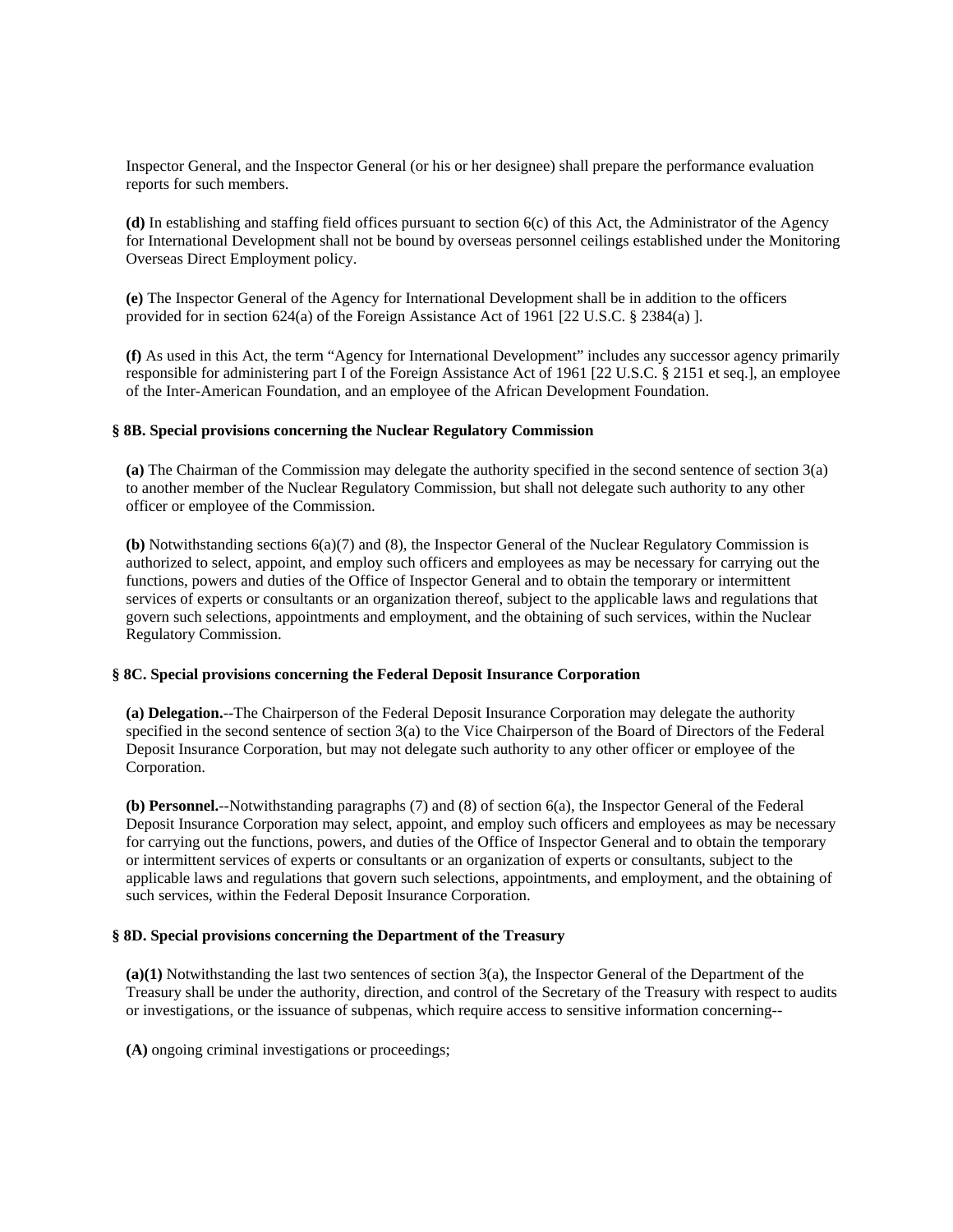**(B)** undercover operations;

**(C)** the identity of confidential sources, including protected witnesses;

**(D)** deliberations and decisions on policy matters, including documented information used as a basis for making policy decisions, the disclosure of which could reasonably be expected to have a significant influence on the economy or market behavior;

**(E)** intelligence or counterintelligence matters; or

**(F)** other matters the disclosure of which would constitute a serious threat to national security or to the protection of any person or property authorized protection by section 3056 of title 18, United States Code, section 3056A of title 18, United States Code, or any provision of the Presidential Protection Assistance Act of 1976 (18 U.S.C. 3056 note; Public Law 94-524).

**(2)** With respect to the information described under paragraph (1), the Secretary of the Treasury may prohibit the Inspector General of the Department of the Treasury from carrying out or completing any audit or investigation, or from issuing any subpena, after such Inspector General has decided to initiate, carry out, or complete such audit or investigation or to issue such subpena, if the Secretary determines that such prohibition is necessary to prevent the disclosure of any information described under paragraph (1) or to prevent significant impairment to the national interests of the United States.

**(3)** If the Secretary of the Treasury exercises any power under paragraph (1) or (2), the Secretary of the Treasury shall notify the Inspector General of the Department of the Treasury in writing stating the reasons for such exercise. Within 30 days after receipt of any such notice, the Inspector General of the Department of the Treasury shall transmit a copy of such notice to the Committees on Governmental Affairs and Finance of the Senate and the Committees on Government Operations and Ways and Means of the House of Representatives, and to other appropriate committees or subcommittees of the Congress.

**(4)** The Secretary of the Treasury may not exercise any power under paragraph (1) or (2) with respect to the Treasury Inspector General for Tax Administration.

**(b)(1)** In carrying out the duties and responsibilities specified in this Act, the Inspector General of the Department of the Treasury shall have oversight responsibility for the internal investigations performed by the Office of Internal Affairs of the Tax and Trade Bureau. The head of such office shall promptly report to the Inspector General of the Department of the Treasury the significant activities being carried out by such office.

**(2)** The Inspector General of the Department of the Treasury shall exercise all duties and responsibilities of an Inspector General for the Department of the Treasury other than the duties and responsibilities exercised by the Treasury Inspector General for Tax Administration.

**(3)** The Secretary of the Treasury shall establish procedures under which the Inspector General of the Department of the Treasury and the Treasury Inspector General for Tax Administration will--

**(A)** determine how audits and investigations are allocated in cases of overlapping jurisdiction; and

**(B)** provide for coordination, cooperation, and efficiency in the conduct of such audits and investigations.

**(c)** Notwithstanding subsection (b), the Inspector General of the Department of the Treasury may initiate, conduct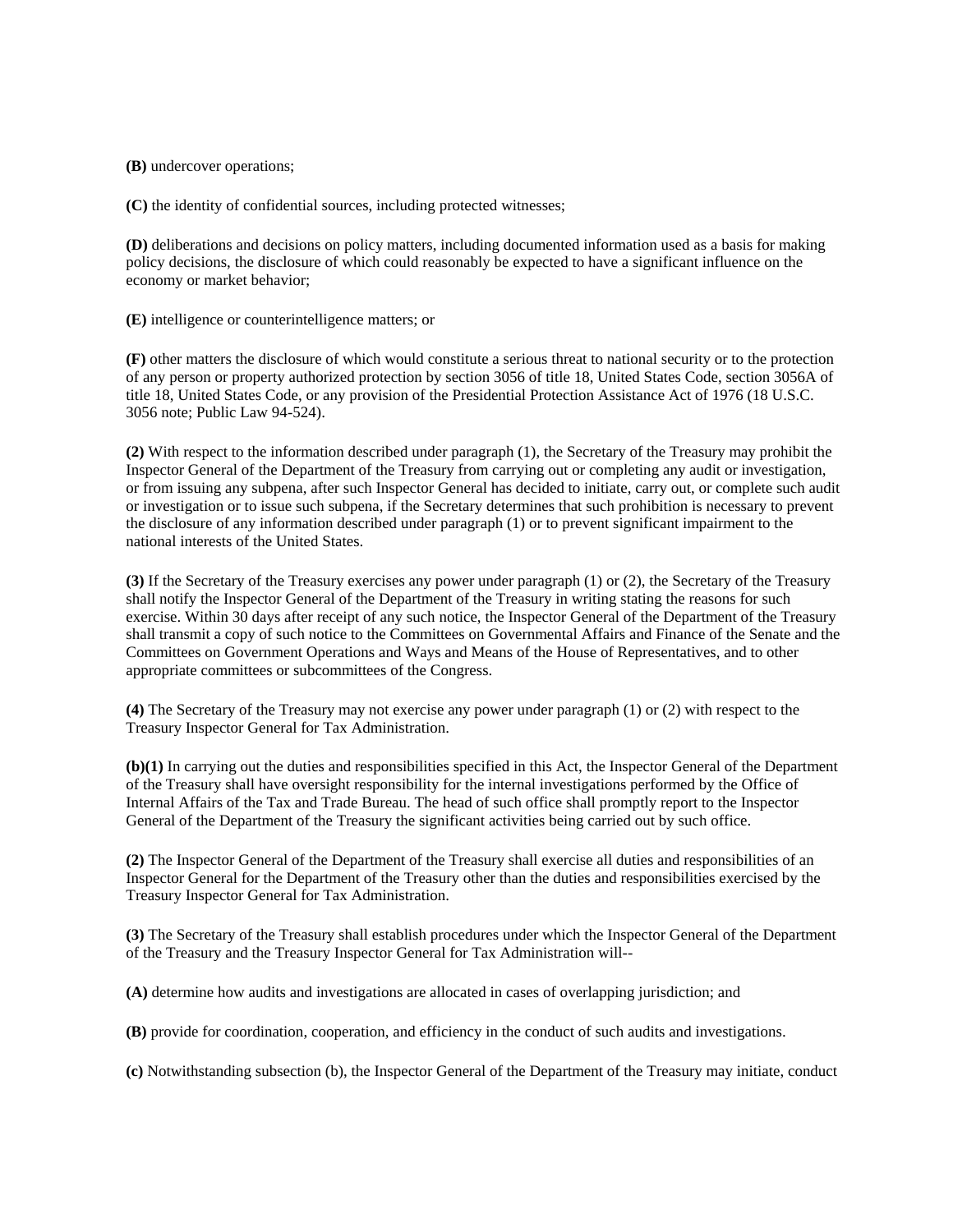and supervise such audits and investigations in the Department of the Treasury (including the bureau referred to in subsection (b)) as the Inspector General of the Department of the Treasury considers appropriate.

**(d)** If the Inspector General of the Department of the Treasury initiates an audit or investigation under subsection (c) concerning the bureau referred to in subsection (b), the Inspector General of the Department of the Treasury may provide the head of the office of such bureau referred to in subsection (b) with written notice that the Inspector General of the Department of the Treasury has initiated such an audit or investigation. If the Inspector General of the Department of the Treasury issues a notice under the preceding sentence, no other audit or investigation shall be initiated into the matter under audit or investigation by the Inspector General of the Department of the Treasury and any other audit or investigation of such matter shall cease.

**(e)(1)** The Treasury Inspector General for Tax Administration shall have access to returns and return information, as defined in section 6103(b) of the Internal Revenue Code of 1986 [26 U.S.C. § 6103(b)], only in accordance with the provisions of section 6103 of such Code [26 U.S.C. § 6103] and this Act.

**(2)** The Internal Revenue Service shall maintain the same system of standardized records or accountings of all requests from the Treasury Inspector General for Tax Administration for inspection or disclosure of returns and return information (including the reasons for and dates of such requests), and of returns and return information inspected or disclosed pursuant to such requests, as described under section  $6103(p)(3)(A)$  of the Internal Revenue Code of 1986 [26 U.S.C. § 6103(p)(3)(A)]. Such system of standardized records or accountings shall also be available for examination in the same manner as provided under section 6103(p)(3) of the Internal Revenue Code of 1986 [[26 U.S.C. § 6103\(p\)\(3\)](http://www.westlaw.com/Find/Default.wl?rs=dfa1.0&vr=2.0&DB=1000546&DocName=26USCAS6103&FindType=Y&ReferencePositionType=S&ReferencePosition=44f6000007ee7)].

**(3)** The Treasury Inspector General for Tax Administration shall be subject to the same safeguards and conditions for receiving returns and return information as are described under section  $6103(p)(4)$  of the Internal Revenue Code of 1986 [26 U.S.C. § 6103(p)(4)].

**(f)** An audit or investigation conducted by the Inspector General of the Department of the Treasury or the Treasury Inspector General for Tax Administration shall not affect a final decision of the Secretary of the Treasury or his delegate under section 6406 of the Internal Revenue Code of 1986 [26 U.S.C. § 6406].

**(g)(1)** Any report required to be transmitted by the Secretary of the Treasury to the appropriate committees or subcommittees of the Congress under section 5(d) shall also be transmitted, within the seven-day period specified under such section, to the Committees on Governmental Affairs and Finance of the Senate and the Committees on Government Reform and Oversight and Ways and Means of the House of Representatives.

**(2)** Any report made by the Treasury Inspector General for Tax Administration that is required to be transmitted by the Secretary of the Treasury to the appropriate committees or subcommittees of Congress under section 5(d) shall also be transmitted, within the 7-day period specified under such subsection, to the Internal Revenue Service Oversight Board and the Commissioner of Internal Revenue.

**(h)** The Treasury Inspector General for Tax Administration shall exercise all duties and responsibilities of an Inspector General of an establishment with respect to the Department of the Treasury and the Secretary of the Treasury on all matters relating to the Internal Revenue Service. The Treasury Inspector General for Tax Administration shall have sole authority under this Act to conduct an audit or investigation of the Internal Revenue Service Oversight Board and the Chief Counsel for the Internal Revenue Service.

**(i)** In addition to the requirements of the first sentence of section 3(a), the Treasury Inspector General for Tax Administration should have demonstrated ability to lead a large and complex organization.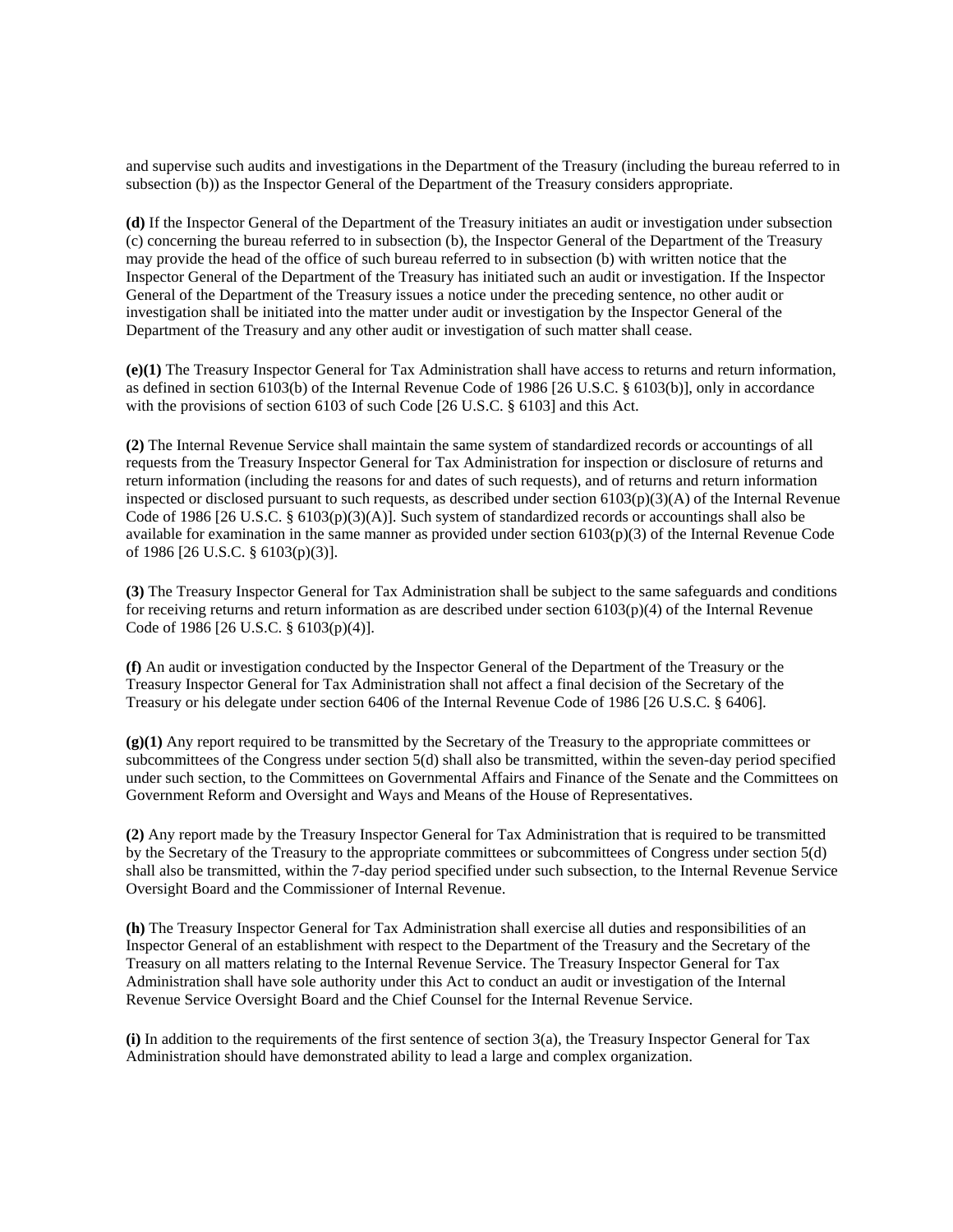**(j)** An individual appointed to the position of Treasury Inspector General for Tax Administration, the Assistant Inspector General for Auditing of the Office of the Treasury Inspector General for Tax Administration under section 3(d)(1), the Assistant Inspector General for Investigations of the Office of the Treasury Inspector General for Tax Administration under section 3(d)(2), or any position of Deputy Inspector General of the Office of the Treasury Inspector General for Tax Administration may not be an employee of the Internal Revenue Service--

**(1)** during the 2-year period preceding the date of appointment to such position; or

**(2)** during the 5-year period following the date such individual ends service in such position.

**(k)(1)** In addition to the duties and responsibilities exercised by an inspector general of an establishment, the Treasury Inspector General for Tax Administration--

**(A)** shall have the duty to enforce criminal provisions under section 7608(b) of the Internal Revenue Code of 1986 [26 U.S.C. § 7608(b)];

**(B)** in addition to the functions authorized under section 7608(b)(2) of such Code [26 U.S.C. § 7608(b)(2)], may carry firearms;

**(C)** shall be responsible for protecting the Internal Revenue Service against external attempts to corrupt or threaten employees of the Internal Revenue Service, but shall not be responsible for the conducting of background checks and the providing of protection to the Commissioner of Internal Revenue; and

**(D)** may designate any employee in the Office of the Treasury Inspector General for Tax Administration to enforce such laws and perform such functions referred to under subparagraphs (A), (B), and (C).

**(2)(A)** In performing a law enforcement function under paragraph (1), the Treasury Inspector General for Tax Administration shall report any reasonable grounds to believe there has been a violation of Federal criminal law to the Attorney General at an appropriate time as determined by the Treasury Inspector General for Tax Administration, notwithstanding section 4(d).

**(B)** In the administration of section  $5(d)$  and subsection  $(g)(2)$  of this section, the Secretary of the Treasury may transmit the required report with respect to the Treasury Inspector General for Tax Administration at an appropriate time as determined by the Secretary, if the problem, abuse, or deficiency relates to--

**(i)** the performance of a law enforcement function under paragraph (1); and

**(ii)** sensitive information concerning matters under subsection (a)(1)(A) through (F).

**(3)** Nothing in this subsection shall be construed to affect the authority of any other person to carry out or enforce any provision specified in paragraph (1).

**(l)(1)** The Commissioner of Internal Revenue or the Internal Revenue Service Oversight Board may request, in writing, the Treasury Inspector General for Tax Administration to conduct an audit or investigation relating to the Internal Revenue Service. If the Treasury Inspector General for Tax Administration determines not to conduct such audit or investigation, the Inspector General shall timely provide a written explanation for such determination to the person making the request.

**(2)(A)** Any final report of an audit conducted by the Treasury Inspector General for Tax Administration shall be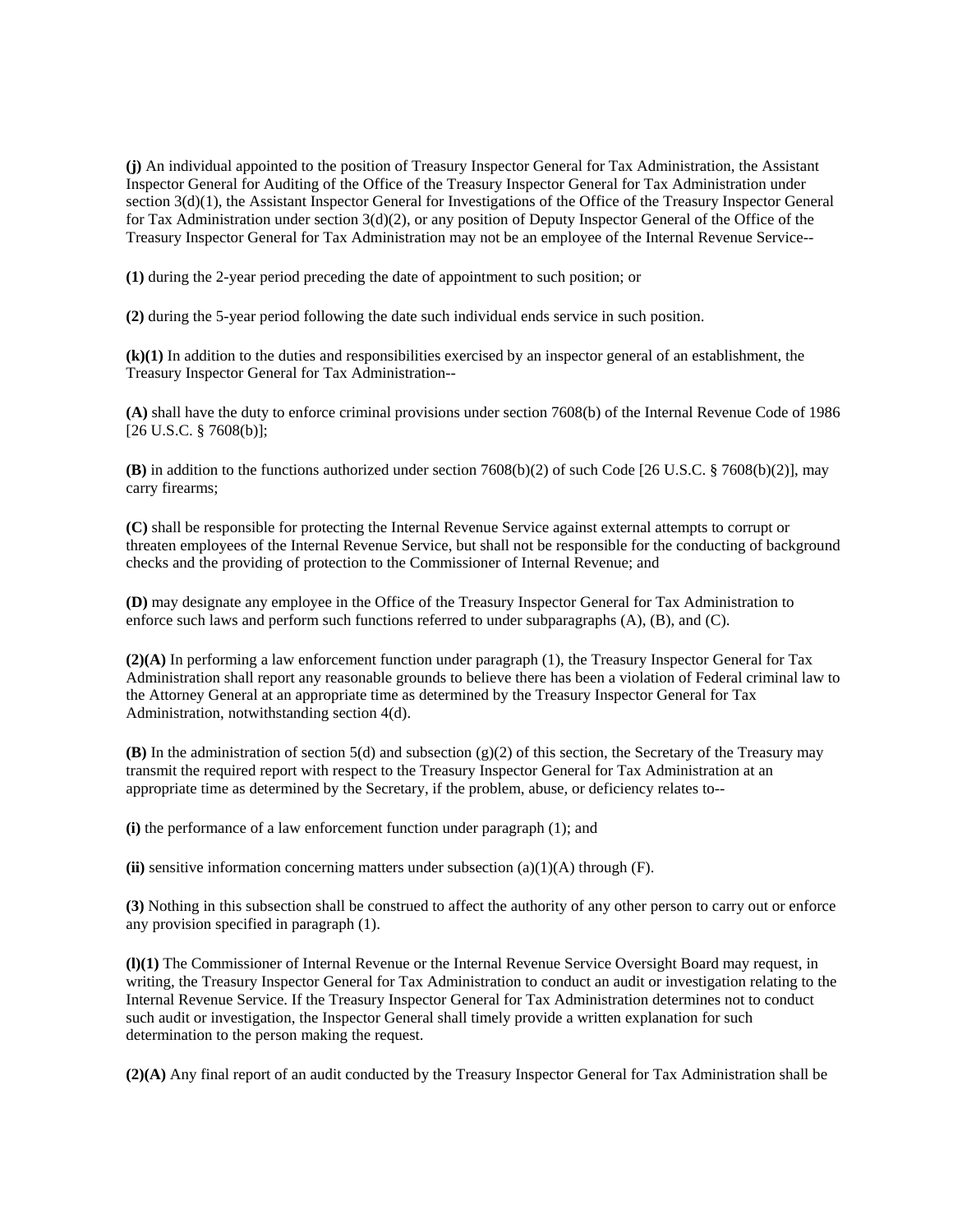timely submitted by the Inspector General to the Commissioner of Internal Revenue and the Internal Revenue Service Oversight Board.

**(B)** The Treasury Inspector General for Tax Administration shall periodically submit to the Commissioner and Board a list of investigations for which a final report has been completed by the Inspector General and shall provide a copy of any such report upon request of the Commissioner or Board.

**(C)** This paragraph applies regardless of whether the applicable audit or investigation is requested under paragraph (1).

## **§ 8E. Special provisions concerning the Department of Justice**

**(a)(1)** Notwithstanding the last two sentences of section 3(a), the Inspector General shall be under the authority, direction, and control of the Attorney General with respect to audits or investigations, or the issuance of subpenas, which require access to sensitive information concerning--

**(A)** ongoing civil or criminal investigations or proceedings;

**(B)** undercover operations;

**(C)** the identity of confidential sources, including protected witnesses;

**(D)** intelligence or counterintelligence matters; or

**(E)** other matters the disclosure of which would constitute a serious threat to national security.

**(2)** With respect to the information described under paragraph (1), the Attorney General may prohibit the Inspector General from carrying out or completing any audit or investigation, or from issuing any subpena, after such Inspector General has decided to initiate, carry out, or complete such audit or investigation or to issue such subpena, if the Attorney General determines that such prohibition is necessary to prevent the disclosure of any information described under paragraph (1) or to prevent the significant impairment to the national interests of the United States.

**(3)** If the Attorney General exercises any power under paragraph (1) or (2), the Attorney General shall notify the Inspector General in writing stating the reasons for such exercise. Within 30 days after receipt of any such notice, the Inspector General shall transmit a copy of such notice to the Committees on Governmental Affairs and Judiciary of the Senate and the Committees on Government Operations and Judiciary of the House of Representatives, and to other appropriate committees or subcommittees of the Congress.

**(b)** In carrying out the duties and responsibilities specified in this Act, the Inspector General of the Department of Justice--

**(1)** may initiate, conduct and supervise such audits and investigations in the Department of Justice as the Inspector General considers appropriate;

**(2)** except as specified in subsection (a) and paragraph (3), may investigate allegations of criminal wrongdoing or administrative misconduct by an employee of the Department of Justice, or may, in the discretion of the Inspector General, refer such allegations to the Office of Professional Responsibility or the internal affairs office of the appropriate component of the Department of Justice;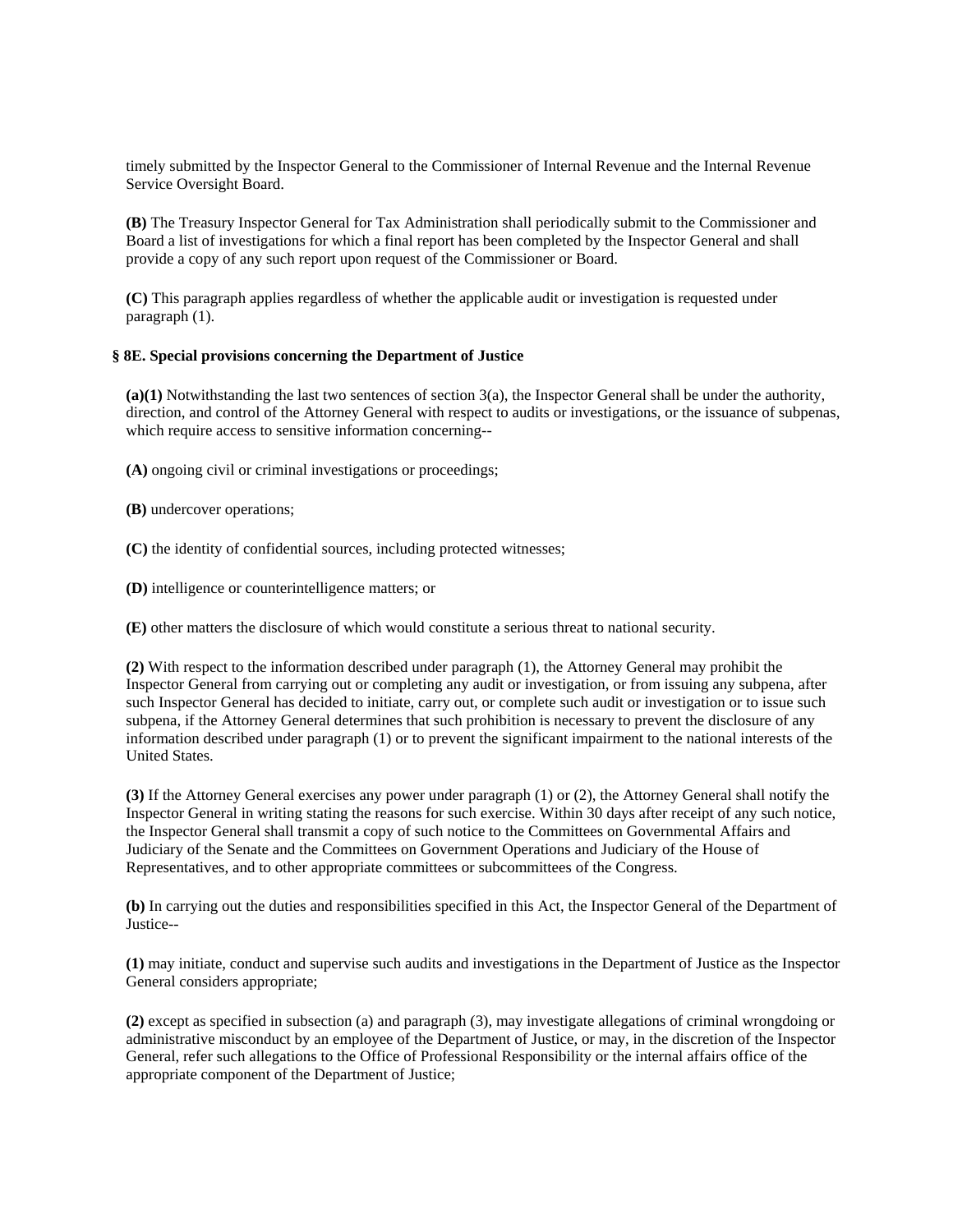**(3)** shall refer to the Counsel, Office of Professional Responsibility of the Department of Justice, allegations of misconduct involving Department attorneys, investigators, or law enforcement personnel, where the allegations relate to the exercise of the authority of an attorney to investigate, litigate, or provide legal advice, except that no such referral shall be made if the attorney is employed in the Office of Professional Responsibility;

**(4)** may investigate allegations of criminal wrongdoing or administrative misconduct by a person who is the head of any agency or component of the Department of Justice; and

**(5)** shall forward the results of any investigation conducted under paragraph (4), along with any appropriate recommendation for disciplinary action, to the Attorney General.

**(c)** Any report required to be transmitted by the Attorney General to the appropriate committees or subcommittees of the Congress under section 5(d) shall also be transmitted, within the seven-day period specified under such section, to the Committees on the Judiciary and Governmental Affairs of the Senate and the Committees on the Judiciary and Government Operations of the House of Representatives.

**(d)** The Attorney General shall ensure by regulation that any component of the Department of Justice receiving a nonfrivolous allegation of criminal wrongdoing or administrative misconduct by an employee of the Department of Justice, except with respect to allegations described in subsection (b)(3), shall report that information to the Inspector General.

## **§ 8F. Special provisions concerning the Corporation for National and Community Service**

**(a)** Notwithstanding the provisions of paragraphs (7) and (8) of section 6(a), it is within the exclusive jurisdiction of the Inspector General of the Corporation for National and Community Service to--

**(1)** appoint and determine the compensation of such officers and employees in accordance with section 195(b) of the National and Community Service Act of 1990; and

**(2)** procure the temporary and intermittent services of and compensate such experts and consultants, in accordance with section 3109(b) of title 5, United States Code, as may be necessary to carry out the functions, powers, and duties of the Inspector General.

**(b)** No later than the date on which the Chief Executive Officer of the Corporation for National and Community Service transmits any report to the Congress under subsection (a) or (b) of section 5, the Chief Executive Officer shall transmit such report to the Board of Directors of such Corporation.

**(c)** No later than the date on which the Chief Executive Officer of the Corporation for National and Community Service transmits a report described under section 5(b) to the Board of Directors as provided under subsection (b) of this section, the Chief Executive Officer shall also transmit any audit report which is described in the statement required under section 5(b)(4) to the Board of Directors. All such audit reports shall be placed on the agenda for review at the next scheduled meeting of the Board of Directors following such transmittal. The Chief Executive Officer of the Corporation shall be present at such meeting to provide any information relating to such audit reports.

**(d)** No later than the date on which the Inspector General of the Corporation for National and Community Service reports a problem, abuse, or deficiency under section 5(d) to the Chief Executive Officer of the Corporation, the Chief Executive Officer shall report such problem, abuse, or deficiency to the Board of Directors.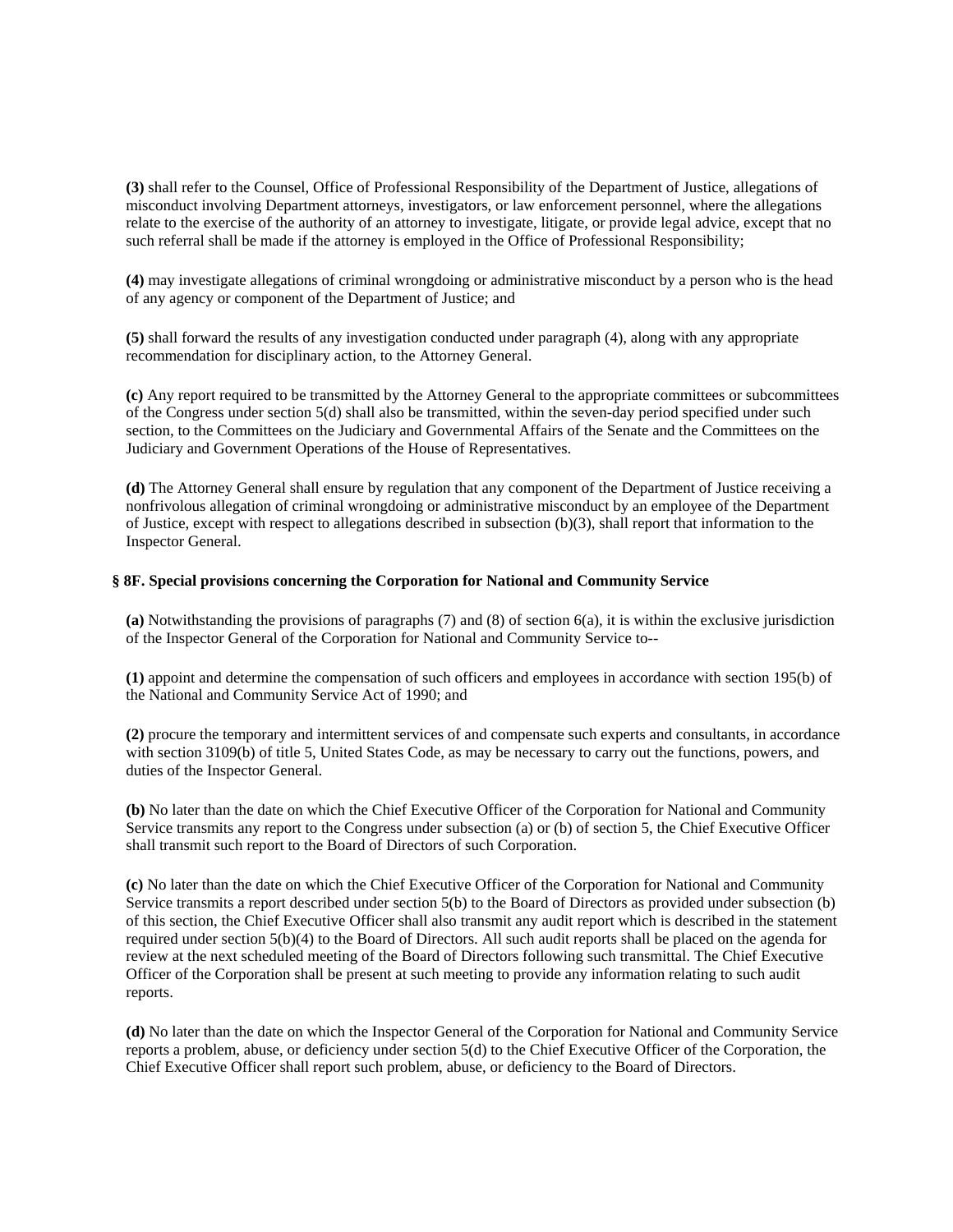## **§ 8G. Requirements for Federal entities and designated Federal entities**

**(a)** Notwithstanding section 12 of this Act, as used in this section--

**(1)** the term "Federal entity" means any Government corporation (within the meaning of section 103(1) of title 5, United States Code), any Government controlled corporation (within the meaning of section 103(2) of such title), or any other entity in the Executive branch of the Government, or any independent regulatory agency, but does not include--

**(A)** an establishment (as defined under section 12(2) of this Act) or part of an establishment;

**(B)** a designated Federal entity (as defined under paragraph (2) of this subsection) or part of a designated Federal entity;

- **(C)** the Executive Office of the President;
- **(D)** the Central Intelligence Agency;
- **(E)** the Government Accountability Office; or

**(F)** any entity in the judicial or legislative branches of the Government, including the Administrative Office of the United States Courts and the Architect of the Capitol and any activities under the direction of the Architect of the Capitol;

**(2)** the term "designated Federal entity" means Amtrak, the Appalachian Regional Commission, the Board of Governors of the Federal Reserve System and the Bureau of Consumer Financial Protection, the Board for International Broadcasting, the Commodity Futures Trading Commission, the Consumer Product Safety Commission, the Corporation for Public Broadcasting, the Defense Intelligence Agency, the Denali Commission, the Equal Employment Opportunity Commission, the Farm Credit Administration, the Federal Communications Commission, the Federal Election Commission, the Election Assistance Commission, the Federal Housing Finance Board, the Federal Labor Relations Authority, the Federal Maritime Commission, the Federal Trade Commission, the Legal Services Corporation, the National Archives and Records Administration, the National Credit Union Administration, the National Endowment for the Arts, the National Endowment for the Humanities, the National Geospatial-Intelligence Agency, the National Labor Relations Board, the National Reconnaissance Office, the National Security Agency, the National Science Foundation, the Panama Canal Commission, the Peace Corps, the Pension Benefit Guaranty Corporation, the Securities and Exchange Commission, the Smithsonian Institution, the United States International Trade Commission, the Postal Regulatory Commission, and the United States Postal Service;

**(3)** the term "head of the Federal entity" means any person or persons designated by statute as the head of a Federal entity, and if no such designation exists, the chief policymaking officer or board of a Federal entity as identified in the list published pursuant to subsection (h)(1) of this section;

**(4)** the term "head of the designated Federal entity" means the board or commission of the designated Federal entity, or in the event the designated Federal entity does not have a board or commission, any person or persons designated by statute as the head of a designated Federal entity and if no such designation exists, the chief policymaking officer or board of a designated Federal entity as identified in the list published pursuant to subsection  $(h)(1)$  of this section, except that--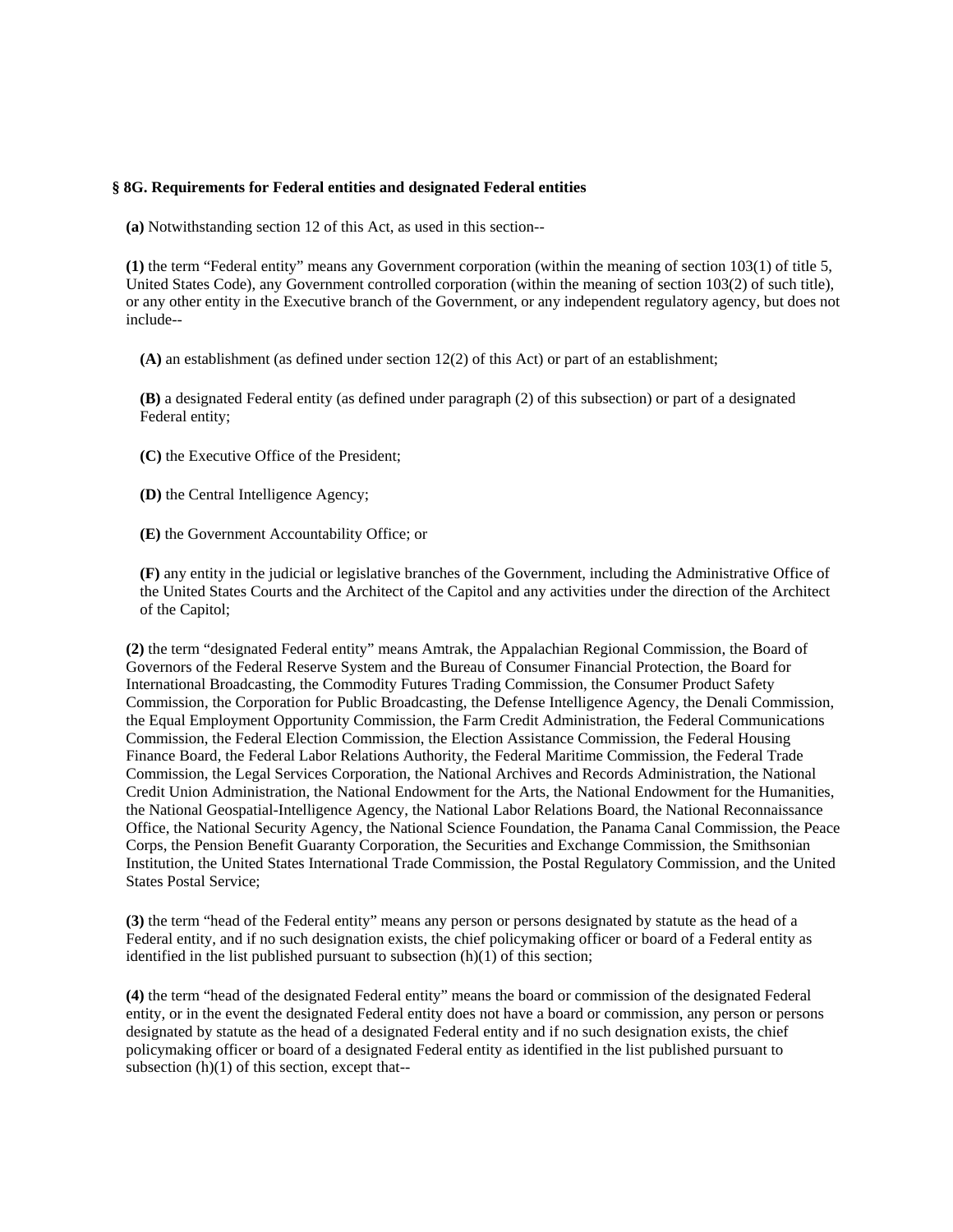**(A)** with respect to the National Science Foundation, such term means the National Science Board;

**(B)** with respect to the United States Postal Service, such term means the Governors (within the meaning of section 102(3) of title 39, United States Code);

**(C)** with respect to the Federal Labor Relations Authority, such term means the members of the Authority (described under section 7104 of title 5, United States Code);

**(D)** with respect to the National Archives and Records Administration, such term means the Archivist of the United States;

**(E)** with respect to the National Credit Union Administration, such term means the National Credit Union Administration Board (described under section 102 of the Federal Credit Union Act (12 U.S.C. 1752a);

**(F)** with respect to the National Endowment of the Arts, such term means the National Council on the Arts;

**(G)** with respect to the National Endowment for the Humanities, such term means the National Council on the Humanities; and

**(H)** with respect to the Peace Corps, such term means the Director of the Peace Corps;

**(5)** the term "Office of Inspector General" means an Office of Inspector General of a designated Federal entity; and

**(6)** the term "Inspector General" means an Inspector General of a designated Federal entity.

**(b)** No later than 180 days after the date of the enactment of this section [Oct. 18, 1988], there shall be established and maintained in each designated Federal entity an Office of Inspector General. The head of the designated Federal entity shall transfer to such office the offices, units, or other components, and the functions, powers, or duties thereof, that such head determines are properly related to the functions of the Office of Inspector General and would, if so transferred, further the purposes of this section. There shall not be transferred to such office any program operating responsibilities.

**(c)** Except as provided under subsection (f) of this section, the Inspector General shall be appointed by the head of the designated Federal entity in accordance with the applicable laws and regulations governing appointments within the designated Federal entity. Each Inspector General shall be appointed without regard to political affiliation and solely on the basis of integrity and demonstrated ability in accounting, auditing, financial analysis, law, management analysis, public administration, or investigations. For purposes of implementing this section, the Chairman of the Board of Governors of the Federal Reserve System shall appoint the Inspector General of the Board of Governors of the Federal Reserve System and the Bureau of Consumer Financial Protection. The Inspector General of the Board of Governors of the Federal Reserve System and the Bureau of Consumer Financial Protection shall have all of the authorities and responsibilities provided by this Act with respect to the Bureau of Consumer Financial Protection, as if the Bureau were part of the Board of Governors of the Federal Reserve System.

**(d)(1)** Each Inspector General shall report to and be under the general supervision of the head of the designated Federal entity, but shall not report to, or be subject to supervision by, any other officer or employee of such designated Federal entity. Except as provided in paragraph (2), the head of the designated Federal entity shall not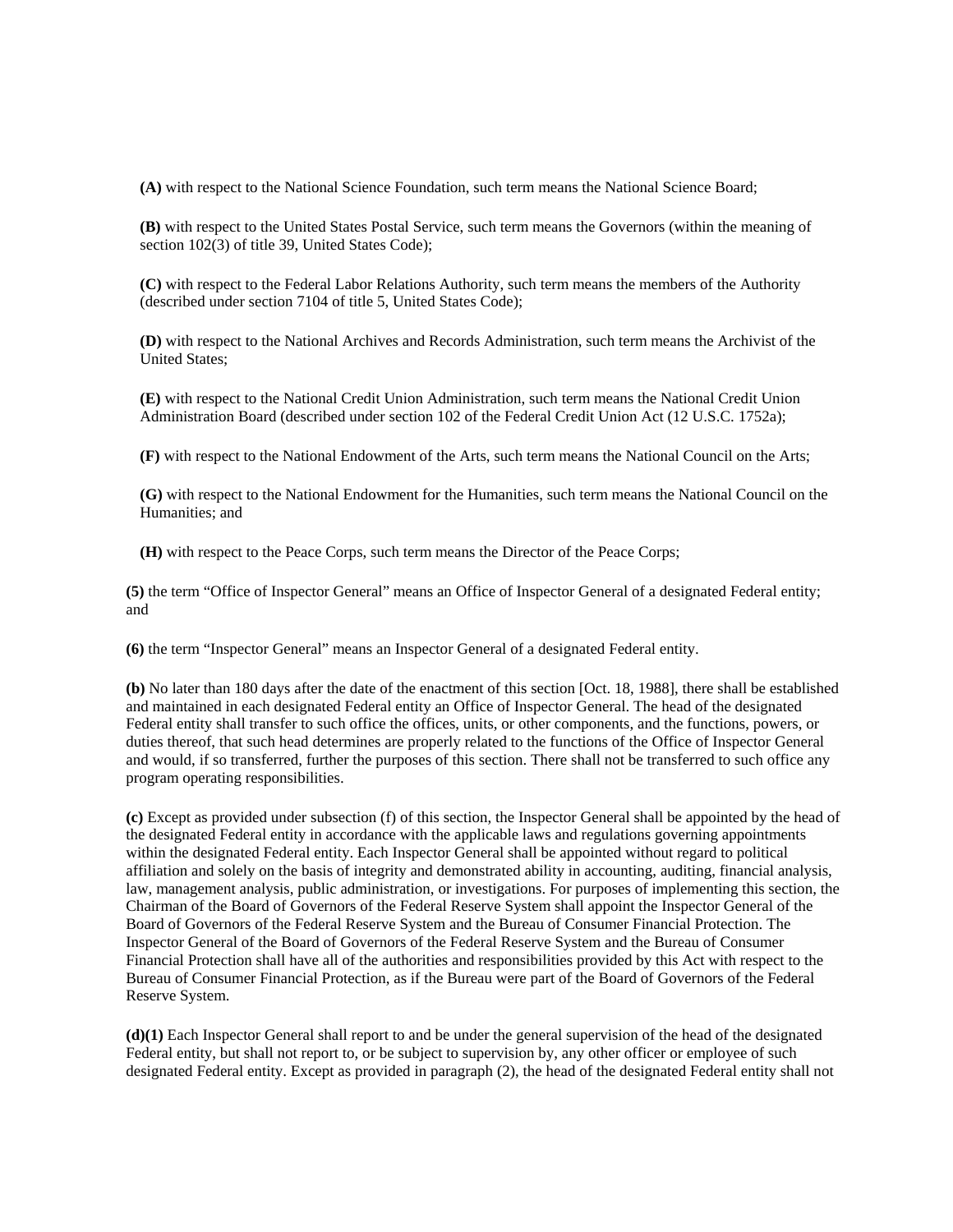prevent or prohibit the Inspector General from initiating, carrying out, or completing any audit or investigation, or from issuing any subpena during the course of any audit or investigation.

**(2)(A)** The Secretary of Defense, in consultation with the Director of National Intelligence, may prohibit the inspector general of an element of the intelligence community specified in subparagraph (D) from initiating, carrying out, or completing any audit or investigation if the Secretary determines that the prohibition is necessary to protect vital national security interests of the United States.

**(B)** If the Secretary exercises the authority under subparagraph (A), the Secretary shall submit to the committees of Congress specified in subparagraph (E) an appropriately classified statement of the reasons for the exercise of such authority not later than 7 days after the exercise of such authority.

**(C)** At the same time the Secretary submits under subparagraph (B) a statement on the exercise of the authority in subparagraph (A) to the committees of Congress specified in subparagraph (E), the Secretary shall notify the inspector general of such element of the submittal of such statement and, to the extent consistent with the protection of intelligence sources and methods, provide such inspector general with a copy of such statement. Such inspector general may submit to such committees of Congress any comments on a notice or statement received by the inspector general under this subparagraph that the inspector general considers appropriate.

**(D)** The elements of the intelligence community specified in this subparagraph are as follows:

**(i)** The Defense Intelligence Agency.

**(ii)** The National Geospatial-Intelligence Agency.

- **(iii)** The National Reconnaissance Office.
- **(iv)** The National Security Agency.
- **(E)** The committees of Congress specified in this subparagraph are--

**(i)** the Committee on Armed Services and the Select Committee on Intelligence of the Senate; and

**(ii)** the Committee on Armed Services and the Permanent Select Committee on Intelligence of the House of Representatives.

**(e)(1)** In the case of a designated Federal entity for which a board or commission is the head of the designated Federal entity, a removal under this subsection may only be made upon the written concurrence of a 2/3 majority of the board or commission.

**(2)** If an Inspector General is removed from office or is transferred to another position or location within a designated Federal entity, the head of the designated Federal entity shall communicate in writing the reasons for any such removal or transfer to both Houses of Congress, not later than 30 days before the removal or transfer. Nothing in this subsection shall prohibit a personnel action otherwise authorized by law, other than transfer or removal.

**(f)(1)** For purposes of carrying out subsection (c) with respect to the United States Postal Service, the appointment provisions of section 202(e) of title 39, United States Code, shall be applied.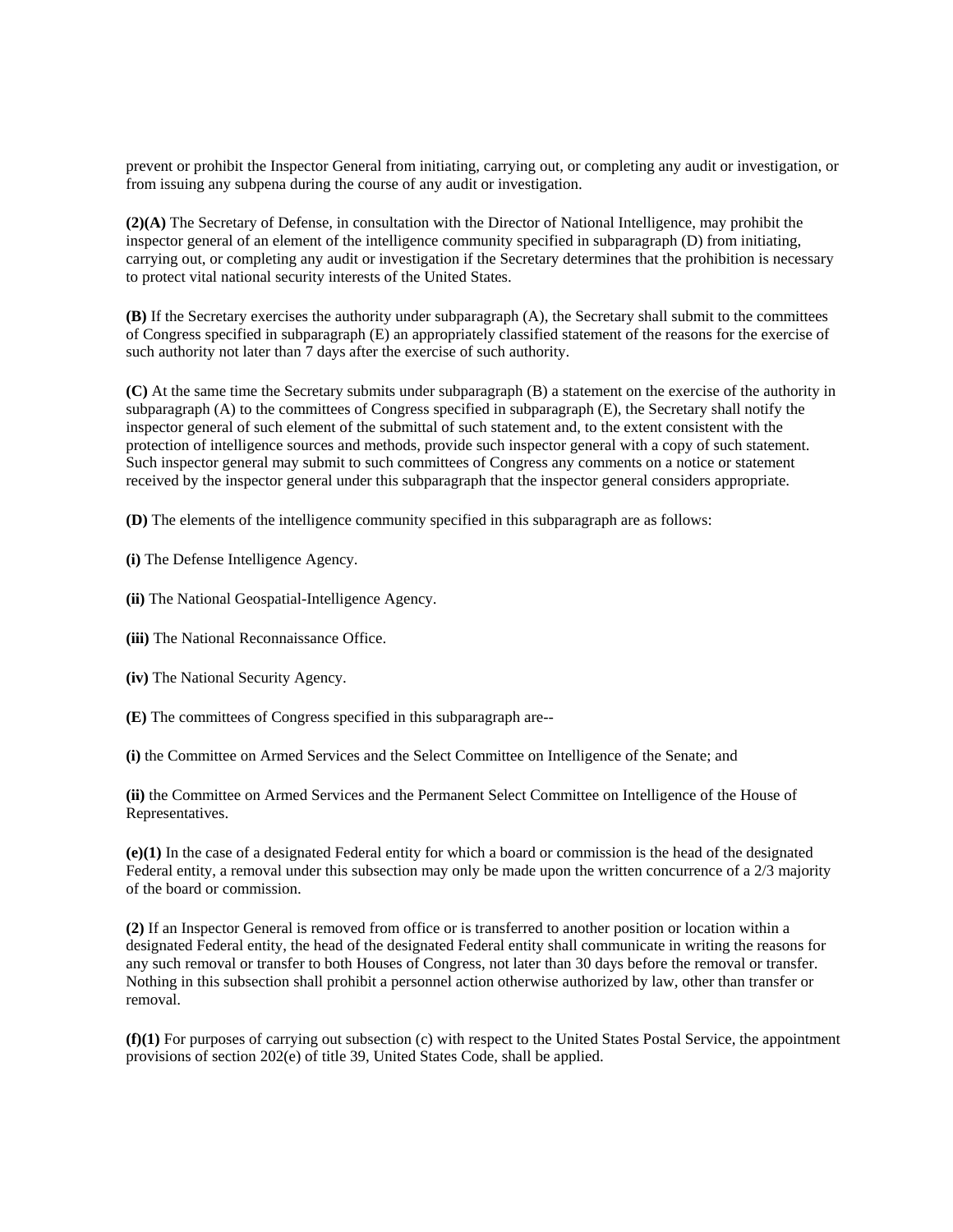**(2)** In carrying out the duties and responsibilities specified in this Act, the Inspector General of the United States Postal Service (hereinafter in this subsection referred to as the "Inspector General") shall have oversight responsibility for all activities of the Postal Inspection Service, including any internal investigation performed by the Postal Inspection Service. The Chief Postal Inspector shall promptly report the significant activities being carried out by the Postal Inspection Service to such Inspector General.

**(3)(A)(i)** Notwithstanding subsection (d), the Inspector General shall be under the authority, direction, and control of the Governors with respect to audits or investigations, or the issuance of subpoenas, which require access to sensitive information concerning--

**(I)** ongoing civil or criminal investigations or proceedings;

**(II)** undercover operations;

**(III)** the identity of confidential sources, including protected witnesses;

**(IV)** intelligence or counterintelligence matters; or

**(V)** other matters the disclosure of which would constitute a serious threat to national security.

**(ii)** With respect to the information described under clause (i), the Governors may prohibit the Inspector General from carrying out or completing any audit or investigation, or from issuing any subpoena, after such Inspector General has decided to initiate, carry out, or complete such audit or investigation or to issue such subpoena, if the Governors determine that such prohibition is necessary to prevent the disclosure of any information described under clause (i) or to prevent the significant impairment to the national interests of the United States.

**(iii)** If the Governors exercise any power under clause (i) or (ii), the Governors shall notify the Inspector General in writing stating the reasons for such exercise. Within 30 days after receipt of any such notice, the Inspector General shall transmit a copy of such notice to the Committee on Governmental Affairs of the Senate and the Committee on Government Reform and Oversight of the House of Representatives, and to other appropriate committees or subcommittees of the Congress.

**(B)** In carrying out the duties and responsibilities specified in this Act, the Inspector General--

**(i)** may initiate, conduct and supervise such audits and investigations in the United States Postal Service as the Inspector General considers appropriate; and

**(ii)** shall give particular regard to the activities of the Postal Inspection Service with a view toward avoiding duplication and insuring effective coordination and cooperation.

**(C)** Any report required to be transmitted by the Governors to the appropriate committees or subcommittees of the Congress under section 5(d) shall also be transmitted, within the seven-day period specified under such section, to the Committee on Governmental Affairs of the Senate and the Committee on Government Reform and Oversight of the House of Representatives.

**(4)** Nothing in this Act shall restrict, eliminate, or otherwise adversely affect any of the rights, privileges, or benefits of either employees of the United States Postal Service, or labor organizations representing employees of the United States Postal Service, under chapter 12 of title 39, United States Code, the National Labor Relations Act, any handbook or manual affecting employee labor relations with the United States Postal Service, or any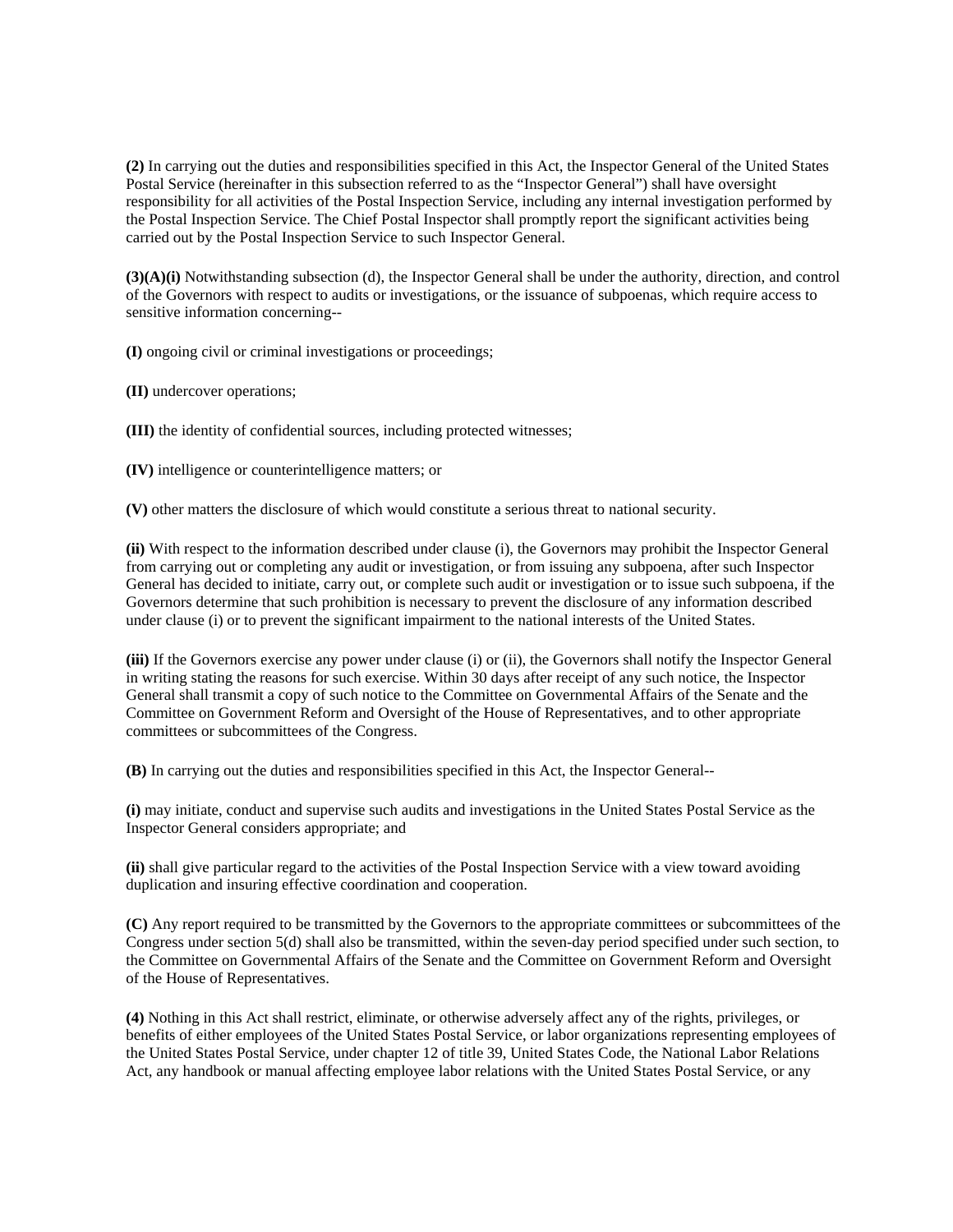collective bargaining agreement.

**(5)** As used in this subsection, the term "Governors" has the meaning given such term by section 102(3) of title 39, United States Code.

**(6)** There are authorized to be appropriated, out of the Postal Service Fund, such sums as may be necessary for the Office of Inspector General of the United States Postal Service.

 $(g)(1)$  Sections 4, 5, 6 (other than subsections (a)(7) and (a)(8) thereof), and 7 of this Act shall apply to each Inspector General and Office of Inspector General of a designated Federal entity and such sections shall be applied to each designated Federal entity and head of the designated Federal entity (as defined under subsection (a)) by substituting--

**(A)** "designated Federal entity" for "establishment"; and

**(B)** "head of the designated Federal entity" for "head of the establishment".

**(2)** In addition to the other authorities specified in this Act, an Inspector General is authorized to select, appoint, and employ such officers and employees as may be necessary for carrying out the functions, powers, and duties of the Office of Inspector General and to obtain the temporary or intermittent services of experts or consultants or an organization thereof, subject to the applicable laws and regulations that govern such selections, appointments, and employment, and the obtaining of such services, within the designated Federal entity.

**(3)** Notwithstanding the last sentence of subsection (d) of this section, the provisions of subsection (a) of section 8C (other than the provisions of subparagraphs  $(A)$ ,  $(B)$ ,  $(C)$ , and  $(E)$  of subsection  $(a)(1)$ ) shall apply to the Inspector General of the Board of Governors of the Federal Reserve System and the Bureau of Consumer Financial Protection and the Chairman of the Board of Governors of the Federal Reserve System in the same manner as such provisions apply to the Inspector General of the Department of the Treasury and the Secretary of the Treasury, respectively.

**(4)** Each Inspector General shall--

**(A)** in accordance with applicable laws and regulations governing appointments within the designated Federal entity, appoint a Counsel to the Inspector General who shall report to the Inspector General;

**(B)** obtain the services of a counsel appointed by and directly reporting to another Inspector General on a reimbursable basis; or

**(C)** obtain the services of appropriate staff of the Council of the Inspectors General on Integrity and Efficiency on a reimbursable basis.

**(h)(1)** No later than April 30, 1989, and annually thereafter, the Director of the Office of Management and Budget, after consultation with the Comptroller General of the United States, shall publish in the Federal Register a list of the Federal entities and designated Federal entities and if the designated Federal entity is not a board or commission, include the head of each such entity (as defined under subsection (a) of this section).

**(2)** Beginning on October 31, 1989, and on October 31 of each succeeding calendar year, the head of each Federal entity (as defined under subsection (a) of this section) shall prepare and transmit to the Director of the Office of Management and Budget and to each House of the Congress a report which--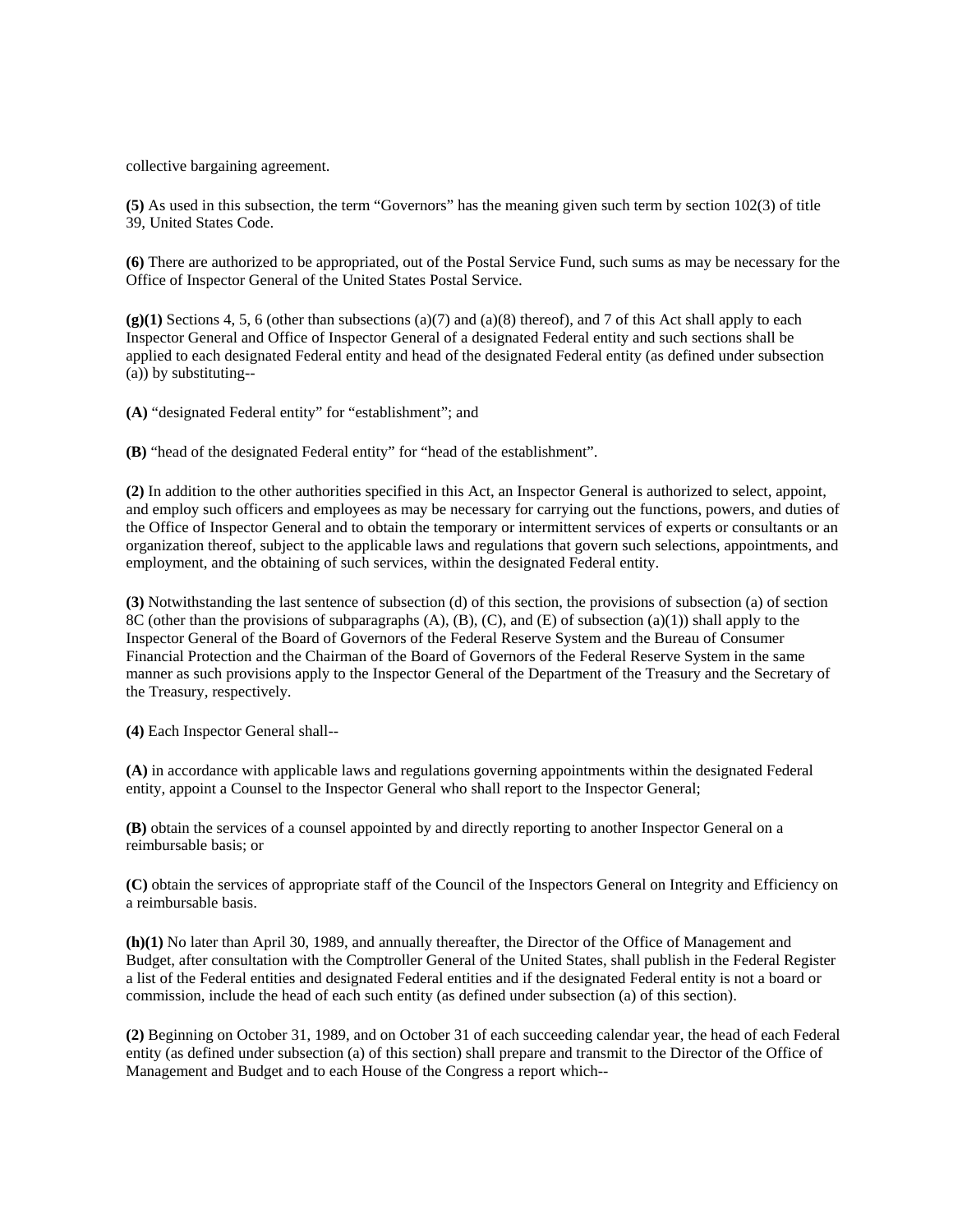**(A)** states whether there has been established in the Federal entity an office that meets the requirements of this section;

**(B)** specifies the actions taken by the Federal entity otherwise to ensure that audits are conducted of its programs and operations in accordance with the standards for audit of governmental organizations, programs, activities, and functions issued by the Comptroller General of the United States, and includes a list of each audit report completed by a Federal or non-Federal auditor during the reporting period and a summary of any particularly significant findings; and

**(C)** summarizes any matters relating to the personnel, programs, and operations of the Federal entity referred to prosecutive authorities, including a summary description of any preliminary investigation conducted by or at the request of the Federal entity concerning these matters, and the prosecutions and convictions which have resulted.

### **§ 8H. Additional Provisions with Respect to Inspectors General of the Intelligence Community--**

**(a)(1)(A)** An employee of the Defense Intelligence Agency, the National Geospatial-Intelligence Agency, the National Reconnaissance Office, or the National Security Agency, or of a contractor of any of those Agencies, who intends to report to Congress a complaint or information with respect to an urgent concern may report the complaint or information to the Inspector General of the Department of Defense (or designee).

**(B)** An employee of the Federal Bureau of Investigation, or of a contractor of the Bureau, who intends to report to Congress a complaint or information with respect to an urgent concern may report the complaint or information to the Inspector General of the Department of Justice (or designee).

**(C)** Any other employee of, or contractor to, an executive agency, or element or unit thereof, determined by the President under section  $2302(a)(2)(C)(ii)$  of title 5, United States Code, to have as its principal function the conduct of foreign intelligence or counterintelligence activities, who intends to report to Congress a complaint or information with respect to an urgent concern may report the complaint or information to the appropriate Inspector General (or designee) under this Act or section 17 of the Central Intelligence Agency Act of 1949 [50 U.S.C. § 403a et seq.].

**(2)** If a designee of an Inspector General under this section receives a complaint or information of an employee with respect to an urgent concern, that designee shall report the complaint or information to the Inspector General within 7 calendar days of receipt.

**(3)** The Inspectors General of the Defense Intelligence Agency, the National Geospatial-Intelligence Agency, the National Reconnaissance Office, and the National Security Agency shall be designees of the Inspector General of the Department of Defense for purposes of this section.

**(b)** Not later than the end of the 14-calendar day period beginning on the date of receipt of an employee complaint or information under subsection (a), the Inspector General shall determine whether the complaint or information appears credible. Upon making such a determination, the Inspector General shall transmit to the head of the establishment notice of that determination, together with the complaint or information.

**(c)** Upon receipt of a transmittal from the Inspector General under subsection (b), the head of the establishment shall, within 7 calendar days of such receipt, forward such transmittal to the intelligence committees, together with any comments the head of the establishment considers appropriate.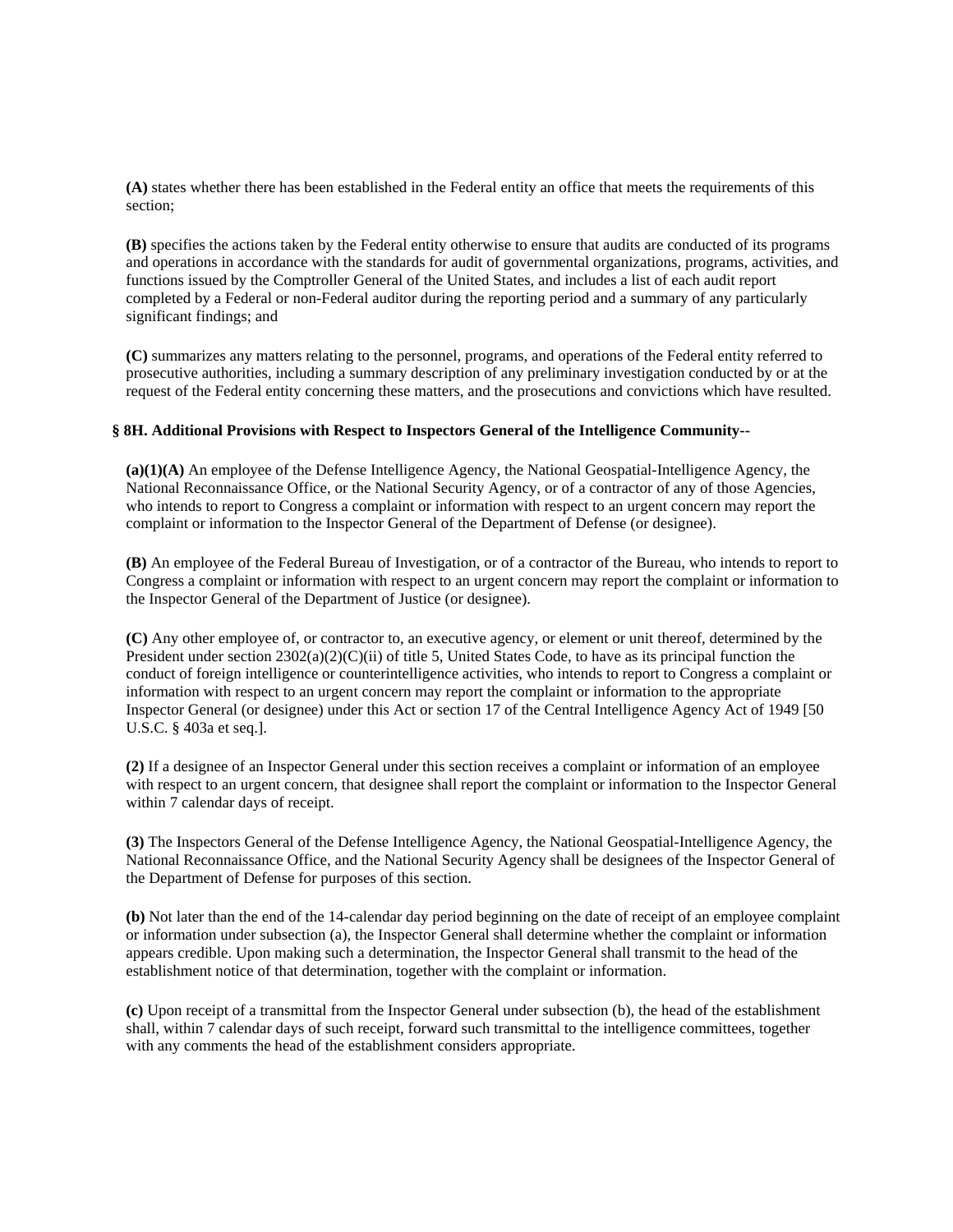**(d)(1)** If the Inspector General does not find credible under subsection (b) a complaint or information submitted to the Inspector General under subsection (a), or does not transmit the complaint or information to the head of the establishment in accurate form under subsection (b), the employee (subject to paragraph (2)) may submit the complaint or information to Congress by contacting either or both of the intelligence committees directly.

**(2)** The employee may contact the intelligence committees directly as described in paragraph (1) only if the employee--

**(A)** before making such a contact, furnishes to the head of the establishment, through the Inspector General, a statement of the employee's complaint or information and notice of the employee's intent to contact the intelligence committees directly; and

**(B)** obtains and follows from the head of the establishment, through the Inspector General, direction on how to contact the intelligence committees in accordance with appropriate security practices.

**(3)** A member or employee of one of the intelligence committees who receives a complaint or information under paragraph (1) does so in that member or employee's official capacity as a member or employee of that committee.

**(e)** The Inspector General shall notify an employee who reports a complaint or information under this section of each action taken under this section with respect to the complaint or information. Such notice shall be provided not later than 3 days after any such action is taken.

**(f)** An action taken by the head of an establishment or an Inspector General under subsections (a) through (e) shall not be subject to judicial review.

**(g)(1)** The Inspector General of the Defense Intelligence Agency, the National Geospatial-Intelligence Agency, the National Reconnaissance Office, and the National Security Agency shall each submit to the congressional intelligence committees each year a report that sets forth the following:

**(A)** The personnel and funds requested by such Inspector General for the fiscal year beginning in such year for the activities of the office of such Inspector General in such fiscal year.

**(B)** The plan of such Inspector General for such activities, including the programs and activities scheduled for review by the office of such Inspector General during such fiscal year.

**(C)** An assessment of the current ability of such Inspector General to hire and retain qualified personnel for the office of such Inspector General.

**(D)** Any matters that such Inspector General considers appropriate regarding the independence and effectiveness of the office of such Inspector General.

**(2)** The submittal date for a report under paragraph (1) each year shall be the date provided in section 507 of the National Security Act of 1947.

**(3)** In this subsection, the term "congressional intelligence committees" shall have the meaning given that term in section 3 of the National Security Act of 1947 (50 U.S.C. 401a).

**(h)** In this section: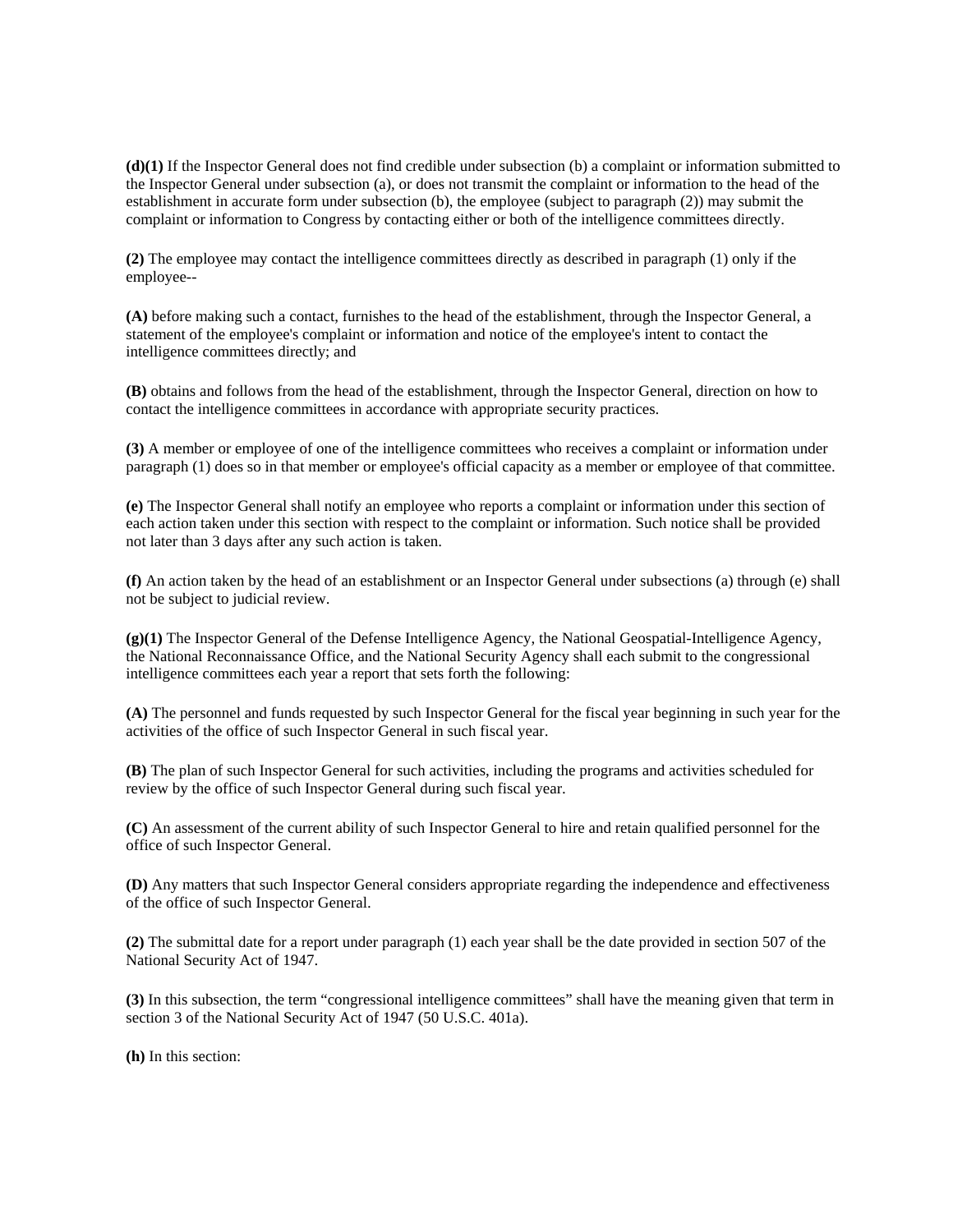**(1)** The term "urgent concern" means any of the following:

**(A)** A serious or flagrant problem, abuse, violation of law or Executive order, or deficiency relating to the funding, administration, or operations of an intelligence activity involving classified information, but does not include differences of opinions concerning public policy matters.

**(B)** A false statement to Congress, or a willful withholding from Congress, on an issue of material fact relating to the funding, administration, or operation of an intelligence activity.

**(C)** An action, including a personnel action described in section 2302(a)(2)(A) of Title 5, constituting reprisal or threat of reprisal prohibited under section 7(c) in response to an employee's reporting an urgent concern in accordance with this section.

**(2)** The term "intelligence committees" means the Permanent Select Committee on Intelligence of the House of Representatives and the Select Committee on Intelligence of the Senate.

## **§ 8I. Special provisions concerning the Department of Homeland Security**

**(a)(1)** Notwithstanding the last two sentences of section 3(a), the Inspector General of the Department of Homeland Security shall be under the authority, direction, and control of the Secretary of Homeland Security with respect to audits or investigations, or the issuance of subpoenas, that require access to sensitive information concerning--

**(A)** intelligence, counterintelligence, or counterterrorism matters;

**(B)** ongoing criminal investigations or proceedings;

**(C)** undercover operations;

**(D)** the identity of confidential sources, including protected witnesses;

**(E)** other matters the disclosure of which would, in the Secretary's judgment, constitute a serious threat to the protection of any person or property authorized protection by section 3056 of Title 18, section 3056A of title 18, or any provision of the Presidential Protection Assistance Act of 1976 (18 U.S.C. 3056 note); or

**(F)** other matters the disclosure of which would constitute a serious threat to national security.

**(2)** With respect to the information described in paragraph (1), the Secretary of Homeland Security may prohibit the Inspector General of the Department of Homeland Security from carrying out or completing any audit or investigation, or from issuing any subpoena, after such Inspector General has decided to initiate, carry out, or complete such audit or investigation or to issue such subpoena, if the Secretary determines that such prohibition is necessary to prevent the disclosure of any information described in paragraph (1), to preserve the national security, or to prevent a significant impairment to the interests of the United States.

**(3)** If the Secretary of Homeland Security exercises any power under paragraph (1) or (2), the Secretary shall notify the Inspector General of the Department of Homeland Security in writing within seven days stating the reasons for such exercise. Within 30 days after receipt of any such notice, the Inspector General shall transmit to the President of the Senate, the Speaker of the House of Representatives, and appropriate committees and subcommittees of Congress the following: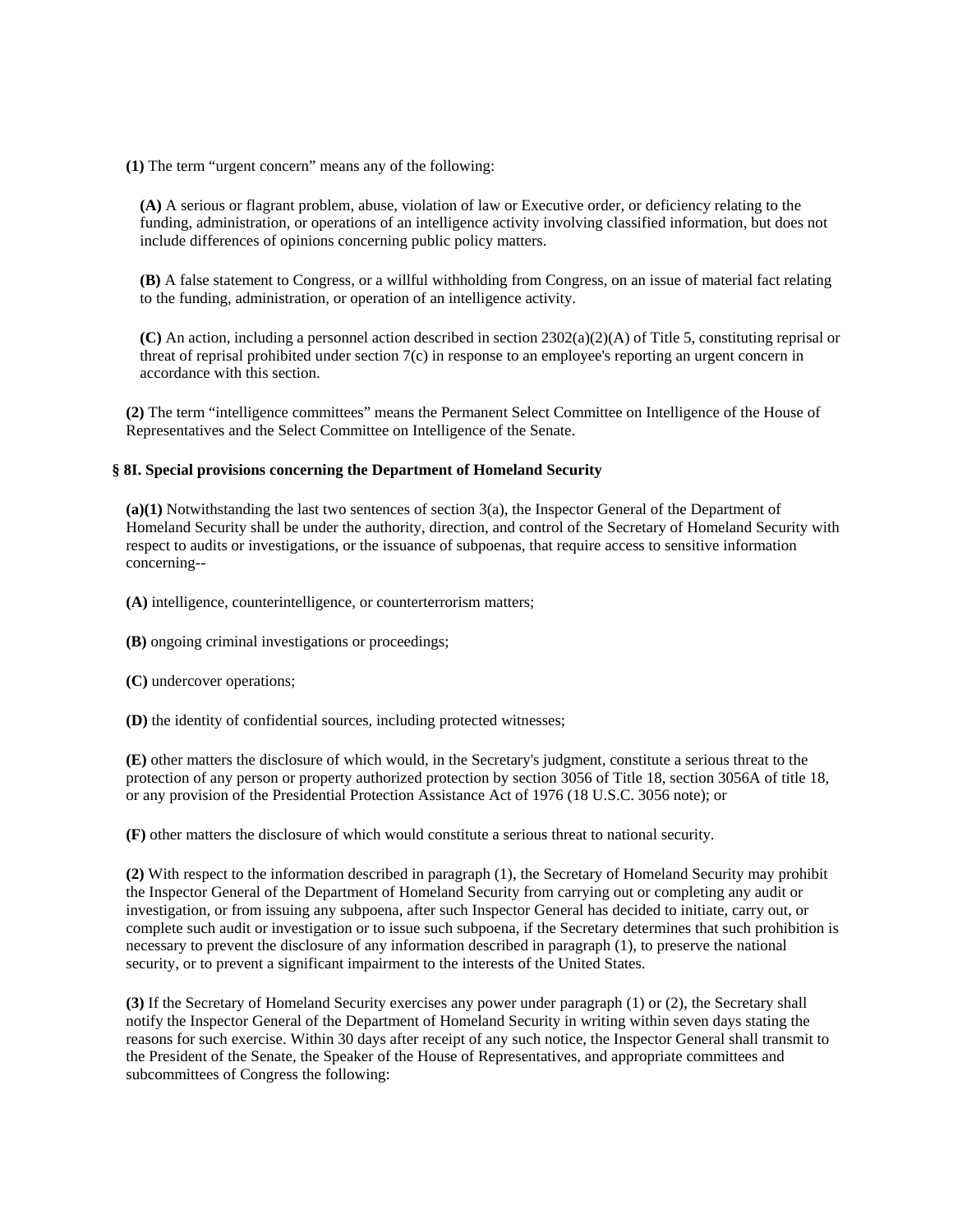**(A)** A copy of such notice.

**(B)** A written response to such notice that includes a statement regarding whether the Inspector General agrees or disagrees with such exercise, and the reasons for any disagreement.

**(b)** The exercise of authority by the Secretary described in paragraph (2) should not be construed as limiting the right of Congress or any committee of Congress to access any information it seeks.

**(c)** Subject to the conditions established in subsections (a) and (b) above, in carrying out the duties and responsibilities specified in this Act, the Inspector General of the Department of Homeland Security may initiate, conduct, and supervise such audits and investigations in the Department of Homeland Security as the Inspector General considers appropriate.

**(d)** Any report required to be transmitted by the Secretary of Homeland Security to the appropriate committees or subcommittees of Congress under section 5(d) shall be transmitted, within the seven-day period specified under such section, to the President of the Senate, the Speaker of the House of Representatives, and appropriate committees and subcommittees of Congress.

**(e)** Notwithstanding any other provision of law, in carrying out the duties and responsibilities specified in this Act, the Inspector General of the Department of Homeland Security shall have oversight responsibility for the internal investigations performed by the Office of Internal Affairs of the United States Customs Service, the Office of Inspections of the United States Secret Service, the Bureau of Border Security, and the Bureau of Citizenship and Immigration Services. The head of each such office or bureau shall promptly report to the Inspector General the significant activities being carried out by such office or bureau.

**(f)(1)** The Inspector General of the Department of Homeland Security shall designate a senior official within the Office of Inspector General, who shall be a career member of the civil service at the equivalent to the GS-15 level or a career member of the Senior Executive Service, to perform the functions described in paragraph (2).

**(2)** The senior official designated under paragraph (1) shall--

**(A)** coordinate the activities of the Office of Inspector General with respect to investigations of abuses of civil rights or civil liberties;

**(B)** receive and review complaints and information from any source alleging abuses of civil rights and civil liberties by employees or officials of the Department and employees or officials of independent contractors or grantees of the Department;

**(C)** initiate investigations of alleged abuses of civil rights or civil liberties by employees or officials of the Department and employees or officials of independent contractors or grantees of the Department;

**(D)** ensure that personnel within the Office of Inspector General receive sufficient training to conduct effective civil rights and civil liberties investigations;

**(E)** consult with the Officer for Civil Rights and Civil Liberties regarding--

**(i)** alleged abuses of civil rights or civil liberties; and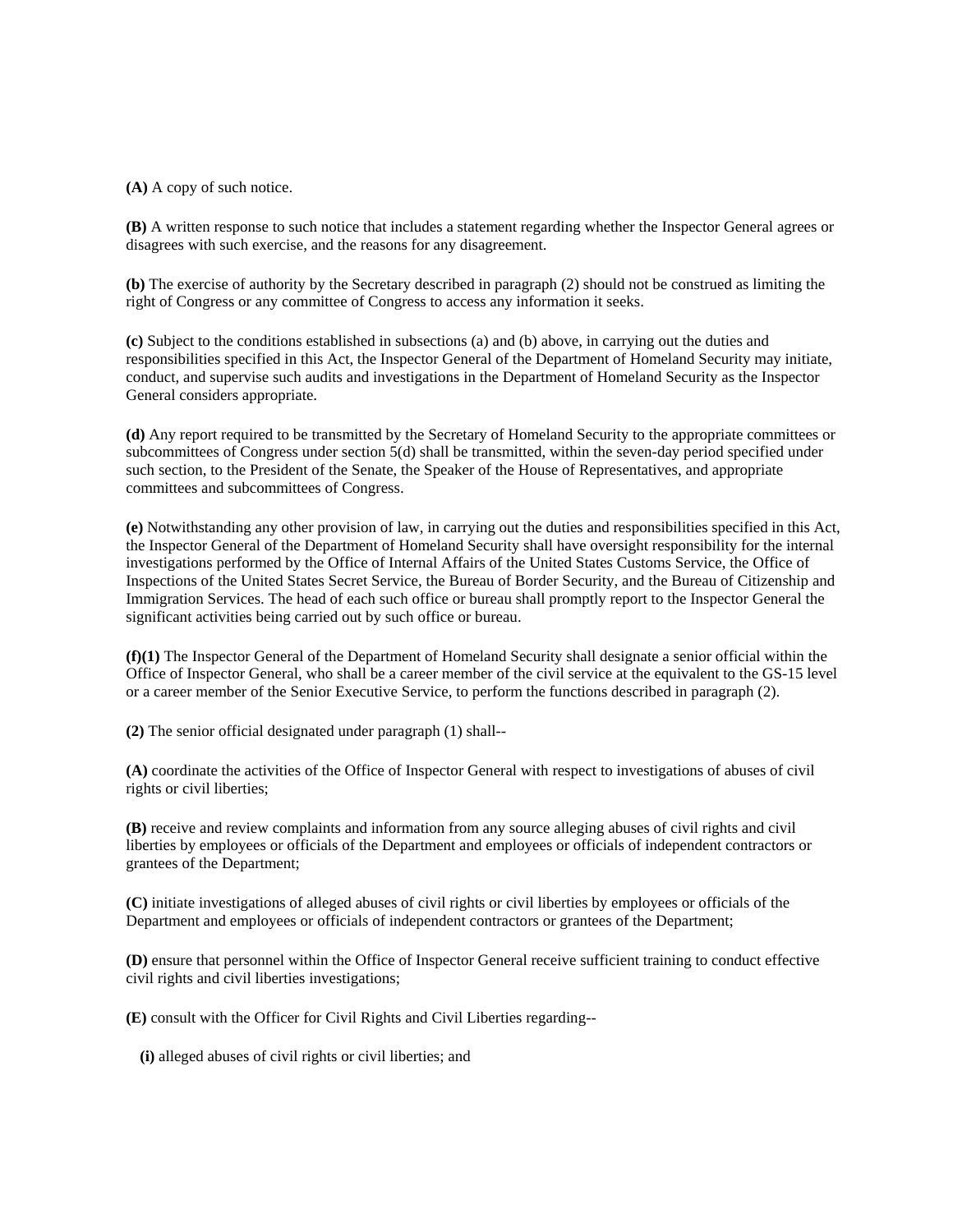**(ii)** any policy recommendations regarding civil rights and civil liberties that may be founded upon an investigation by the Office of Inspector General;

**(F)** provide the Officer for Civil Rights and Civil Liberties with information regarding the outcome of investigations of alleged abuses of civil rights and civil liberties;

**(G)** refer civil rights and civil liberties matters that the Inspector General decides not to investigate to the Officer for Civil Rights and Civil Liberties;

**(H)** ensure that the Office of the Inspector General publicizes and provides convenient public access to information regarding--

**(i)** the procedure to file complaints or comments concerning civil rights and civil liberties matters; and

**(ii)** the status of corrective actions taken by the Department in response to Office of the Inspector General reports; and

**(I)** inform the Officer for Civil Rights and Civil Liberties of any weaknesses, problems, and deficiencies within the Department relating to civil rights or civil liberties.

#### **§ 8J. Rule of construction of special provisions**

The special provisions under section 8, 8A, 8B, 8C, 8D, 8E, 8F, or 8H of this Act relate only to the establishment named in such section and no inference shall be drawn from the presence or absence of a provision in any such section with respect to an establishment not named in such section or with respect to a designated Federal entity as defined under section 8G(a).

#### **§ 8K. Authority to establish Inspector General of the Office of the Director of National Intelligence**

If the Director of National Intelligence determines that an Office of Inspector General would be beneficial to improving the operations and effectiveness of the Office of the Director of National Intelligence, the Director of National Intelligence is authorized to establish, with any of the duties, responsibilities, and authorities set forth in this Act, an Office of Inspector General.

### **§ 8L. Information on websites of offices of Inspectors General**

#### **(a) Direct links to Inspectors General offices.--**

**(1) In general.**--Each agency shall establish and maintain on the homepage of the website of that agency, a direct link to the website of the Office of the Inspector General of that agency.

**(2) Accessibility.**--The direct link under paragraph (1) shall be obvious and facilitate accessibility to the website of the Office of the Inspector General.

### **(b) Requirements for Inspectors General websites.--**

**(1) Posting of reports and audits.**--The Inspector General of each agency shall--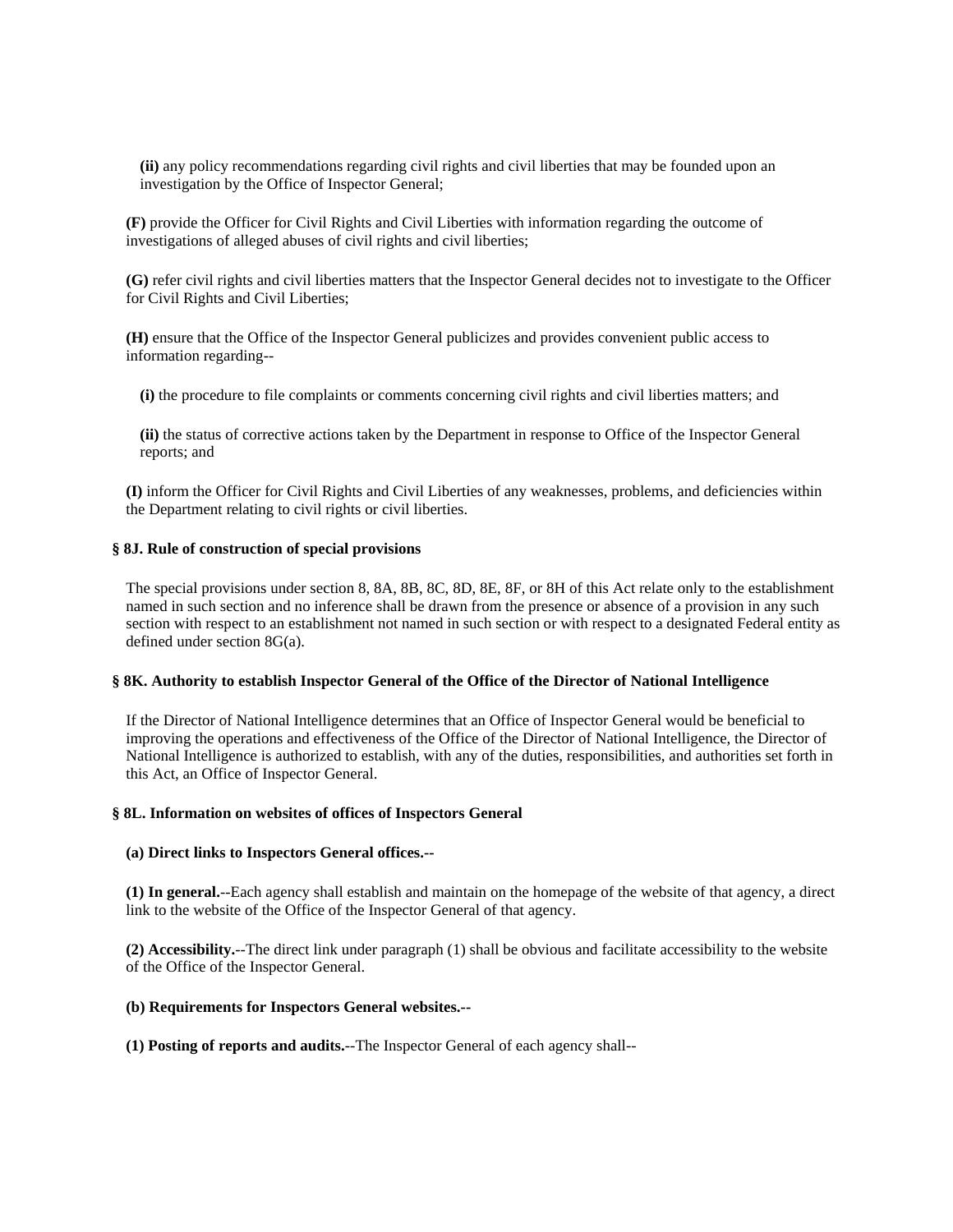**(A)** not later than 3 days after any report or audit (or portion of any report or audit) is made publicly available, post that report or audit (or portion of that report or audit) on the website of the Office of Inspector General; and

**(B)** ensure that any posted report or audit (or portion of that report or audit) described under subparagraph (A)--

**(i)** is easily accessible from a direct link on the homepage of the website of the Office of the Inspector General;

**(ii)** includes a summary of the findings of the Inspector General; and

**(iii)** is in a format that--

**(I)** is searchable and downloadable; and

**(II)** facilitates printing by individuals of the public accessing the website.

## **(2) Reporting of fraud, waste, and abuse.--**

**(A) In general.**--The Inspector General of each agency shall establish and maintain a direct link on the homepage of the website of the Office of the Inspector General for individuals to report fraud, waste, and abuse. Individuals reporting fraud, waste, or abuse using the direct link established under this paragraph shall not be required to provide personally identifying information relating to that individual.

**(B) Anonymity.**--The Inspector General of each agency shall not disclose the identity of any individual making a report under this paragraph without the consent of the individual unless the Inspector General determines that such a disclosure is unavoidable during the course of the investigation.

## **§ 9. Transfer of functions**

- **(a)** There shall be transferred--
- **(1)** to the Office of Inspector General--

**(A)** of the Department of Agriculture, the offices of that department referred to as the "Office of Investigation" and the "Office of Audit";

**(B)** of the Department of Commerce, the offices of that department referred to as the "Office of Audits" and the "Investigations and Inspections Staff" and that portion of the office referred to as the "Office of Investigations and Security" which has responsibility for investigation of alleged criminal violations and program abuse;

**(C)** of the Department of Defense, the offices of that department referred to as the "Defense Audit Service" and the "Office of Inspector General, Defense Logistics Agency", and that portion of the office of that department referred to as the "Defense Investigative Service" which has responsibility for the investigation of alleged criminal violations;

**(D)** of the Department of Education, all functions of the Inspector General of Health, Education, and Welfare or of the Office of Inspector General of Health, Education, and Welfare relating to functions transferred by section 301 of the Department of Education Organization Act [20 U.S.C. § 3441];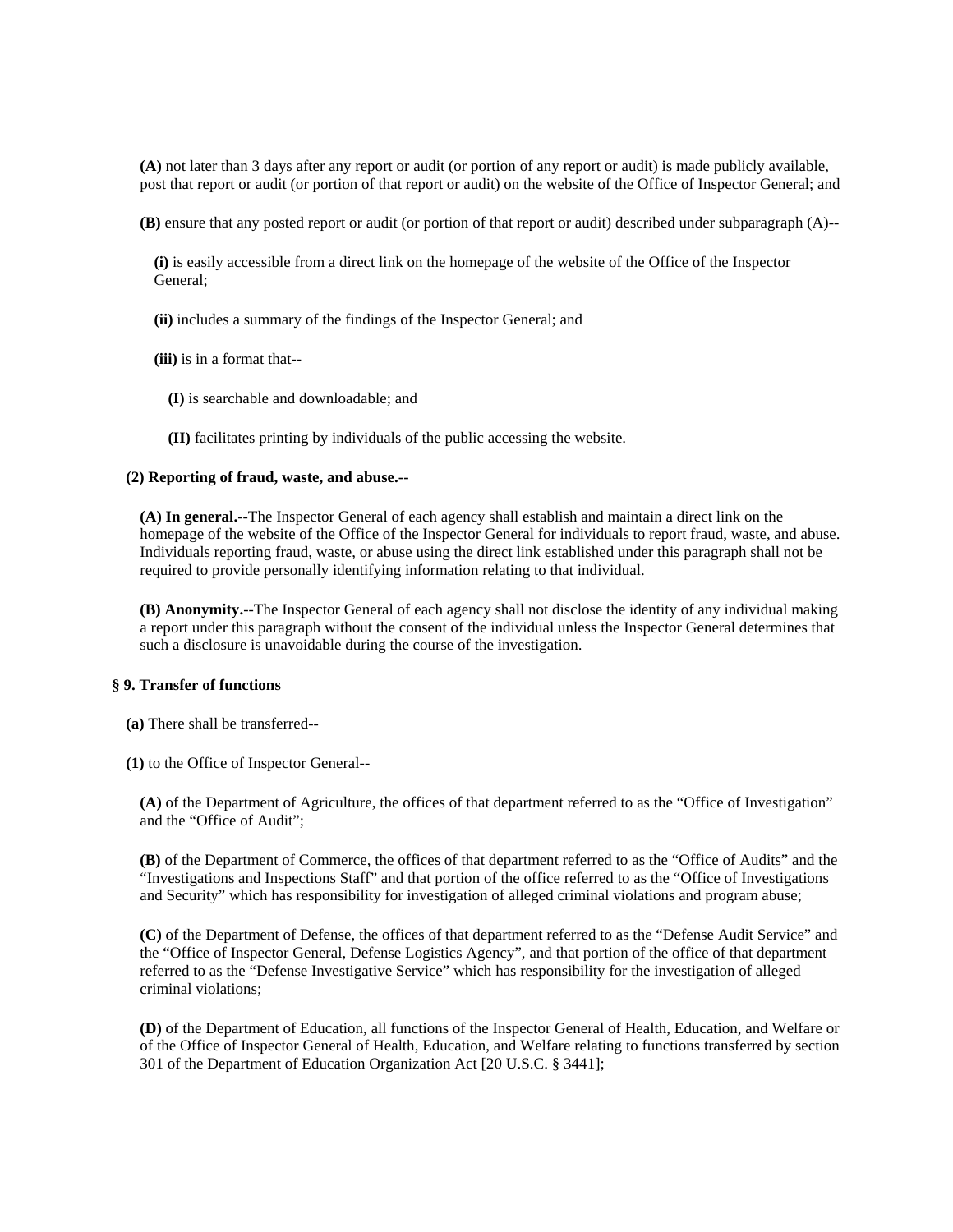**(E)** of the Department of Energy, the Office of Inspector General (as established by section 208 of the Department of Energy Organization Act);

**(F)** of the Department of Health and Human Services, the Office of Inspector General (as established by title II of Public Law 94-505);

**(G)** of the Department of Housing and Urban Development, the office of that department referred to as the "Office of Inspector General";

**(H)** of the Department of the Interior, the office of that department referred to as the "Office of Audit and Investigation";

**(I)** of the Department of Justice, the offices of that Department referred to as (i) the "Audit Staff, Justice Management Division", (ii) the "Policy and Procedures Branch, Office of the Comptroller, Immigration and Naturalization Service", the "Office of Professional Responsibility, Immigration and Naturalization Service", and the "Office of Program Inspections, Immigration and Naturalization Service", (iii) the "Office of Internal Inspection, United States Marshals Service", (iv) the "Financial Audit Section, Office of Financial Management, Bureau of Prisons" and the "Office of Inspections, Bureau of Prisons", and (v) from the Drug Enforcement Administration, that portion of the "Office of Inspections" which is engaged in internal audit activities, and that portion of the "Office of Planning and Evaluation" which is engaged in program review activities;

**(J)** of the Department of Labor, the office of that department referred to as the "Office of Special Investigations";

**(K)** of the Department of Transportation, the offices of that department referred to as the "Office of Investigations and Security" and the "Office of Audit" of the Department, the "Offices of Investigations and Security, Federal Aviation Administration", and "External Audit Divisions, Federal Aviation Administration", the "Investigations Division and the External Audit Division of the Office of Program Review and Investigation, Federal Highway Administration", and the "Office of Program Audits, Urban Mass Transportation Administration";

**(L)(i)** of the Department of the Treasury, the office of that department referred to as the "Office of Inspector General", and, notwithstanding any other provision of law, that portion of each of the offices of that department referred to as the "Office of Internal Affairs, Tax and Trade Bureau", the "Office of Internal Affairs, United States Customs Service", and the "Office of Inspections, United States Secret Service" which is engaged in internal audit activities; and

**(ii)** of the Treasury Inspector General for Tax Administration, effective 180 days after the date of the enactment of the Internal Revenue Service Restructuring and Reform Act of 1998, the Office of Chief Inspector of the Internal Revenue Service;

**(M)** of the Environmental Protection Agency, the offices of that agency referred to as the "Office of Audit" and the "Security and Inspection Division";

**(N)** of the Federal Emergency Management Agency, the office of that agency referred to as the "Office of Inspector General";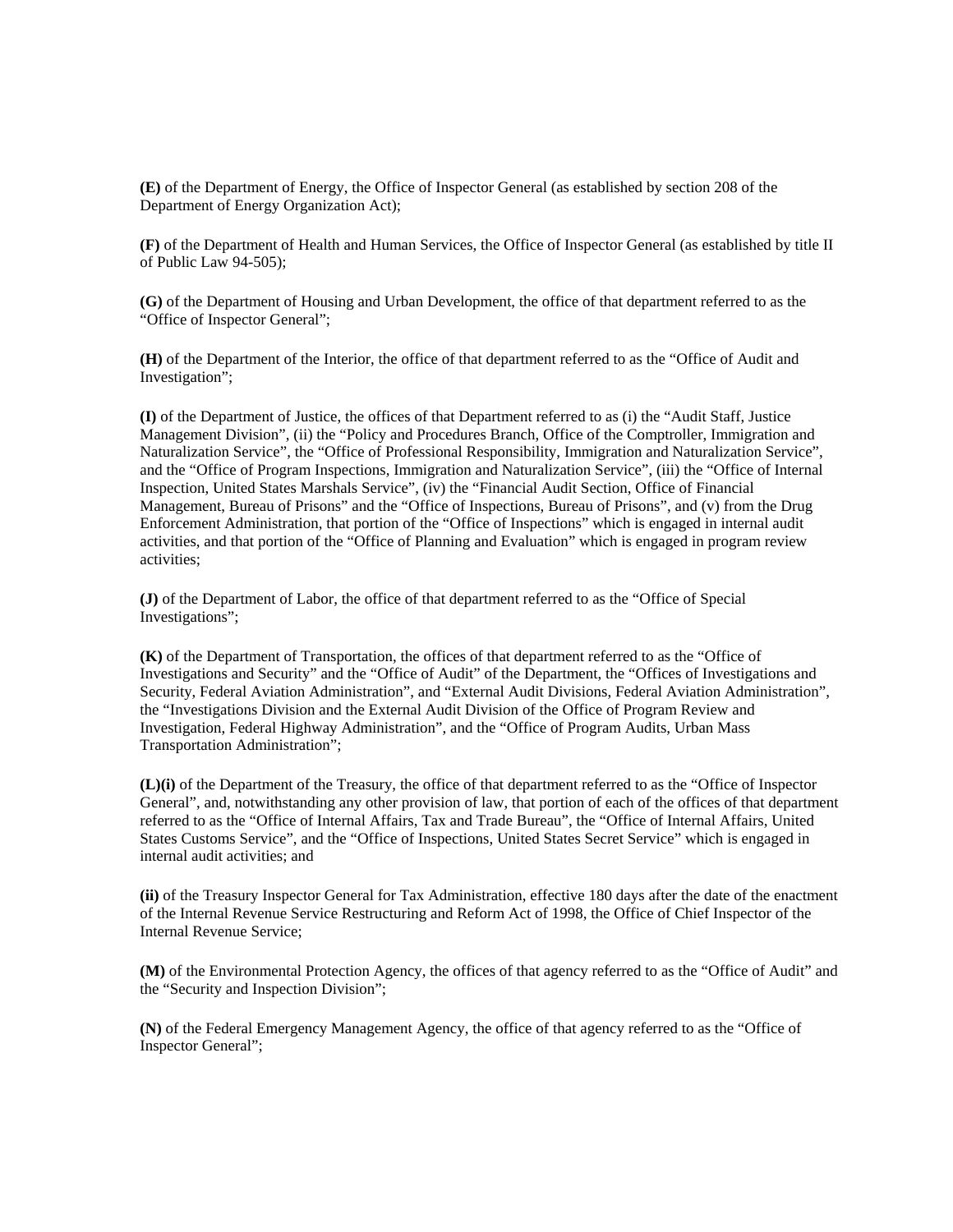**(O)** of the General Services Administration, the offices of that agency referred to as the "Office of Audits" and the "Office of Investigations";

**(P)** of the National Aeronautics and Space Administration, the offices of that agency referred to as the "Management Audit Office" and the "Office of Inspections and Security";

**(Q)** of the Nuclear Regulatory Commission, the office of that commission referred to as the "Office of Inspector and Auditor";

**(R)** of the Office of Personnel Management, the offices of that agency referred to as the "Office of Inspector General", the "Insurance Audits Division, Retirement and Insurance Group", and the "Analysis and Evaluation Division, Administration Group";

**(S)** of the Railroad Retirement Board, the Office of Inspector General (as established by section 23 of the Railroad Retirement Act of 1974);

**(T)** of the Small Business Administration, the office of that agency referred to as the "Office of Audits and Investigations";

**(U)** of the Veterans' Administration, the offices of that agency referred to as the "Office of Audits" and the "Office of Investigations"; and

**(V)** of the Corporation for National and Community Service, the Office of Inspector General of ACTION;

**(W)** of the Social Security Administration, the functions of the Inspector General of the Department of Health and Human Services which are transferred to the Social Security Administration by the Social Security Independence and Program Improvements Act of 1994 (other than functions performed pursuant to section 105(a)(2) of such Act), except that such transfers shall be made in accordance with the provisions of such Act and shall not be subject to subsections (b) through (d) of this section; and

**(2)** to the Office of the Inspector General, such other offices or agencies, or functions, powers, or duties thereof, as the head of the establishment involved may determine are properly related to the functions of the Office and would, if so transferred, further the purposes of this Act, except that there shall not be transferred to an Inspector General under paragraph (2) program operating responsibilities.

**(b)** The personnel, assets, liabilities, contracts, property, records, and unexpended balances of appropriations, authorizations, allocations, and other funds employed, held, used, arising from, available or to be made available, of any office or agency the functions, powers, and duties of which are transferred under subsection (a) are hereby transferred to the applicable Office of Inspector General.

**(c)** Personnel transferred pursuant to subsection (b) shall be transferred in accordance with applicable laws and regulations relating to the transfer of functions except that the classification and compensation of such personnel shall not be reduced for one year after such transfer.

**(d)** In any case where all the functions, powers, and duties of any office or agency are transferred pursuant to this subsection, such office or agency shall lapse. Any person who, on the effective date of this Act [Oct. 1, 1978], held a position compensated in accordance with the General Schedule, and who, without a break in service, is appointed in an Office of Inspector General to a position having duties comparable to those performed immediately preceding such appointment shall continue to be compensated in the new position at not less than the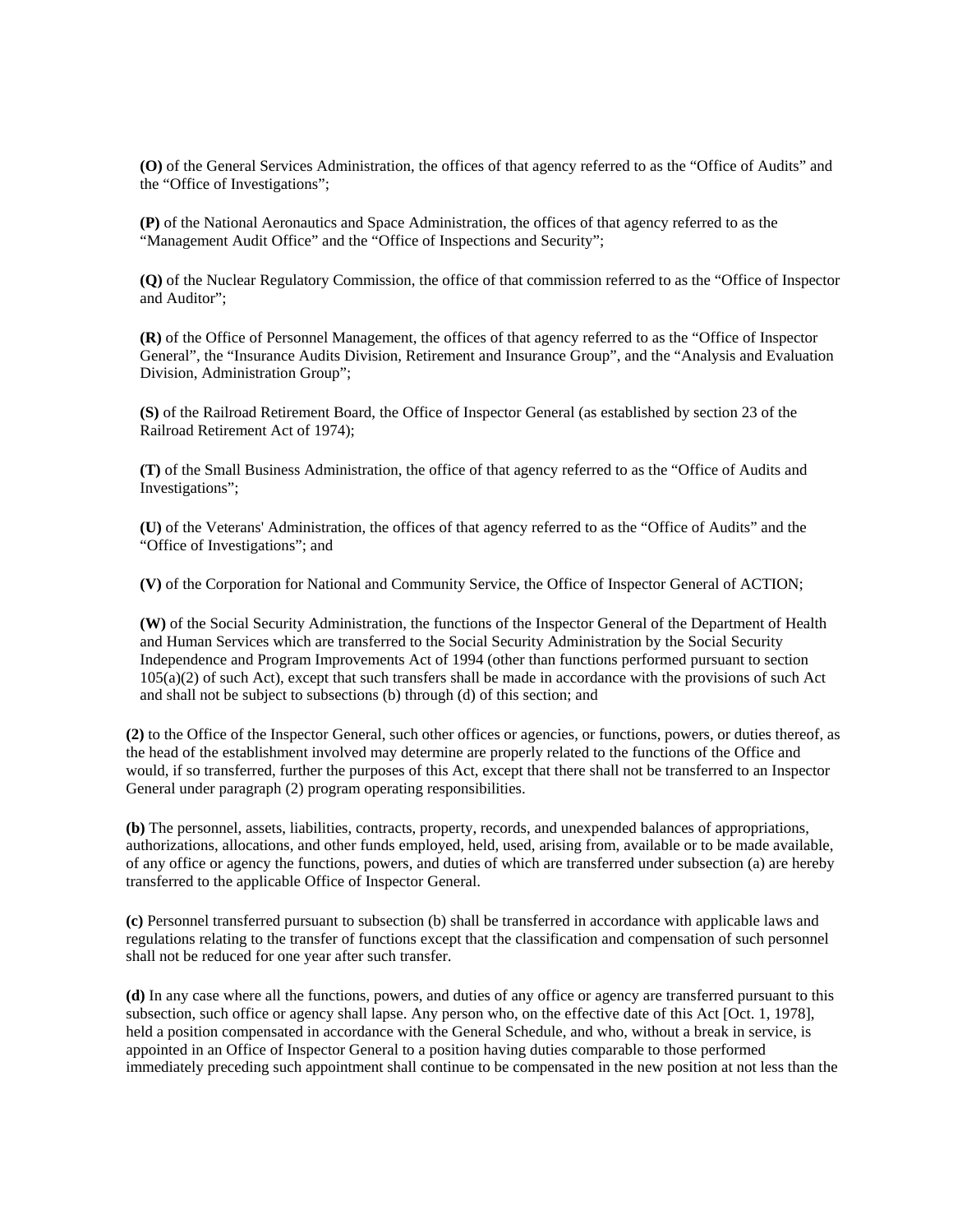rate provided for the previous position, for the duration of service in the new position.

## **§ 10. Conforming and technical amendments**

[Section amended sections 5315 and 5316 of Title 5, Government Organization and Employees, and section 3522 of Title 42, The Public Health and Welfare, which amendments have been executed to text.]

## **§ 11. Establishment of Council of the Inspectors General on Integrity and Efficiency**

## **(a) Establishment and mission.--**

**(1) Establishment.**--There is established as an independent entity within the executive branch the Council of the Inspectors General on Integrity and Efficiency (in this section referred to as the "Council").

**(2) Mission.**--The mission of the Council shall be to--

**(A)** address integrity, economy, and effectiveness issues that transcend individual Government agencies; and

**(B)** increase the professionalism and effectiveness of personnel by developing policies, standards, and approaches to aid in the establishment of a well-trained and highly skilled workforce in the offices of the Inspectors General.

## **(b) Membership.--**

**(1) In general.**--The Council shall consist of the following members:

**(A)** All Inspectors General whose offices are established under--

**(i)** section 2; or

**(ii)** section 8G.

**(B)** The Inspectors General of the Office of the Director of National Intelligence and the Central Intelligence Agency.

**(C)** The Controller of the Office of Federal Financial Management.

**(D)** A senior level official of the Federal Bureau of Investigation designated by the Director of the Federal Bureau of Investigation.

**(E)** The Director of the Office of Government Ethics.

**(F)** The Special Counsel of the Office of Special Counsel.

**(G)** The Deputy Director of the Office of Personnel Management.

**(H)** The Deputy Director for Management of the Office of Management and Budget.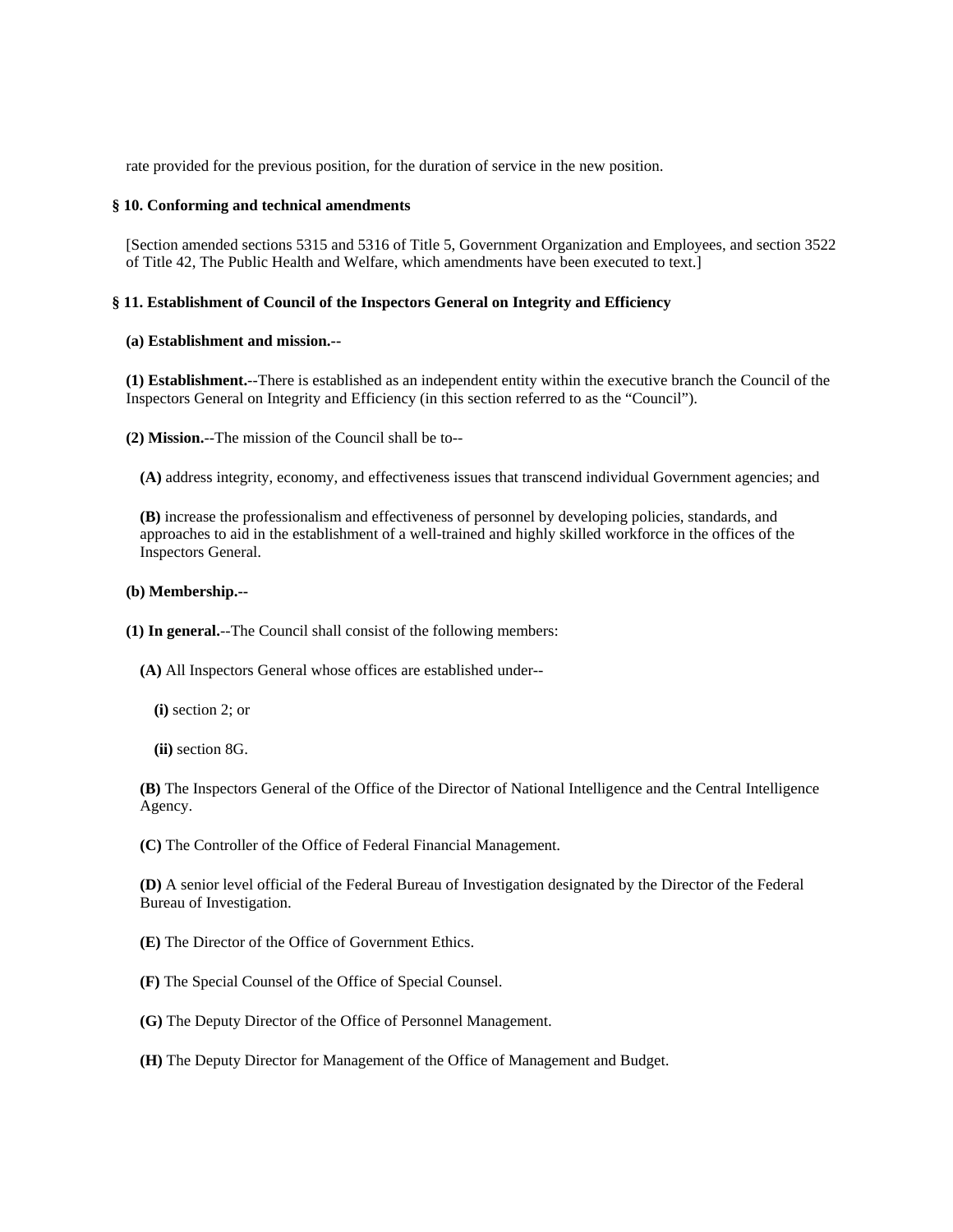**(I)** The Inspectors General of the Library of Congress, Capitol Police, Government Printing Office, Government Accountability Office, and the Architect of the Capitol.

## **(2) Chairperson and Executive Chairperson.--**

**(A) Executive Chairperson.**--The Deputy Director for Management of the Office of Management and Budget shall be the Executive Chairperson of the Council.

**(B) Chairperson.**--The Council shall elect 1 of the Inspectors General referred to in paragraph (1)(A) or (B) to act as Chairperson of the Council. The term of office of the Chairperson shall be 2 years.

### **(3) Functions of Chairperson and Executive Chairperson.--**

### **(A) Executive Chairperson.**--The Executive Chairperson shall--

**(i)** preside over meetings of the Council;

**(ii)** provide to the heads of agencies and entities represented on the Council summary reports of the activities of the Council; and

**(iii)** provide to the Council such information relating to the agencies and entities represented on the Council as assists the Council in performing its functions.

## **(B) Chairperson.**--The Chairperson shall--

**(i)** convene meetings of the Council--

- **(I)** at least 6 times each year;
- **(II)** monthly to the extent possible; and
- **(III)** more frequently at the discretion of the Chairperson;

**(ii)** carry out the functions and duties of the Council under subsection (c);

**(iii)** appoint a Vice Chairperson to assist in carrying out the functions of the Council and act in the absence of the Chairperson, from a category of Inspectors General described in subparagraph (A)(i), (A)(ii), or (B) of paragraph (1), other than the category from which the Chairperson was elected;

**(iv)** make such payments from funds otherwise available to the Council as may be necessary to carry out the functions of the Council;

**(v)** select, appoint, and employ personnel as needed to carry out the functions of the Council subject to the provisions of title 5, United States Code, governing appointments in the competitive service, and the provisions of chapter 51 and subchapter III of chapter 53 of such title, relating to classification and General Schedule pay rates;

**(vi)** to the extent and in such amounts as may be provided in advance by appropriations Acts, made available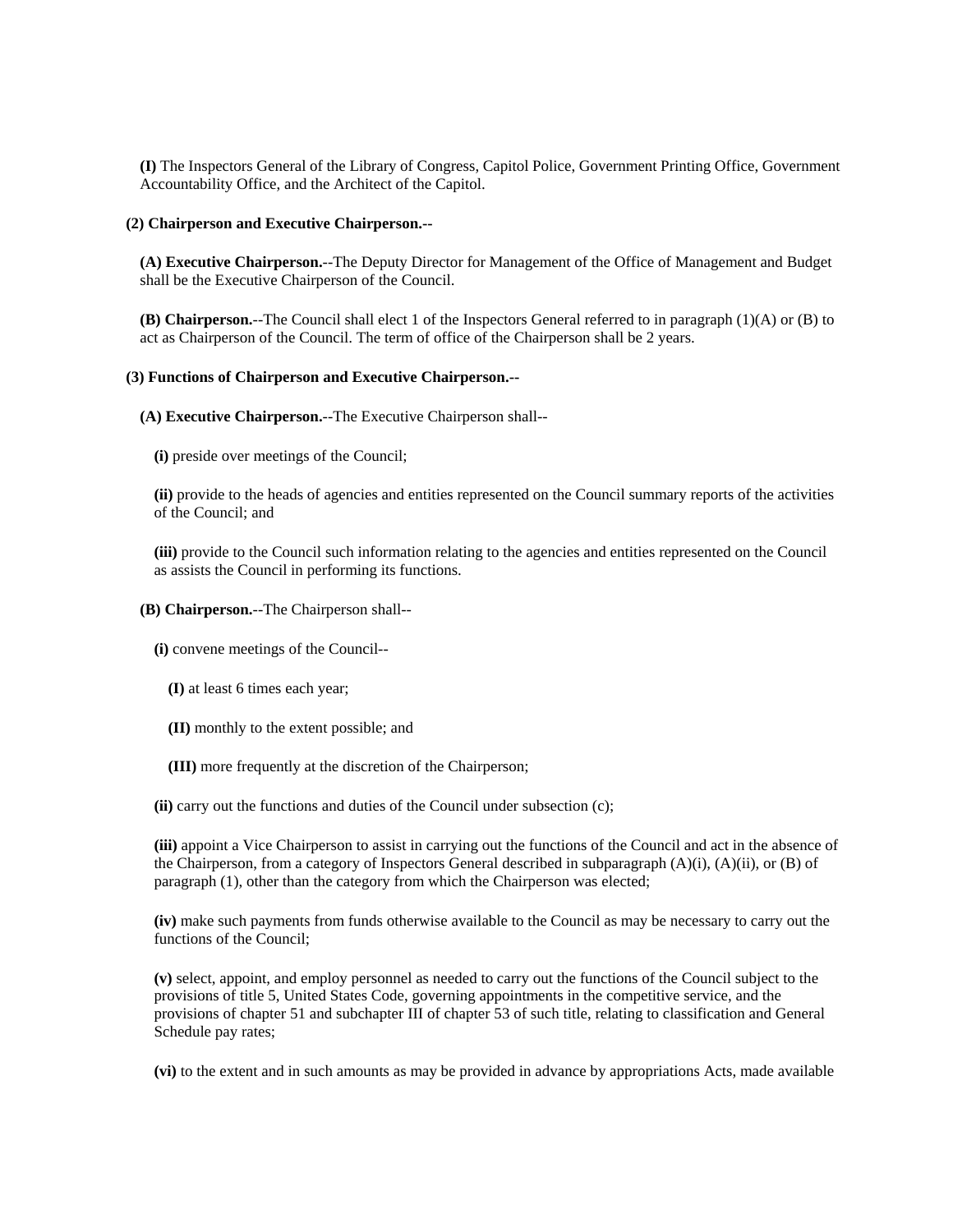from the revolving fund established under subsection  $(c)(3)(B)$ , or as otherwise provided by law, enter into contracts and other arrangements with public agencies and private persons to carry out the functions and duties of the Council;

**(vii)** establish, in consultation with the members of the Council, such committees as determined by the Chairperson to be necessary and appropriate for the efficient conduct of Council functions; and

**(viii)** prepare and transmit a report annually on behalf of the Council to the President on the activities of the Council.

## **(c) Functions and duties of Council.--**

**(1) In general.**--The Council shall--

**(A)** continually identify, review, and discuss areas of weakness and vulnerability in Federal programs and operations with respect to fraud, waste, and abuse;

**(B)** develop plans for coordinated, Governmentwide activities that address these problems and promote economy and efficiency in Federal programs and operations, including interagency and interentity audit, investigation, inspection, and evaluation programs and projects to deal efficiently and effectively with those problems concerning fraud and waste that exceed the capability or jurisdiction of an individual agency or entity;

**(C)** develop policies that will aid in the maintenance of a corps of well-trained and highly skilled Office of Inspector General personnel;

**(D)** maintain an Internet website and other electronic systems for the benefit of all Inspectors General, as the Council determines are necessary or desirable;

**(E)** maintain 1 or more academies as the Council considers desirable for the professional training of auditors, investigators, inspectors, evaluators, and other personnel of the various offices of Inspector General;

**(F)** submit recommendations of individuals to the appropriate appointing authority for any appointment to an office of Inspector General described under subsection  $(b)(1)(A)$  or  $(B)$ ;

**(G)** make such reports to Congress as the Chairperson determines are necessary or appropriate; and

**(H)** perform other duties within the authority and jurisdiction of the Council, as appropriate.

**(2) Adherence and participation by members.**--To the extent permitted under law, and to the extent not inconsistent with standards established by the Comptroller General of the United States for audits of Federal establishments, organizations, programs, activities, and functions, each member of the Council, as appropriate, shall--

**(A)** adhere to professional standards developed by the Council; and

**(B)** participate in the plans, programs, and projects of the Council, except that in the case of a member described under subsection  $(b)(1)(I)$ , the member shall participate only to the extent requested by the member and approved by the Executive Chairperson and Chairperson.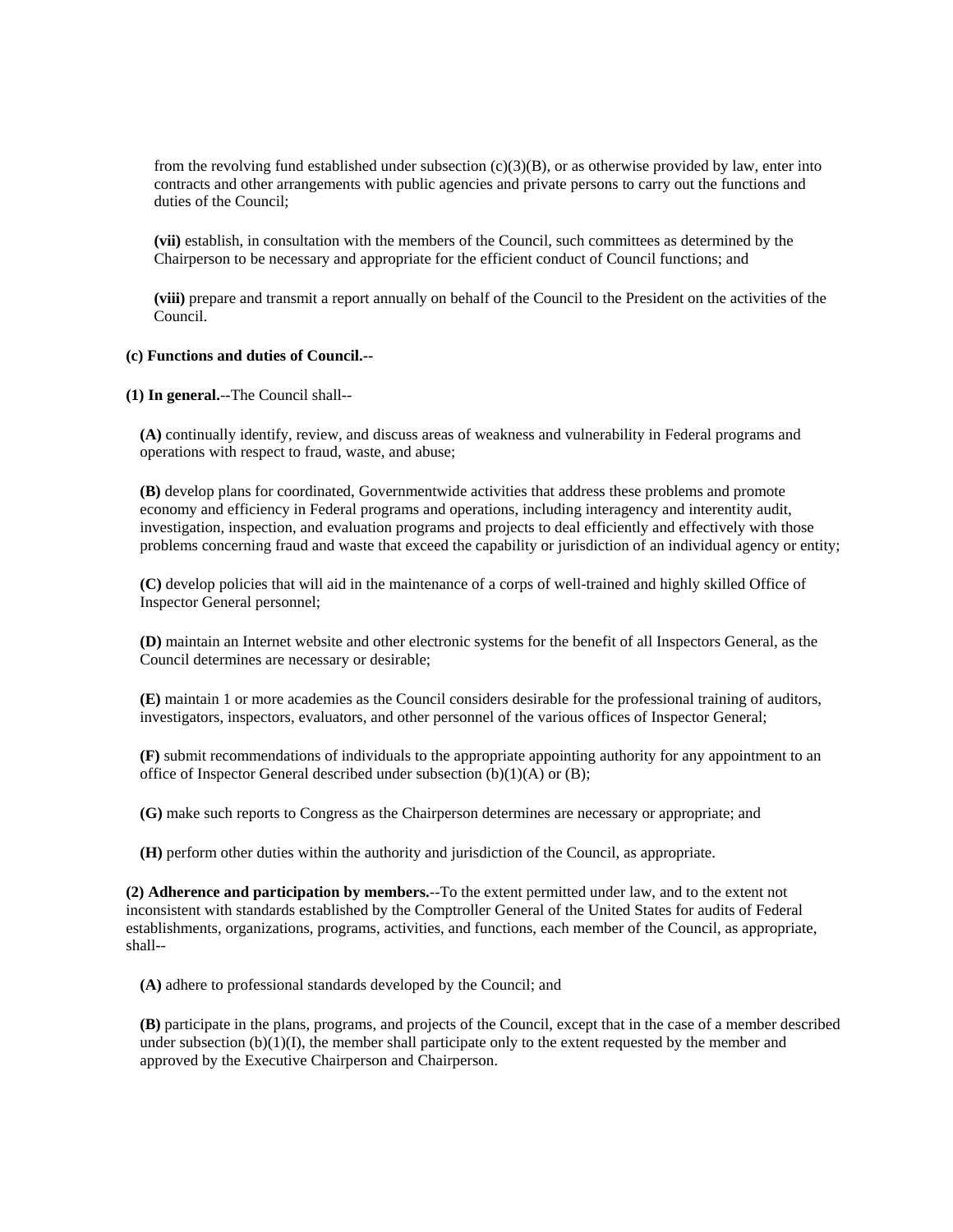#### **(3) Additional administrative authorities.--**

**(A) Interagency funding.**--Notwithstanding section 1532 of title 31, United States Code, or any other provision of law prohibiting the interagency funding of activities described under subclause (I), (II), or (III) of clause (i), in the performance of the responsibilities, authorities, and duties of the Council--

**(i)** the Executive Chairperson may authorize the use of interagency funding for--

**(I)** Governmentwide training of employees of the Offices of the Inspectors General;

**(II)** the functions of the Integrity Committee of the Council; and

**(III)** any other authorized purpose determined by the Council; and

**(ii)** upon the authorization of the Executive Chairperson, any department, agency, or entity of the executive branch which has a member on the Council shall fund or participate in the funding of such activities.

## **(B) Revolving fund.--**

**(i) In general.**--The Council may--

**(I)** establish in the Treasury of the United States a revolving fund to be called the Inspectors General Council Fund; or

**(II)** enter into an arrangement with a department or agency to use an existing revolving fund.

#### **(ii) Amounts in revolving fund.--**

**(I) In general.**--Amounts transferred to the Council under this subsection shall be deposited in the revolving fund described under clause (i)(I) or (II).

**(II) Training.**--Any remaining unexpended balances appropriated for or otherwise available to the Inspectors General Criminal Investigator Academy and the Inspectors General Auditor Training Institute shall be transferred to the revolving fund described under clause (i)(I) or (II).

### **(iii) Use of revolving fund.--**

**(I) In general.**--Except as provided under subclause (II), amounts in the revolving fund described under clause (i)(I) or (II) may be used to carry out the functions and duties of the Council under this subsection.

**(II) Training.**--Amounts transferred into the revolving fund described under clause (i)(I) or (II) may be used for the purpose of maintaining any training academy as determined by the Council.

**(iv) Availability of funds.**--Amounts in the revolving fund described under clause (i)(I) or (II) shall remain available to the Council without fiscal year limitation.

**(C) Superseding provisions.**--No provision of law enacted after the date of enactment of this subsection shall be construed to limit or supersede any authority under subparagraph (A) or (B), unless such provision makes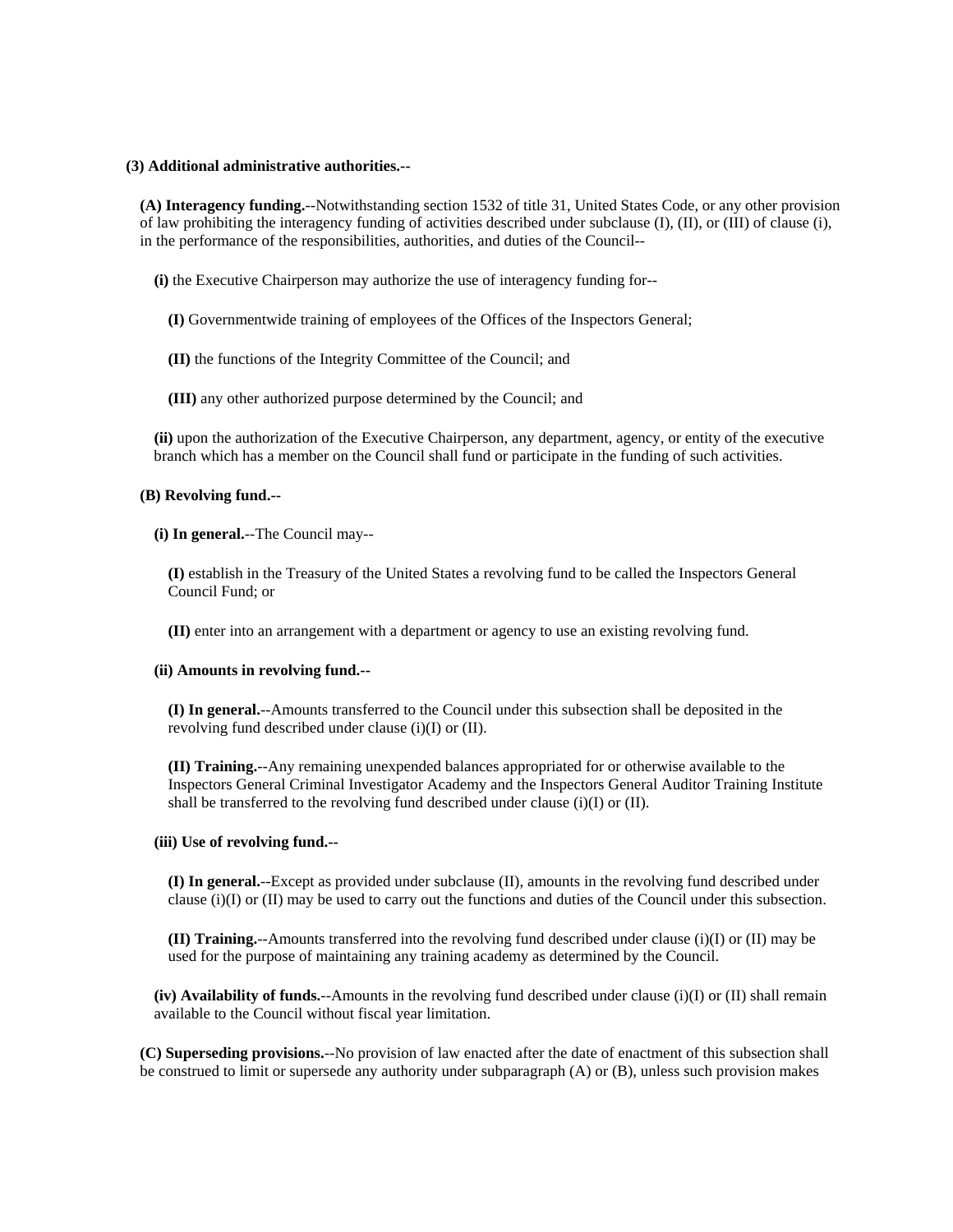specific reference to the authority in that paragraph.

## **(4) Existing authorities and responsibilities.**--The establishment and operation of the Council shall not affect--

- **(A)** the role of the Department of Justice in law enforcement and litigation;
- **(B)** the authority or responsibilities of any Government agency or entity; and
- **(C)** the authority or responsibilities of individual members of the Council.

## **(d) Integrity Committee.--**

**(1) Establishment.**--The Council shall have an Integrity Committee, which shall receive, review, and refer for investigation allegations of wrongdoing that are made against Inspectors General and staff members of the various Offices of Inspector General described under paragraph (4)(C).

**(2) Membership.**--The Integrity Committee shall consist of the following members:

**(A)** The official of the Federal Bureau of Investigation serving on the Council, who shall serve as Chairperson of the Integrity Committee, and maintain the records of the Committee.

**(B)** Four Inspectors General described in subparagraph (A) or (B) of subsection (b)(1) appointed by the Chairperson of the Council, representing both establishments and designated Federal entities (as that term is defined in section 8G(a)).

**(C)** The Special Counsel of the Office of Special Counsel.

**(D)** The Director of the Office of Government Ethics.

**(3) Legal advisor.**--The Chief of the Public Integrity Section of the Criminal Division of the Department of Justice, or his designee, shall serve as a legal advisor to the Integrity Committee.

### **(4) Referral of allegations.--**

**(A) Requirement.**--An Inspector General shall refer to the Integrity Committee any allegation of wrongdoing against a staff member of the office of that Inspector General, if--

**(i)** review of the substance of the allegation cannot be assigned to an agency of the executive branch with appropriate jurisdiction over the matter; and

**(ii)** the Inspector General determines that--

**(I)** an objective internal investigation of the allegation is not feasible; or

**(II)** an internal investigation of the allegation may appear not to be objective.

**(B) Definition.**--In this paragraph the term "staff member" means any employee of an Office of Inspector General who--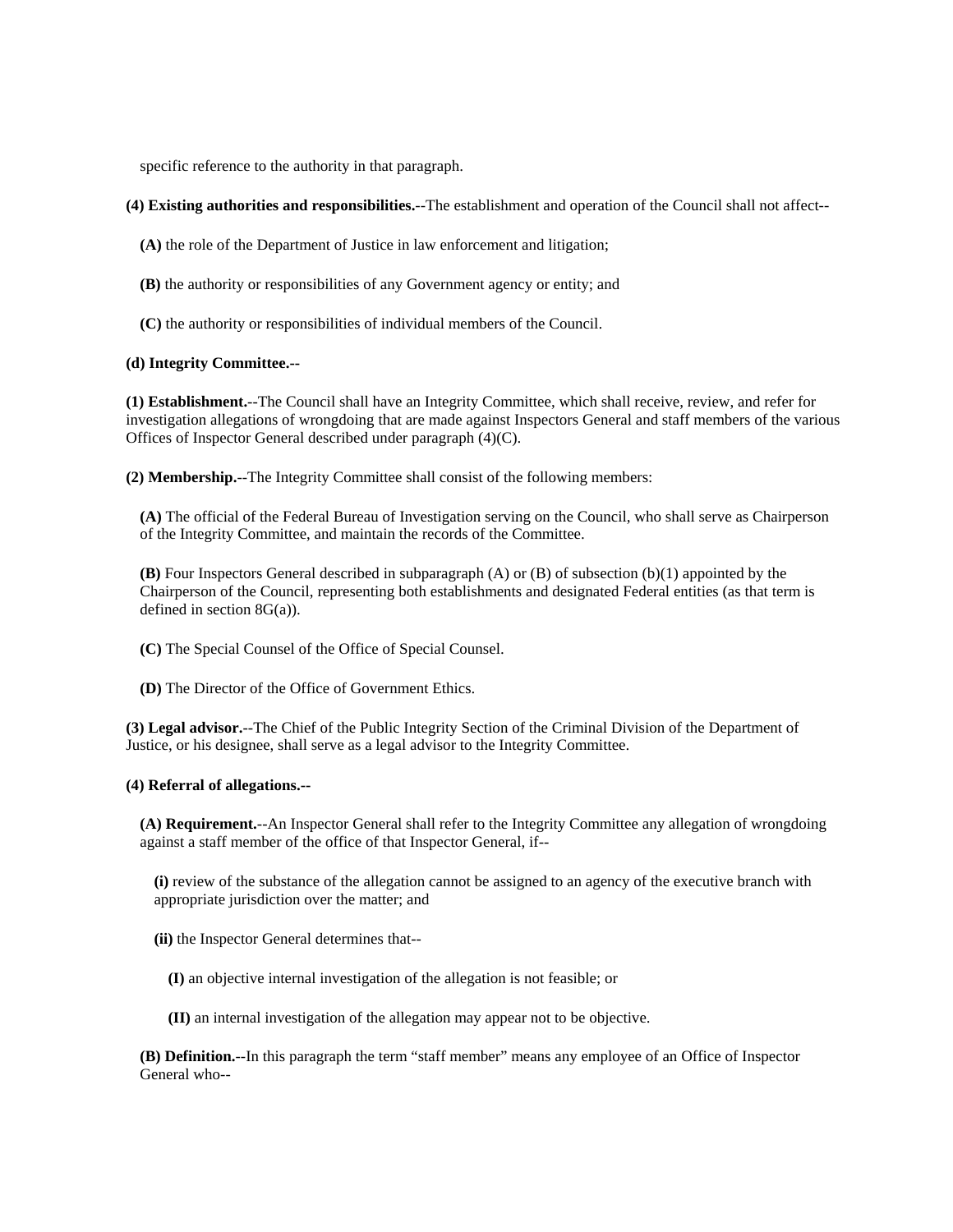**(i)** reports directly to an Inspector General; or

**(ii)** is designated by an Inspector General under subparagraph (C).

**(C) Designation of staff members.**--Each Inspector General shall annually submit to the Chairperson of the Integrity Committee a designation of positions whose holders are staff members for purposes of subparagraph (B).

**(5) Review of allegations.**--The Integrity Committee shall--

**(A)** review all allegations of wrongdoing the Integrity Committee receives against an Inspector General, or against a staff member of an Office of Inspector General described under paragraph (4)(C);

**(B)** refer any allegation of wrongdoing to the agency of the executive branch with appropriate jurisdiction over the matter; and

**(C)** refer to the Chairperson of the Integrity Committee any allegation of wrongdoing determined by the Integrity Committee under subparagraph (A) to be potentially meritorious that cannot be referred to an agency under subparagraph (B).

## **(6) Authority to investigate allegations.--**

**(A) Requirement.**--The Chairperson of the Integrity Committee shall cause a thorough and timely investigation of each allegation referred under paragraph  $(5)(C)$  to be conducted in accordance with this paragraph.

**(B) Resources.**--At the request of the Chairperson of the Integrity Committee, the head of each agency or entity represented on the Council--

**(i)** may provide resources necessary to the Integrity Committee; and

**(ii)** may detail employees from that agency or entity to the Integrity Committee, subject to the control and direction of the Chairperson, to conduct an investigation under this subsection.

### **(7) Procedures for investigations.--**

**(A) Standards applicable.**--Investigations initiated under this subsection shall be conducted in accordance with the most current Quality Standards for Investigations issued by the Council or by its predecessors (the President's Council on Integrity and Efficiency and the Executive Council on Integrity and Efficiency).

### **(B) Additional policies and procedures.--**

**(i) Establishment.**--The Integrity Committee, in conjunction with the Chairperson of the Council, shall establish additional policies and procedures necessary to ensure fairness and consistency in--

- **(I)** determining whether to initiate an investigation;
- **(II)** conducting investigations;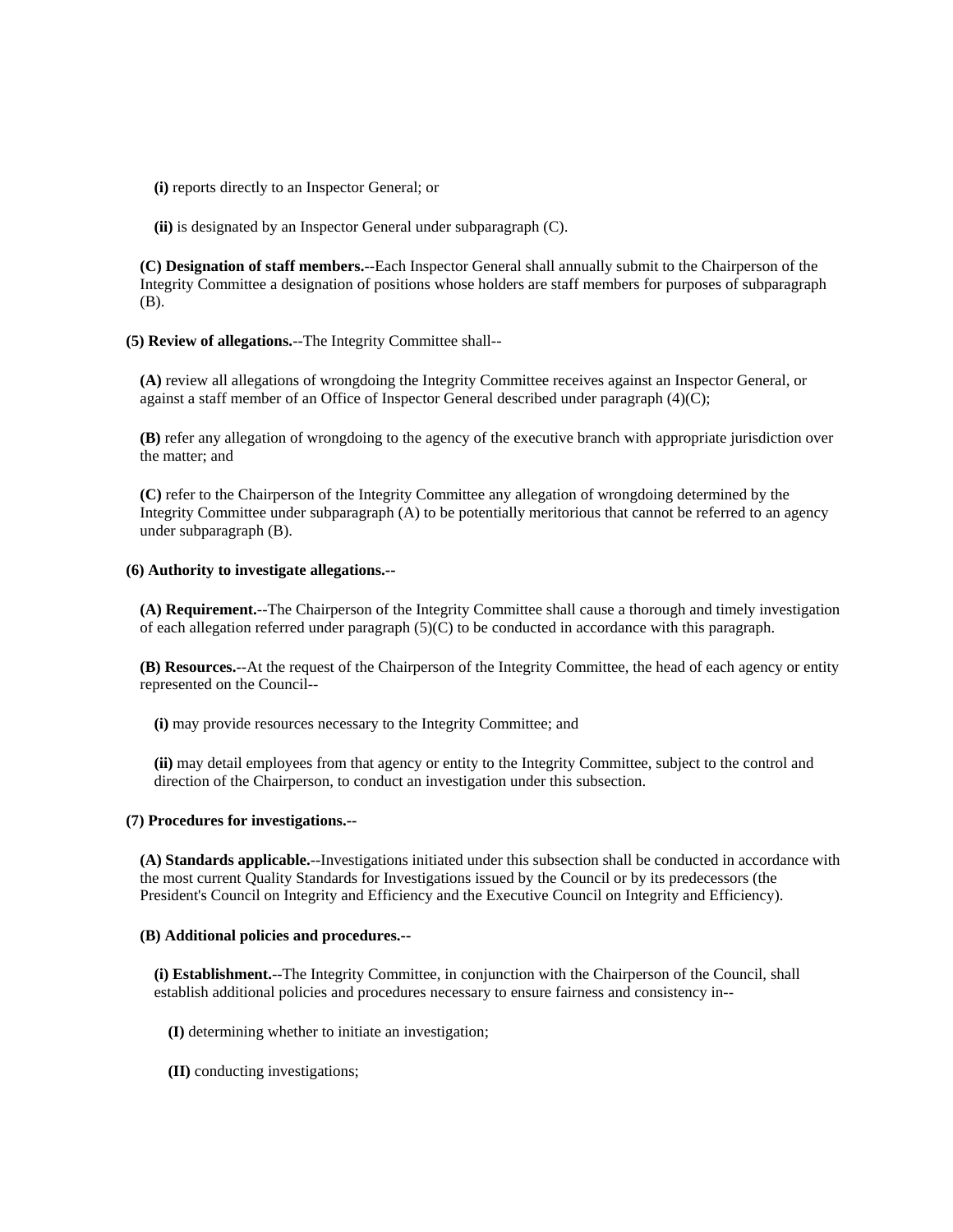**(III)** reporting the results of an investigation; and

**(IV)** providing the person who is the subject of an investigation with an opportunity to respond to any Integrity Committee report.

**(ii) Submission to Congress.**--The Council shall submit a copy of the policies and procedures established under clause (i) to the congressional committees of jurisdiction.

**(C) Reports.--**

**(i) Potentially meritorious allegations.**--For allegations described under paragraph (5)(C), the Chairperson of the Integrity Committee shall make a report containing the results of the investigation of the Chairperson and shall provide such report to members of the Integrity Committee.

**(ii) Allegations of wrongdoing.**--For allegations referred to an agency under paragraph (5)(B), the head of that agency shall make a report containing the results of the investigation and shall provide such report to members of the Integrity Committee.

## **(8) Assessment and final disposition.--**

**(A) In general.**--With respect to any report received under paragraph (7)(C), the Integrity Committee shall--

**(i)** assess the report;

**(ii)** forward the report, with the recommendations of the Integrity Committee, including those on disciplinary action, within 30 days (to the maximum extent practicable) after the completion of the investigation, to the Executive Chairperson of the Council and to the President (in the case of a report relating to an Inspector General of an establishment or any employee of that Inspector General) or the head of a designated Federal entity (in the case of a report relating to an Inspector General of such an entity or any employee of that Inspector General) for resolution; and

**(iii)** submit to the Committee on Government Oversight and Reform of the House of Representatives, the Committee on Homeland Security and Governmental Affairs of the Senate, and other congressional committees of jurisdiction an executive summary of such report and recommendations within 30 days after the submission of such report to the Executive Chairperson under clause (ii).

**(B) Disposition.**--The Executive Chairperson of the Council shall report to the Integrity Committee the final disposition of the matter, including what action was taken by the President or agency head.

**(9) Annual report.**--The Council shall submit to Congress and the President by December 31 of each year a report on the activities of the Integrity Committee during the preceding fiscal year, which shall include the following:

**(A)** The number of allegations received.

**(B)** The number of allegations referred to other agencies, including the number of allegations referred for criminal investigation.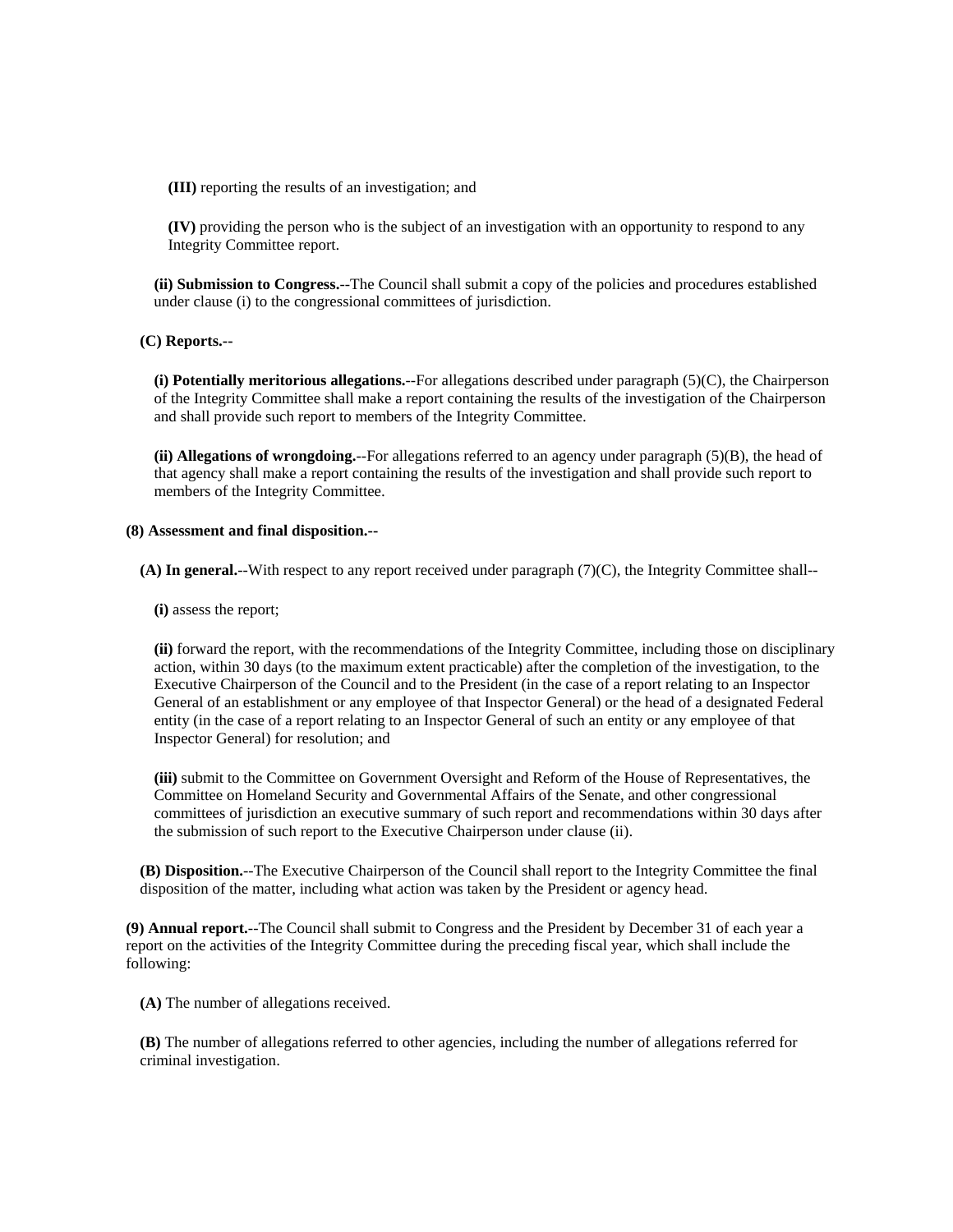**(C)** The number of allegations referred to the Chairperson of the Integrity Committee for investigation.

**(D)** The number of allegations closed without referral.

**(E)** The date each allegation was received and the date each allegation was finally disposed of.

**(F)** In the case of allegations referred to the Chairperson of the Integrity Committee, a summary of the status of the investigation of the allegations and, in the case of investigations completed during the preceding fiscal year, a summary of the findings of the investigations.

**(G)** Other matters that the Council considers appropriate.

**(10) Requests for more information.**--With respect to paragraphs (8) and (9), the Council shall provide more detailed information about specific allegations upon request from any of the following:

**(A)** The chairperson or ranking member of the Committee on Homeland Security and Governmental Affairs of the Senate.

**(B)** The chairperson or ranking member of the Committee on Oversight and Government Reform of the House of Representatives.

**(C)** The chairperson or ranking member of the congressional committees of jurisdiction.

**(11) No right or benefit.**--This subsection is not intended to create any right or benefit, substantive or procedural, enforceable at law by a person against the United States, its agencies, its officers, or any person.

## **§ 12. Definitions**

As used in this Act--

**(1)** the term "head of the establishment" means the Secretary of Agriculture, Commerce, Defense, Education, Energy, Health and Human Services, Housing and Urban Development, the Interior, Labor, State, Transportation, Homeland Security, or the Treasury; the Attorney General; the Administrator of the Agency for International Development, Environmental Protection, General Services, National Aeronautics and Space, Small Business, or Veterans' Affairs; the Administrator of the Federal Emergency Management Agency, or the Office of Personnel Management; the Chairman of the Nuclear Regulatory Commission or the Railroad Retirement Board; the Chairperson of the Thrift Depositor Protection Oversight Board; the Chief Executive Officer of the Corporation for National and Community Service; the Administrator of the Community Development Financial Institutions Fund; the chief executive officer of the Resolution Trust Corporation; the Chairperson of the Federal Deposit Insurance Corporation; the Commissioner of Social Security, Social Security Administration; the Director of the Federal Housing Finance Agency; the Board of Directors of the Tennessee Valley Authority; the President of the Export-Import Bank; or the Federal Cochairpersons of the Commissions established under section 15301 of title 40, United States Code; as the case may be;

**(2)** the term "establishment" means the Department of Agriculture, Commerce, Defense, Education, Energy, Health and Human Services, Housing and Urban Development, the Interior, Justice, Labor, State, Transportation, Homeland Security, or the Treasury; the Agency for International Development, the Community Development Financial Institutions Fund, the Environmental Protection Agency, the Federal Emergency Management Agency, the General Services Administration, the National Aeronautics and Space Administration, the Nuclear Regulatory